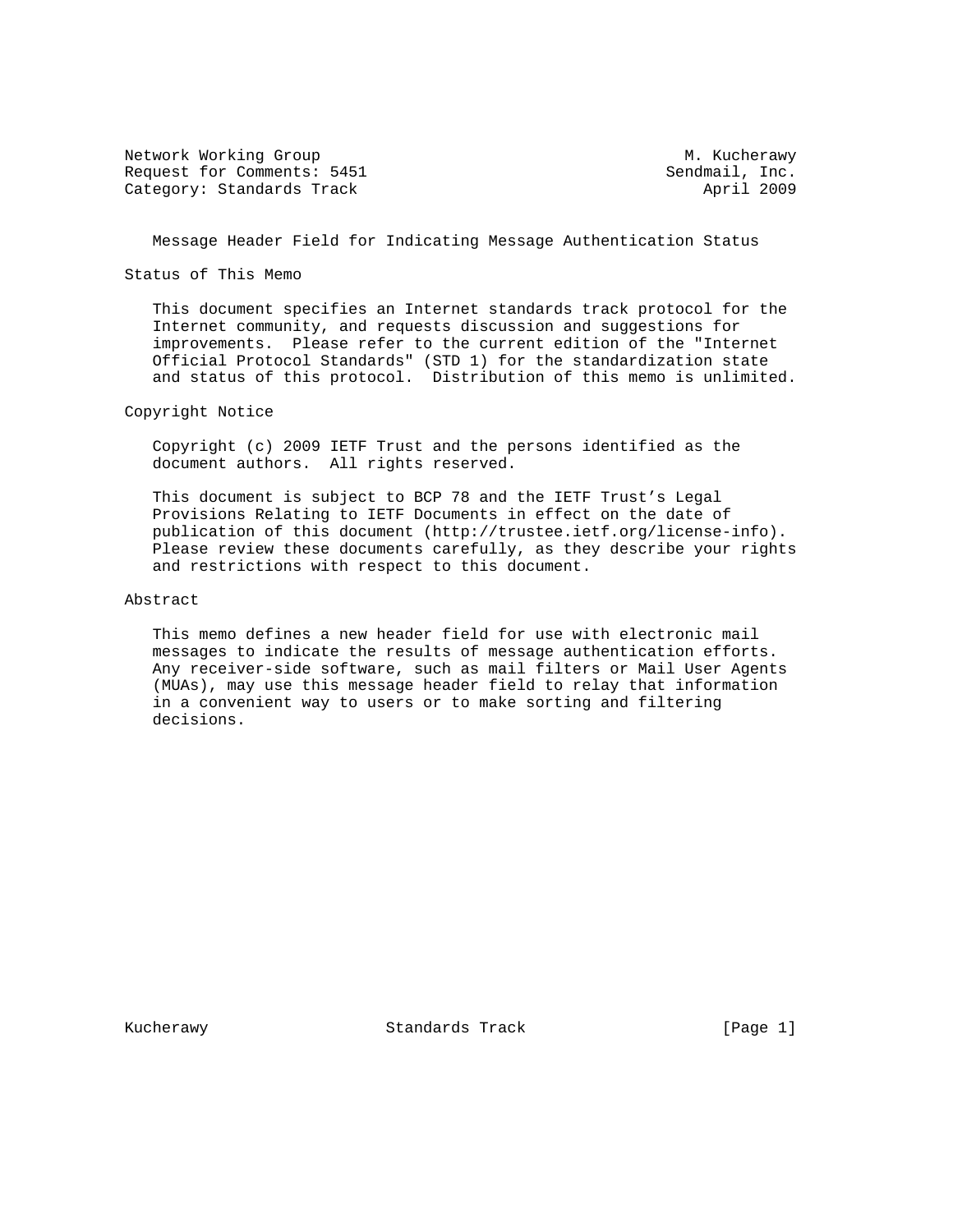# Table of Contents

| 1.             |                                                                       |  |  |  |  | 3              |
|----------------|-----------------------------------------------------------------------|--|--|--|--|----------------|
| 1.1.           |                                                                       |  |  |  |  | 4              |
| 1.2.           |                                                                       |  |  |  |  | $\overline{4}$ |
| 1.3.           |                                                                       |  |  |  |  | 5              |
| 1.4.           |                                                                       |  |  |  |  | 5              |
| 1.5.           | Definitions $\ldots \ldots \ldots \ldots \ldots \ldots \ldots \ldots$ |  |  |  |  | 5              |
| 1.5.1.         |                                                                       |  |  |  |  | 5              |
| 1.5.2.         |                                                                       |  |  |  |  | 5              |
| 1.5.3.         | Email Architecture                                                    |  |  |  |  | $\overline{6}$ |
| 1.6.           |                                                                       |  |  |  |  | $\overline{7}$ |
| 2.1            | Definition and Format of the Header Field                             |  |  |  |  | 8              |
| 2.1.           |                                                                       |  |  |  |  | 8              |
| 2.2.           |                                                                       |  |  |  |  |                |
| 2.3.           | Authentication Identifier Field 10                                    |  |  |  |  |                |
| 2.4.           |                                                                       |  |  |  |  |                |
| 2.4.1.         | DKIM and DomainKeys Results 12                                        |  |  |  |  |                |
| 2.4.2.         |                                                                       |  |  |  |  |                |
|                | SPF and Sender-ID Results 13<br>2.4.3. "iprev" Results 14             |  |  |  |  |                |
|                |                                                                       |  |  |  |  |                |
| 2.4.4.         | SMTP AUTH Results 14                                                  |  |  |  |  |                |
| 2.4.5.         | Extension Result Codes 15                                             |  |  |  |  |                |
| 2.5.           | Authentication Methods 15                                             |  |  |  |  |                |
| 2.5.1.         | Definition of Initial Methods 16                                      |  |  |  |  |                |
| 2.5.2.         | Extension Methods 16                                                  |  |  |  |  |                |
| 3.             | The "iprev" Authentication Method 17                                  |  |  |  |  |                |
| 4 <sub>1</sub> | Adding the Header Field to A Message 18                               |  |  |  |  |                |
| 4.1.           | Header Field Position and Interpretation 19                           |  |  |  |  |                |
| 4.2.           | Local Policy Enforcement 20                                           |  |  |  |  |                |
| 5.             | Removing the Header Field 20                                          |  |  |  |  |                |
| რ.             |                                                                       |  |  |  |  |                |
| 6.1.           | The Authentication-Results Header Field 22                            |  |  |  |  |                |
| 6.2.           | Email Authentication Method Name Registry 22                          |  |  |  |  |                |
| 6.3.           | Email Authentication Result Name Registry 24                          |  |  |  |  |                |
| 7.             | Security Considerations 26                                            |  |  |  |  |                |
| 7.1.           | Forged Header Fields 26                                               |  |  |  |  |                |
| 7.2.           |                                                                       |  |  |  |  |                |
| 7.3.           | Header Field Position 28                                              |  |  |  |  |                |
| 7.4.           | Reverse IP Query Denial-of-Service Attacks 28                         |  |  |  |  |                |
| 7.5.           | Mitigation of Backscatter 28                                          |  |  |  |  |                |
| 7.6.           |                                                                       |  |  |  |  |                |
| 7.7.           | Attacks against Authentication Methods 28                             |  |  |  |  |                |
| 7.8.           | Intentionally Malformed Header Fields 29                              |  |  |  |  |                |
| 7.9.           | Compromised Internal Hosts 29                                         |  |  |  |  |                |
|                | 7.10. Encapsulated Instances 29                                       |  |  |  |  |                |
|                |                                                                       |  |  |  |  |                |
|                |                                                                       |  |  |  |  | .29            |

Kucherawy Standards Track [Page 2]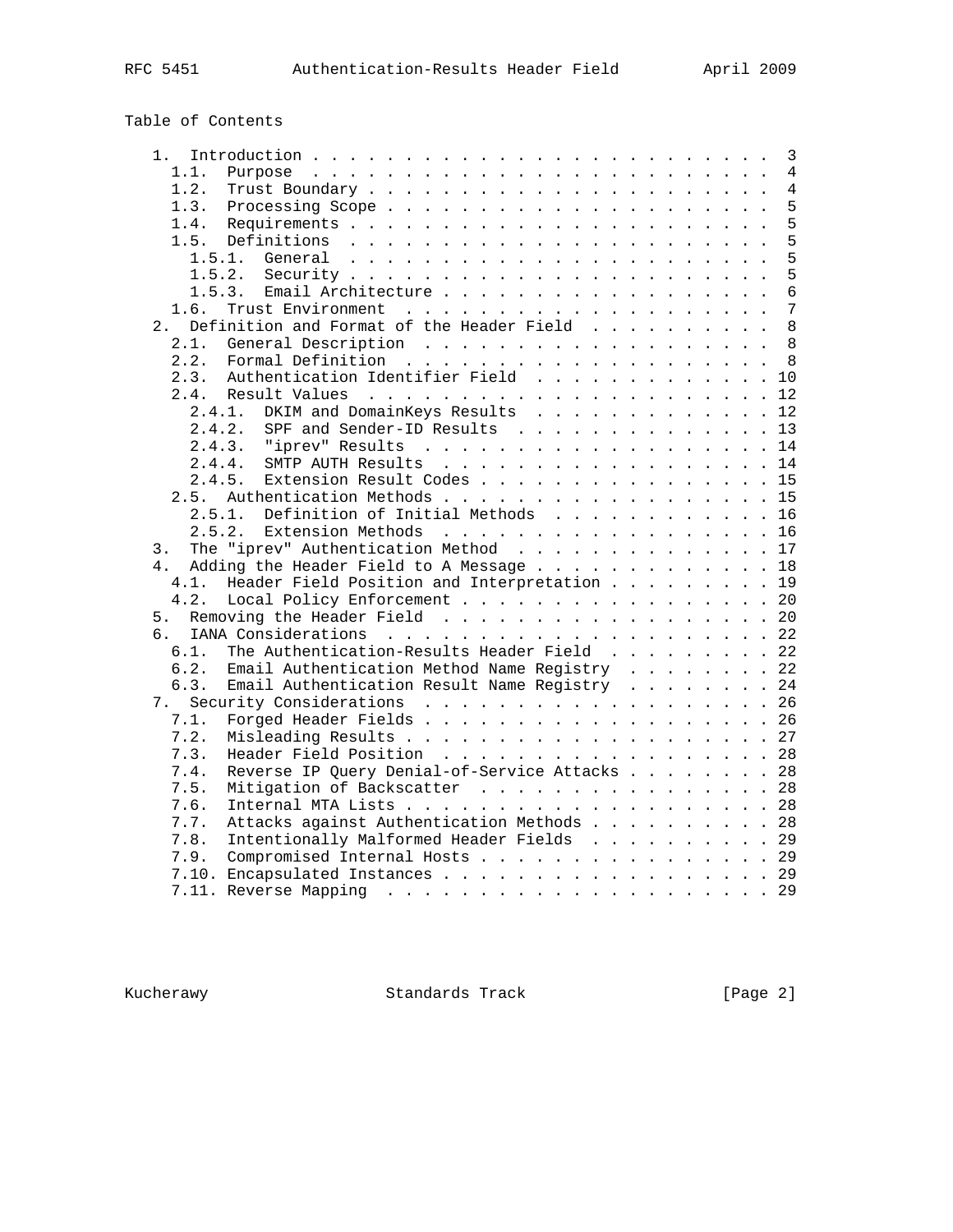|  | 8.1. Normative References 30                                |
|--|-------------------------------------------------------------|
|  | 8.2. Informative References 30                              |
|  |                                                             |
|  | Appendix B. Authentication-Results Examples 33              |
|  | B.1. Trivial Case; Header Field Not Present 33              |
|  | B.2. Nearly Trivial Case; Service Provided, But No          |
|  | Authentication Done 34                                      |
|  | B.3. Service Provided, Authentication Done 35               |
|  | B.4. Service Provided, Several Authentications Done, Single |
|  |                                                             |
|  | B.5. Service Provided, Several Authentications Done,        |
|  |                                                             |
|  | B.6. Service Provided, Multi-Tiered Authentication Done 39  |

 Appendix C. Operational Considerations about Message Authentication . . . . . . . . . . . . . . . . . . 41 Acknowledgements . . . . . . . . . . . . . . . . . . . . . . . . . 43

#### 1. Introduction

 This memo defines a new header field for electronic mail messages that presents the results of a message authentication effort in a machine-readable format. The intent is to create a place to collect such data when message authentication mechanisms are in use so that a Mail User Agent (MUA) and downstream filters can make filtering decisions and/or provide a recommendation to the user as to the validity of the message's origin and possibly the integrity of its content.

 End users are not expected to be direct consumers of this header field. This header field is intended for consumption by programs that will then use or render such data in a human-usable form.

 This memo defines both the format of this new header field and discusses the implications of its presence or absence. However, it does not discuss how the data contained in the header field should be used (i.e. what filtering decisions are appropriate, or how an MUA might render these results) as these are local policy and/or user interface design questions that are not appropriate for this memo.

 At the time of publication of this memo, [AUTH], [DKIM], [DOMAINKEYS], [SENDERID], and [SPF] are published DNS domain-level email authentication methods in common use. This proposal is not intended to be restricted to domain-based authentication, but this has proven to be a good starting point for implementations. As various methods emerge, it is necessary to prepare for their appearance and encourage convergence in the area of interfacing verifiers to filters and MUAs.

Kucherawy **Standards Track** [Page 3]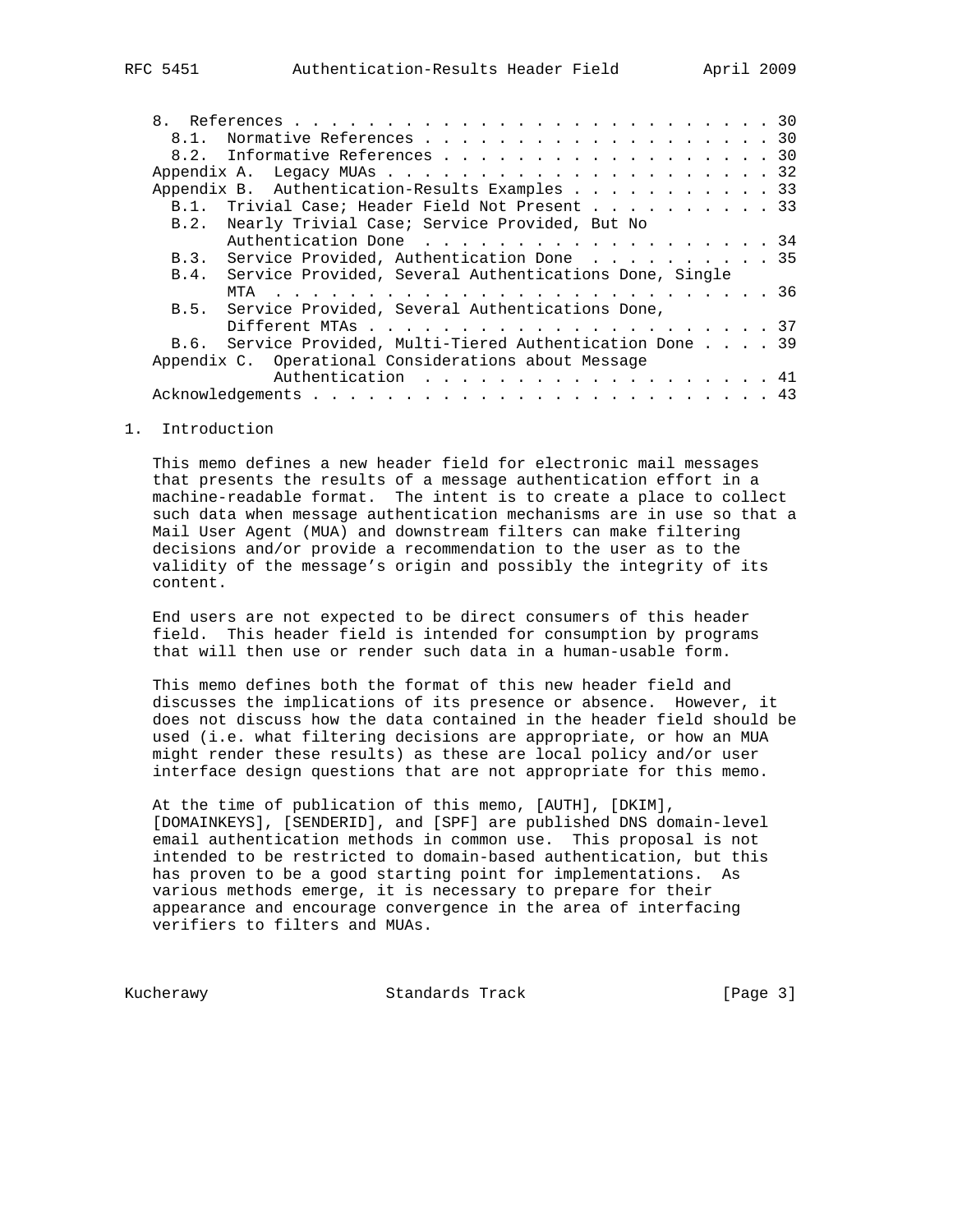Although [SPF] defined a header field called Received-SPF and [DOMAINKEYS] defined one called DomainKey-Status for this purpose, those header fields are specific to the conveyance of their respective results only and thus are insufficient to satisfy the requirements enumerated below.

#### 1.1. Purpose

 The header field defined in this memo is expected to serve several purposes:

- 1. Convey the results of various message authentication checks being applied by upstream filters and Mail Transfer Agents (MTAs) to MUAs and downstream filters within the same "trust domain", as such agents may wish to render those results to end users or use that data to apply more or less stringent content checks based on authentication results;
- 2. Provide a common location within a message for this data;
- 3. Create an extensible framework for reporting new authentication methods as they emerge.

 In particular, the mere presence of this header field should not be construed as meaning that its data is valid, but rather that it is asserting validity based on one or more authentication schemes somewhere upstream. For an MUA or downstream filter to treat the assertions as actually valid, there must be an assessment of the trust relationship between such agents and the validating MTA.

### 1.2. Trust Boundary

 This document makes several references to the "trust boundary" of an administrative management domain (ADMD). Given the diversity among existing mail environments, a precise definition of this term isn't possible.

 Simply put, a transfer from the creator of the header field to the consumer must occur within a context of trust that the creator's information is correct. How this trust is obtained is outside the scope of this document. It is entirely a local matter.

 Thus, this document defines a "trust boundary" as the delineation between "external" and "internal" entities; "external" here includes all hosts that do not deliberately provide some kind of messaging service for the receiving ADMD's users, and "internal" includes those hosts that do. By this definition, the hosts within a "trust boundary" may lie entirely within a receiving ADMD's direct control,

Kucherawy Standards Track [Page 4]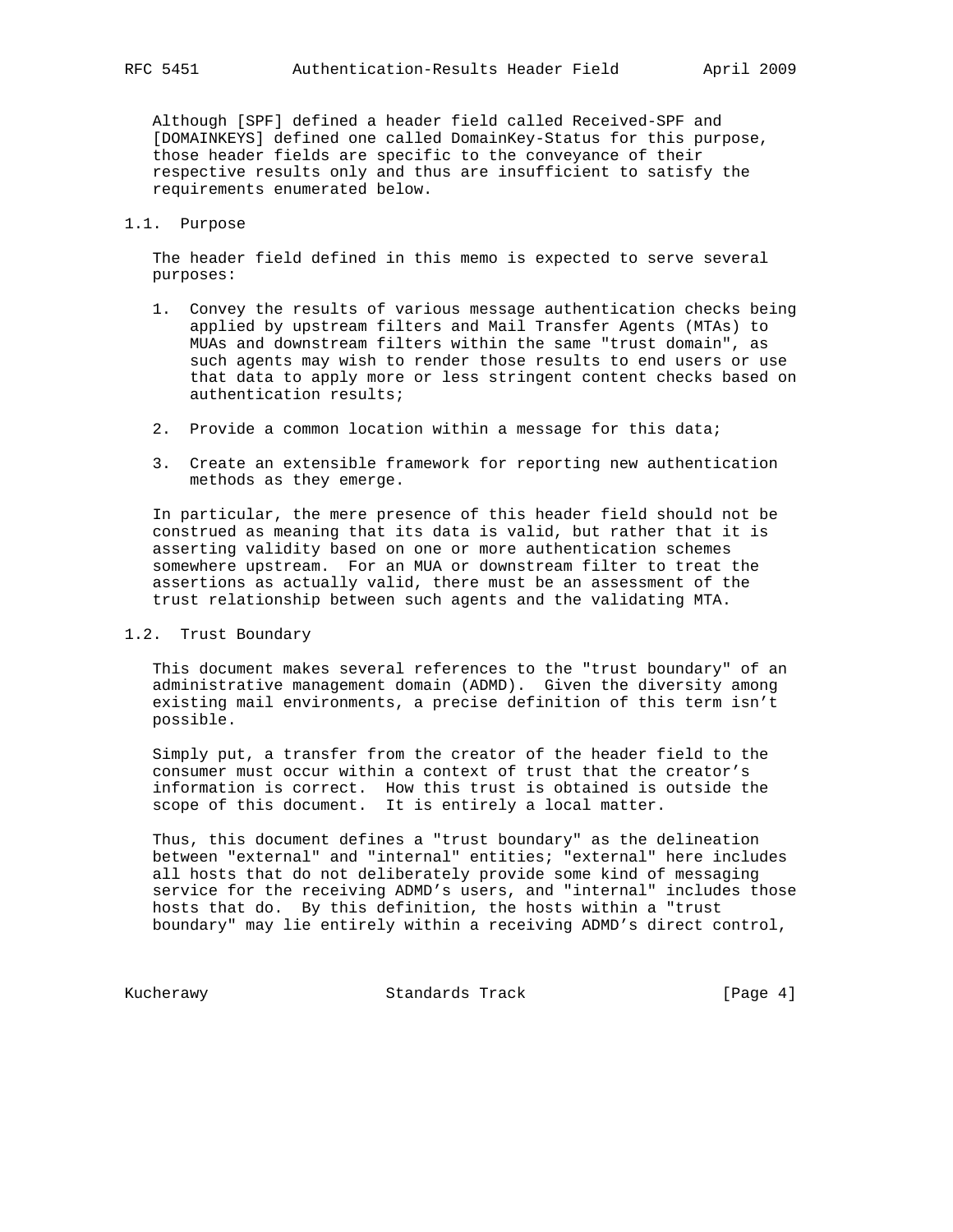or they can include hosts managed by another ADMD (such as an ISP or commercial filtering service) but that also provide services for the former.

1.3. Processing Scope

 This proposal is intended to address the needs of authenticating messages or properties of messages during their actual transport. It is not meant to address the security of messages that might be encapsulated within other messages, such as a message/rfc822 [MIME] part within a message.

1.4. Requirements

 This memo establishes no new requirements on existing protocols or servers.

 In particular, this memo establishes no requirement on MTAs to reject or filter arriving messages that do not pass authentication checks. The data conveyed by the defined header field's contents are for the information of MUAs and filters and should be used at their discretion.

1.5. Definitions

This section defines various terms used throughout this document.

1.5.1. General

 The key words "MUST", "MUST NOT", "REQUIRED", "SHALL", "SHALL NOT", "SHOULD", "SHOULD NOT", "RECOMMENDED", "MAY", and "OPTIONAL" in this document are to be interpreted as described in [KEYWORDS].

1.5.2. Security

 [SECURITY] discusses authentication and authorization and the conflation of the two concepts. The use of those terms within the context of recent message-security work has given rise to slightly different definitions, and this document reflects those current usages, as follows:

 o "Authorization" is the establishment of permission to use a resource or represent an identity. In this context, authorization indicates that a message from a particular ADMD arrived via a route the ADMD has explicitly approved.

Kucherawy Standards Track [Page 5]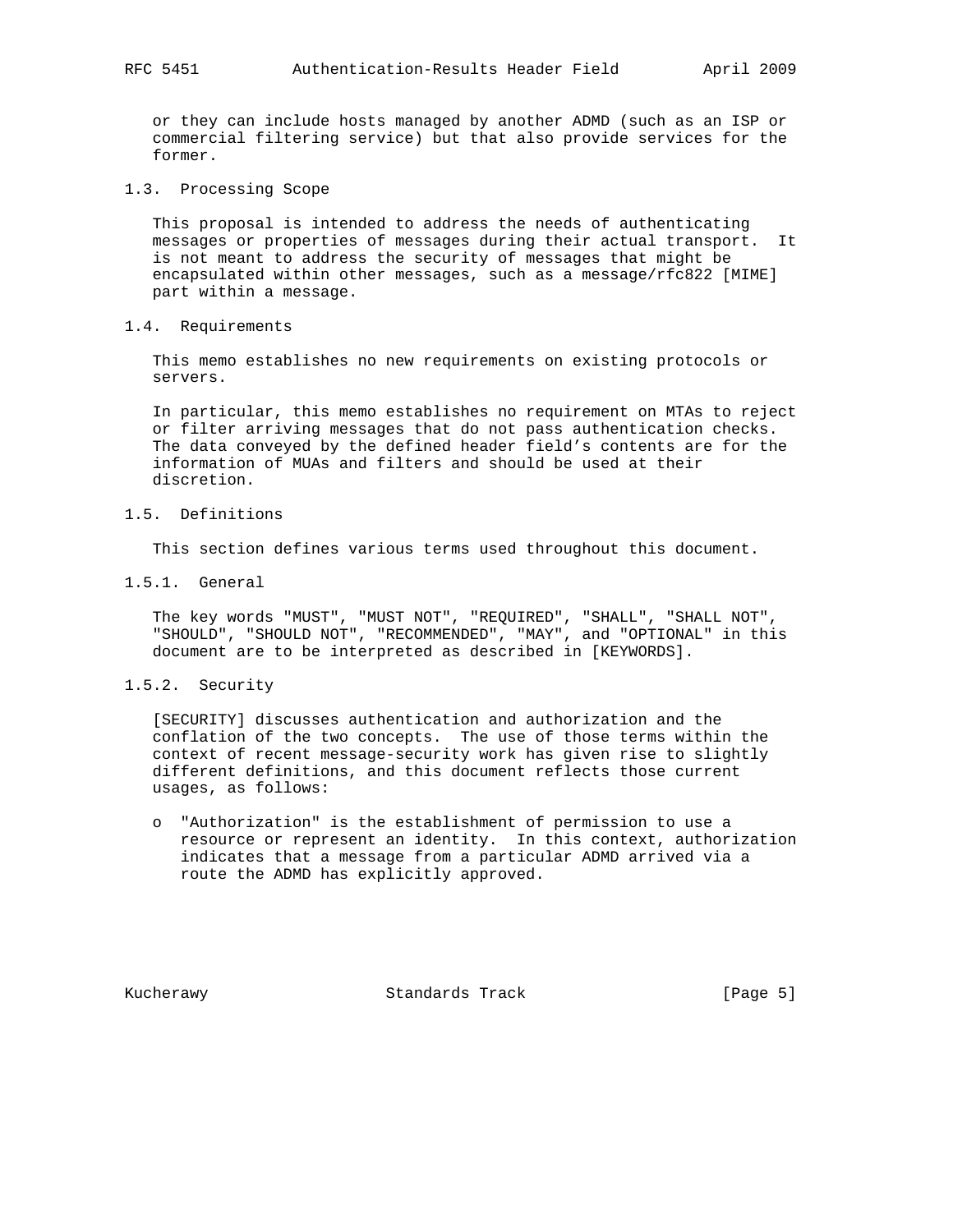o "Authentication" is the assertion of validity of a piece of data about a message (such as the sender's identity) or the message in its entirety.

 As examples: [SPF] and [SENDERID] are authorization mechanisms in that they express a result that shows whether or not the ADMD that apparently sent the message has explicitly authorized the connecting [SMTP] client to relay messages on its behalf but do not actually validate any property of the message itself. By contrast, [DKIM] is agnostic as to the routing of a message but uses cryptographic signatures to authenticate agents claiming responsibility for the message (which implies authorization) and ensure it was not modified in transit. Since the signatures are not tied to SMTP connections, they can be added by either the ADMD of origin, intermediate ADMDs (such as a mailing list server), or both.

 Rather than create a separate header field for each class of solution, this proposal groups them both into a single header field.

1.5.3. Email Architecture

- o A "border MTA" is an MTA that acts as a gateway between the general Internet and the users within an organizational boundary. (See also Section 1.2.)
- o A "delivery MTA" (or Mail Delivery Agent or MDA) is an MTA that actually enacts delivery of a message to a user's inbox or other final delivery.
- o An "intermediate MTA" is an MTA that handles messages after a border MTA and before a delivery MTA.

Kucherawy Standards Track [Page 6]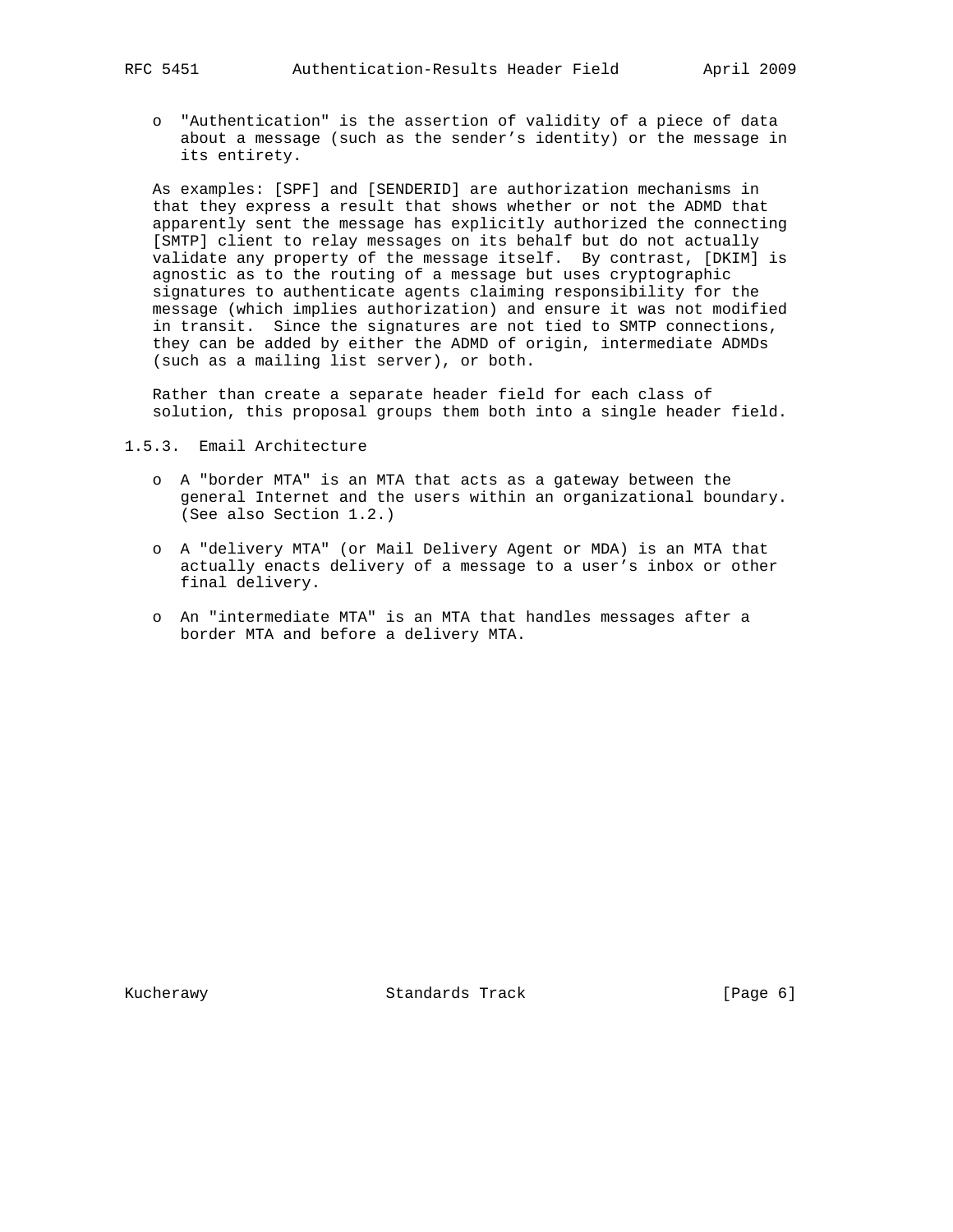The following diagram illustrates the flow of mail among these defined components:



 Generally, it is assumed that the work of applying message authentication schemes takes place at a border MTA or a delivery MTA. This specification is written with that assumption in mind. However, there are some sites at which the entire mail infrastructure consists of a single host. In such cases, such terms as "border MTA" and "delivery MTA" may well apply to the same machine or even the very same agent. It is also possible that some message authentication tests could take place on an intermediate MTA. Although this document doesn't specifically describe such cases, they are not meant to be excluded from this specification.

 See [EMAIL-ARCH] for further discussion on general email system architecture, and Appendix C of this memo for discussion about the common aspects of email authentication in current environments.

#### 1.6. Trust Environment

 This new header field permits one or more message validation mechanisms to communicate its output to one or more separate assessment mechanisms. These mechanisms operate within a unified trust boundary that defines an Administrative Management Domain (ADMD). An ADMD contains one or more entities that perform validation and generate the header field, and one or more that consume it for some type of assessment. The field contains no integrity or validation mechanism of its own, so its presence must be trusted implicitly. Hence, use of the header field depends upon ensuring that mail entering the ADMD has instances of the header field claiming to be valid within its boundaries removed, so that occurrences of such header fields can be used safely by consumers.

Kucherawy Standards Track [Page 7]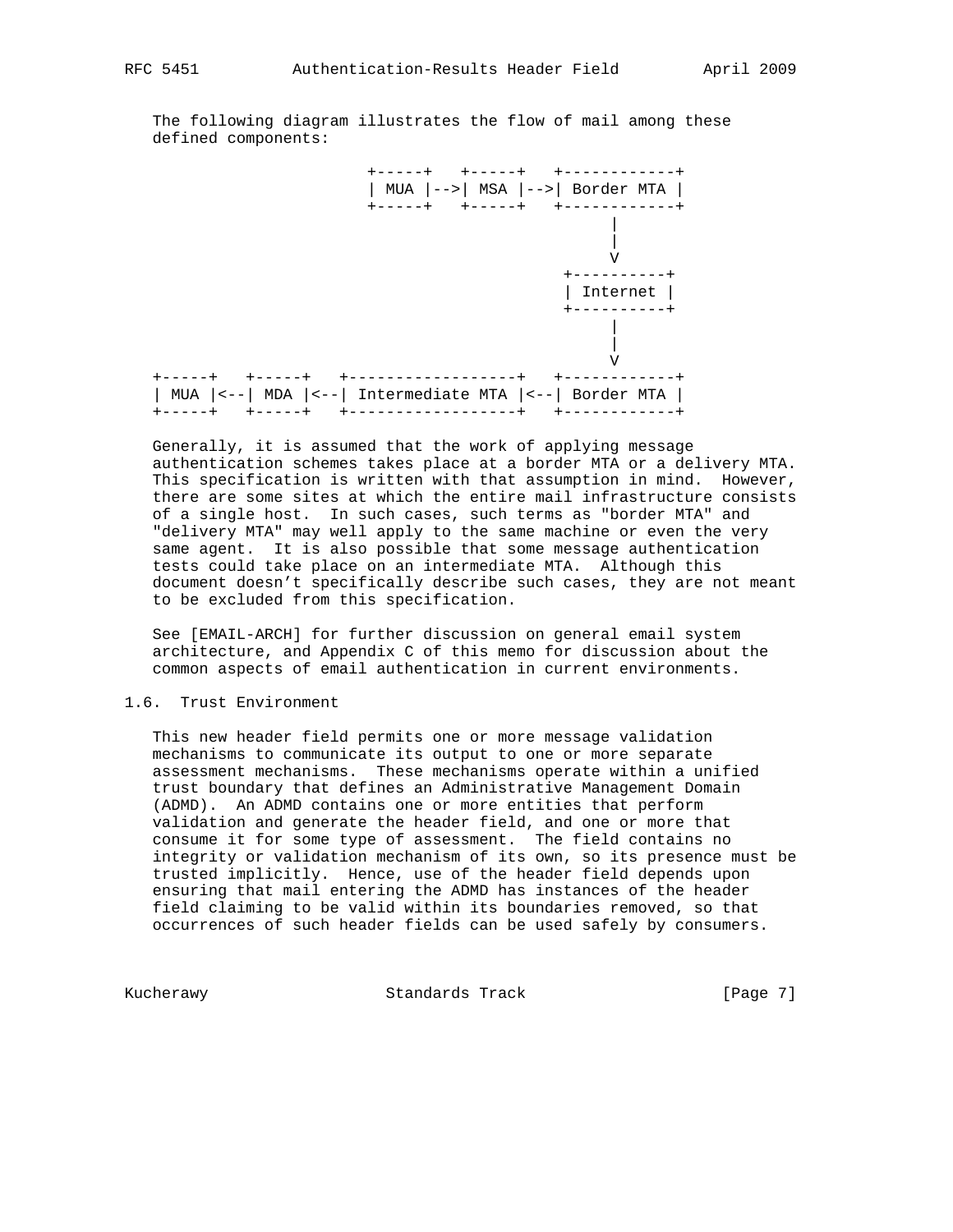The "authserv-id" token defined in Section 2.2 can be used to label an entire ADMD or a specific validation engine within an ADMD. Although the labeling scheme is left as an operational choice, some guidance for selecting a token is provided within this proposal.

#### 2. Definition and Format of the Header Field

 This section gives a general overview of the format of the header field being defined, and then provides more formal specification.

#### 2.1. General Description

 The new header field being defined here is called "Authentication- Results". It is a Structured Header Field as defined in [MAIL] and thus all of the related definitions in that document apply.

 This new header field SHOULD be added at the top of the message as it transits MTAs that do authentication checks so some idea of how far away the checks were done can be inferred. It therefore should be treated as a Trace Field as defined in [MAIL], and thus all of the related definitions in that document apply.

 The value of the header field (after removing [MAIL] comments) consists of an authentication identifier, an optional version, and then a series of "method=result" statements indicating which authentication method(s) were applied and their respective results, and then, for each applied method, an optional "reason" string plus optional "property=value" statements indicating which message properties were evaluated to reach that conclusion.

 The header field MAY appear more than once in a single message, or more than one result MAY be represented in a single header field, or a combination of these MAY be applied.

### 2.2. Formal Definition

Formally, the header field is specified as follows using [ABNF]:

 authres-header = "Authentication-Results:" [CFWS] authserv-id [ CFWS version ] ( [CFWS] ";" [CFWS] "none" / 1\*resinfo ) [CFWS] CRLF

- ; the special case of "none" is used to indicate that no
- ; message authentication is performed

 authserv-id = dot-atom ; see below for a description of this element

Kucherawy Standards Track [Page 8]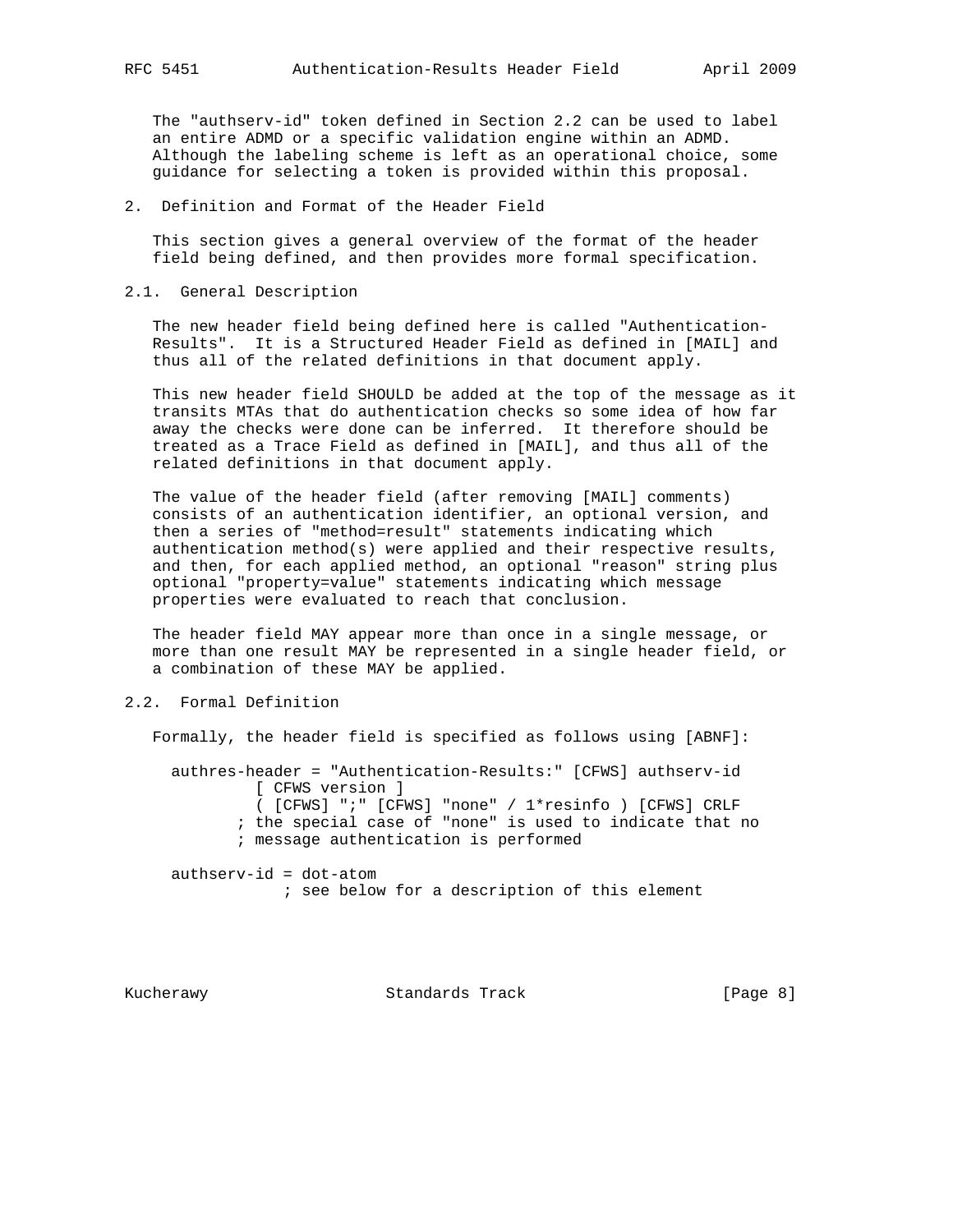version = 1\*DIGIT [CFWS] ; indicates which version of this specification is in use; ; this specification is version "1"; the absence of a ; version implies this version of the specification resinfo = [CFWS] ";" methodspec [ CFWS reasonspec ] \*( CFWS propspec ) methodspec = [CFWS] method [CFWS] "=" [CFWS] result ; indicates which authentication method was evaluated reasonspec = "reason" [CFWS] "=" [CFWS] value ; a free-form comment on the reason the given result ; was returned propspec = ptype [CFWS] "." [CFWS] property [CFWS] "=" pvalue ; an indication of which properties of the message ; were evaluated by the authentication scheme being ; applied to yield the reported result and would be ; useful to reveal to end users as authenticated method = dot-atom [ [CFWS] "/" [CFWS] version ] ; a method indicates which method's result is ; represented by "result", and is one of the methods ; explicitly defined as valid in this document ; or is an extension method as defined below result = dot-atom ; indicates the results of the attempt to authenticate ; the message; see below for details ptype = "smtp" / "header" / "body" / "policy" ; indicates whether the property being evaluated was ; a parameter to an [SMTP] command, or was a value taken ; from a message header field, or was some property of ; the message body, or some other property evaluated by ; the receiving MTA property = dot-atom ; if "ptype" is "smtp", this indicates which [SMTP] ; command provided the value that was evaluated by the ; authentication scheme being applied; if "ptype" is ; "header", this indicates from which header field the ; value being evaluated was extracted; if "ptype" is ; "body", this indicates the offset into the body at which ; content of interest was detected; if "ptype" is "policy" ; then this indicates the name of the policy that caused ; this header field to be added (see below)

Kucherawy **Standards Track** [Page 9]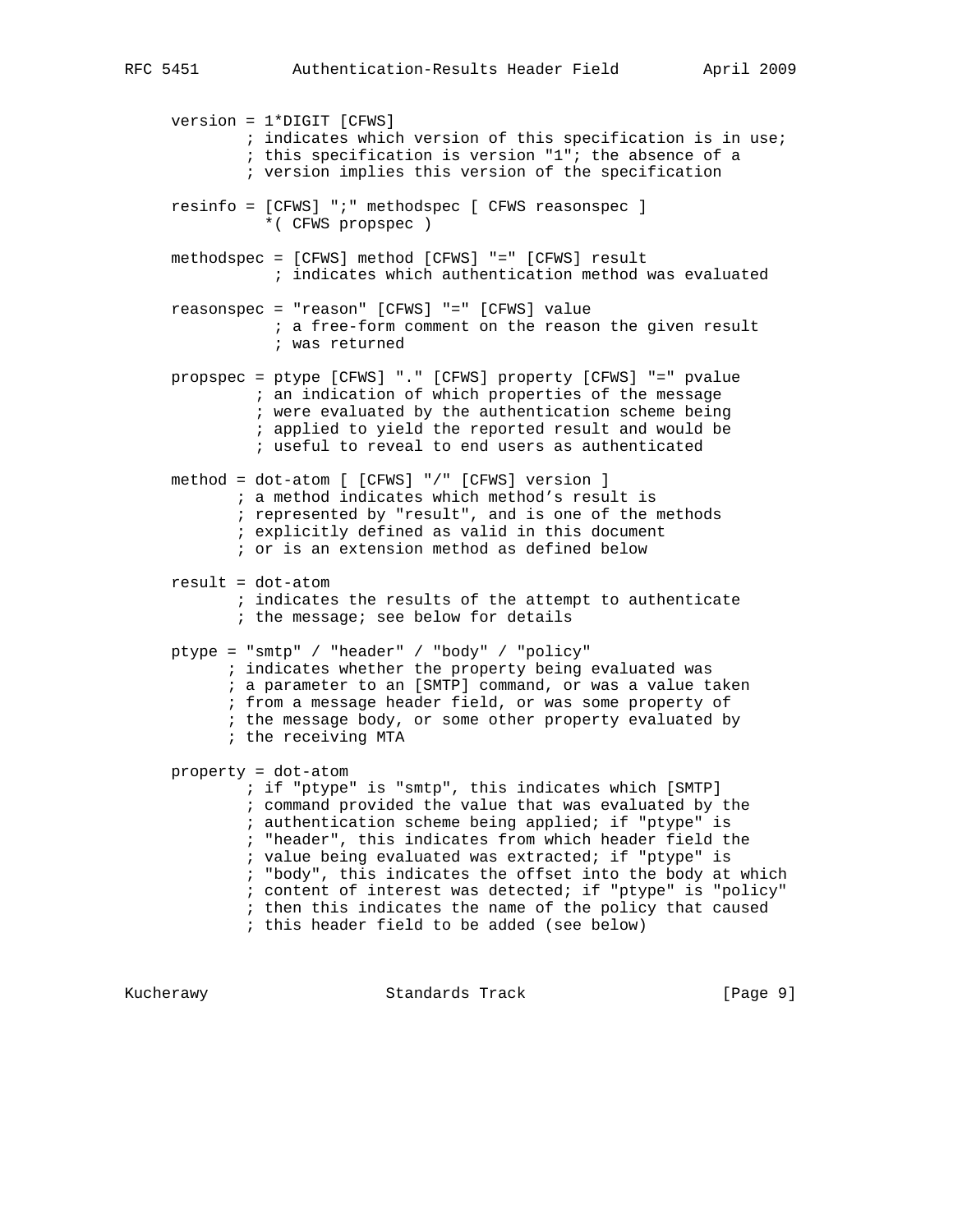pvalue = [CFWS] ( value / [ [ local-part ] "@" ] domain-name ) [CFWS] ; the value extracted from the message property defined ; by the "ptype.property" construction; if the value ; identifies something intended to be an e-mail identity, ; then it MUST use the right hand portion of this ABNF ; definition

 The "local-part" is as defined in Section 3.4.1, and "dot-atom" is defined in Section 3.2.3, of [MAIL].

The "value" is as defined in Section 5.1 of [MIME].

The "domain-name" is as defined in Section 3.5 of [DKIM].

 The "dot-atom" used in a "result" above is further constrained by the necessity of being enumerated in Section 2.4 or an amendment to it.

See Section 2.3 for a description of the "authserv-id" element.

 The list of commands eligible for use with the "smtp" ptype can be found in [SMTP] and subsequent amendments.

"CFWS" is as defined in Section 3.2.2 of [MAIL].

 The "propspec" may be omitted if, for example, the method was unable to extract any properties to do its evaluation yet has a result to report.

 The "ptype" and "property" values used by each authentication method should be defined in the specification for that method (or its amendments).

The "ptype" and "property" are case-insensitive.

 A "ptype" value of "policy" indicates a policy decision about the message not specific to a property of the message that could be extracted. For example, if a method would normally report a "ptype.property" of "header.From" and no From: header field was present, the method can use "policy" to indicate that no conclusion about the authenticity of the message could be reached.

2.3. Authentication Identifier Field

 Every Authentication-Results header field has an authentication identifier field ("authserv-id" above). This is similar in syntax to a fully-qualified domain name.

Kucherawy Standards Track [Page 10]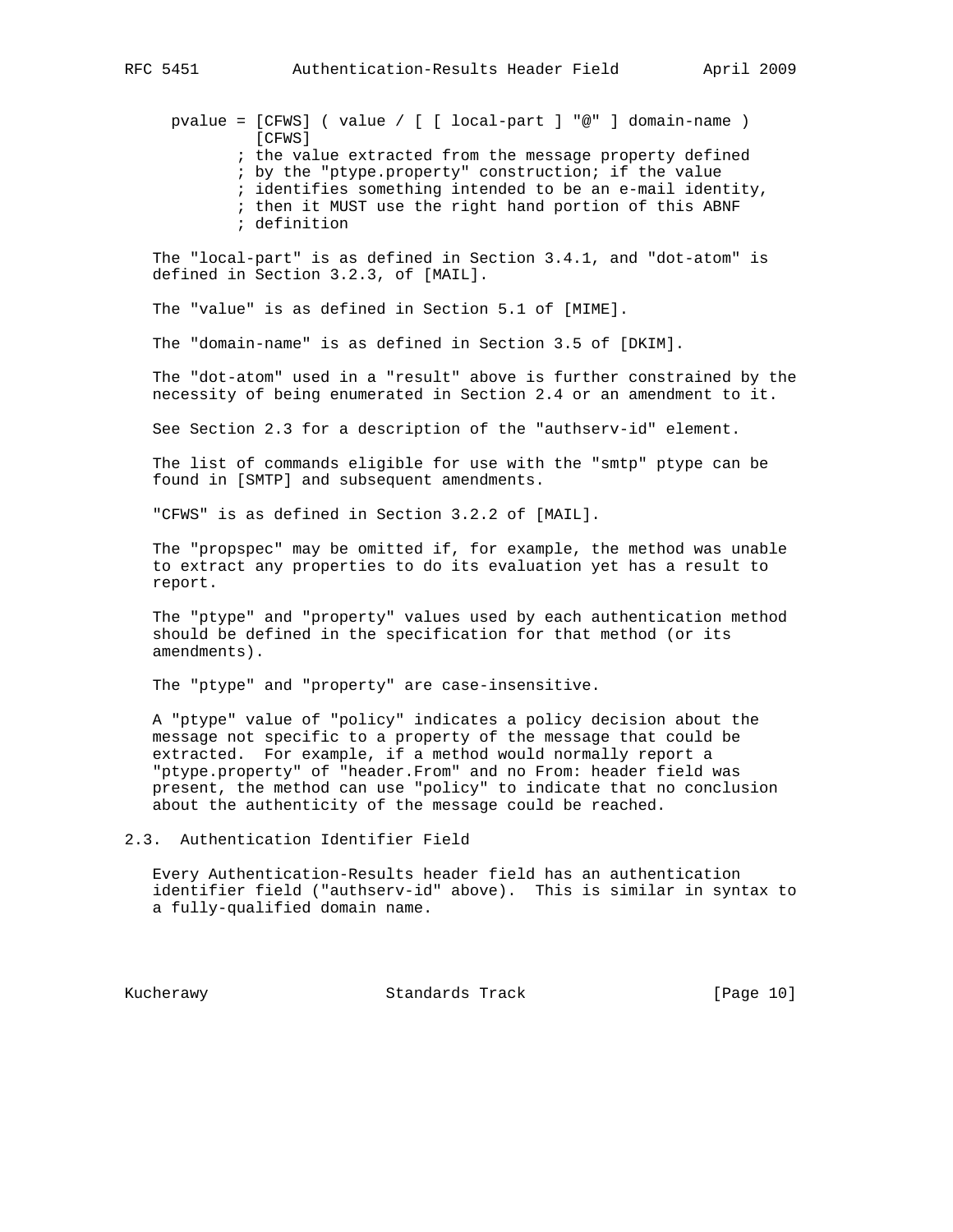The authentication identifier field provides a unique identifier that refers to the authenticating service within a given ADMD. The uniqueness of the identifier MUST be guaranteed by the ADMD that generates it and must pertain to exactly that one ADMD. This identifier is intended to be machine-readable and not necessarily meaningful to users. MUAs or downstream filters SHOULD use this identifier to determine whether or not the data contained in an Authentication-Results header field should be used.

 For simplicity and scalability, the authentication identifier SHOULD be a common token used throughout the ADMD, such as the DNS domain name used by or within that ADMD.

 For tracing and debugging purposes, the authentication identifier MAY instead be the hostname of the MTA performing the authentication check whose result is being reported. This is also useful for another purpose, as described in Section 4. Moreover, some implementations have considered appending a delimiter such as "/" and following it with useful transport tracing data such as the [SMTP] queue ID or a timestamp.

 It should be noted, however, that using a local, relative identifier like a single hostname, rather than a hierarchical and globally unique ADMD identifier like a DNS domain name, makes configuration more difficult for large sites. The hierarchical identifier permits aggregating related, trusted systems together under a single, parent identifier, which in turn permits assessing the trust relationship with a single reference. The alternative is a flat namespace requiring individually listing each trusted system. Since consumers must use the identifier to determine whether to use the contents of the header field:

- o Changes to the identifier impose a large, centralized administrative burden.
- o Ongoing administrative changes require constantly updating this centralized table, making it difficult to ensure that an MUA or downstream filter will have access to accurate information for assessing the usability of the header field's content. In particular, consumers of the header field will need to know not only the current identifier(s) in use, but previous ones as well to account for delivery latency or later re-assessment of the header field's contents.

 Examples of valid authentication identifiers are "example.com", "mail.example.org", "ms1.newyork.example.com", and "example-auth".

Kucherawy Standards Track [Page 11]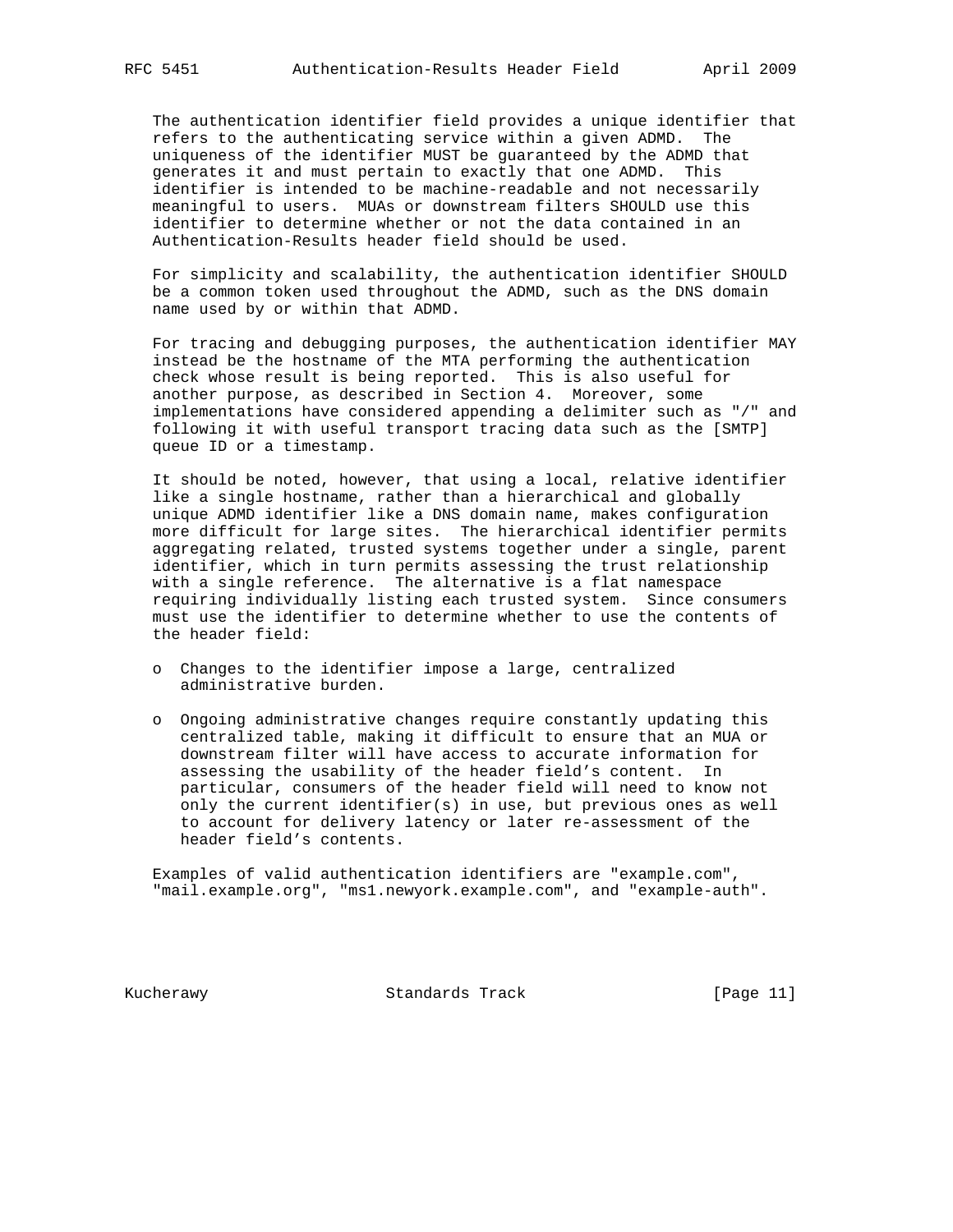### 2.4. Result Values

 Each individual authentication method returns one of a set of specific result values. The subsections below define these results for the authentication methods specifically supported by this memo, and verifiers SHOULD use these values as described below. New methods not specified in this document intended to be supported by the header field defined in this memo MUST include a similar result table either in its defining memo or in a supplementary one.

#### 2.4.1. DKIM and DomainKeys Results

The result values used by [DKIM] and [DOMAINKEYS] are as follows:

none: The message was not signed.

- pass: The message was signed, the signature or signatures were acceptable to the verifier, and the signature(s) passed verification tests.
- fail: The message was signed and the signature or signatures were acceptable to the verifier, but they failed the verification test(s).
- policy: The message was signed but the signature or signatures were not acceptable to the verifier.
- neutral: The message was signed but the signature or signatures contained syntax errors or were not otherwise able to be processed. This result SHOULD also be used for other failures not covered elsewhere in this list.
- temperror: The message could not be verified due to some error that is likely transient in nature, such as a temporary inability to retrieve a public key. A later attempt may produce a final result.
- permerror: The message could not be verified due to some error that is unrecoverable, such as a required header field being absent. A later attempt is unlikely to produce a final result.

 A signature is "acceptable to the verifier" if it passes local policy checks (or there are no specific local policy checks). For example, a verifier might require that the signature(s) on the message be added using the DNS domain present in the From: header field of the message, thus making third-party signatures unacceptable.

Kucherawy Standards Track [Page 12]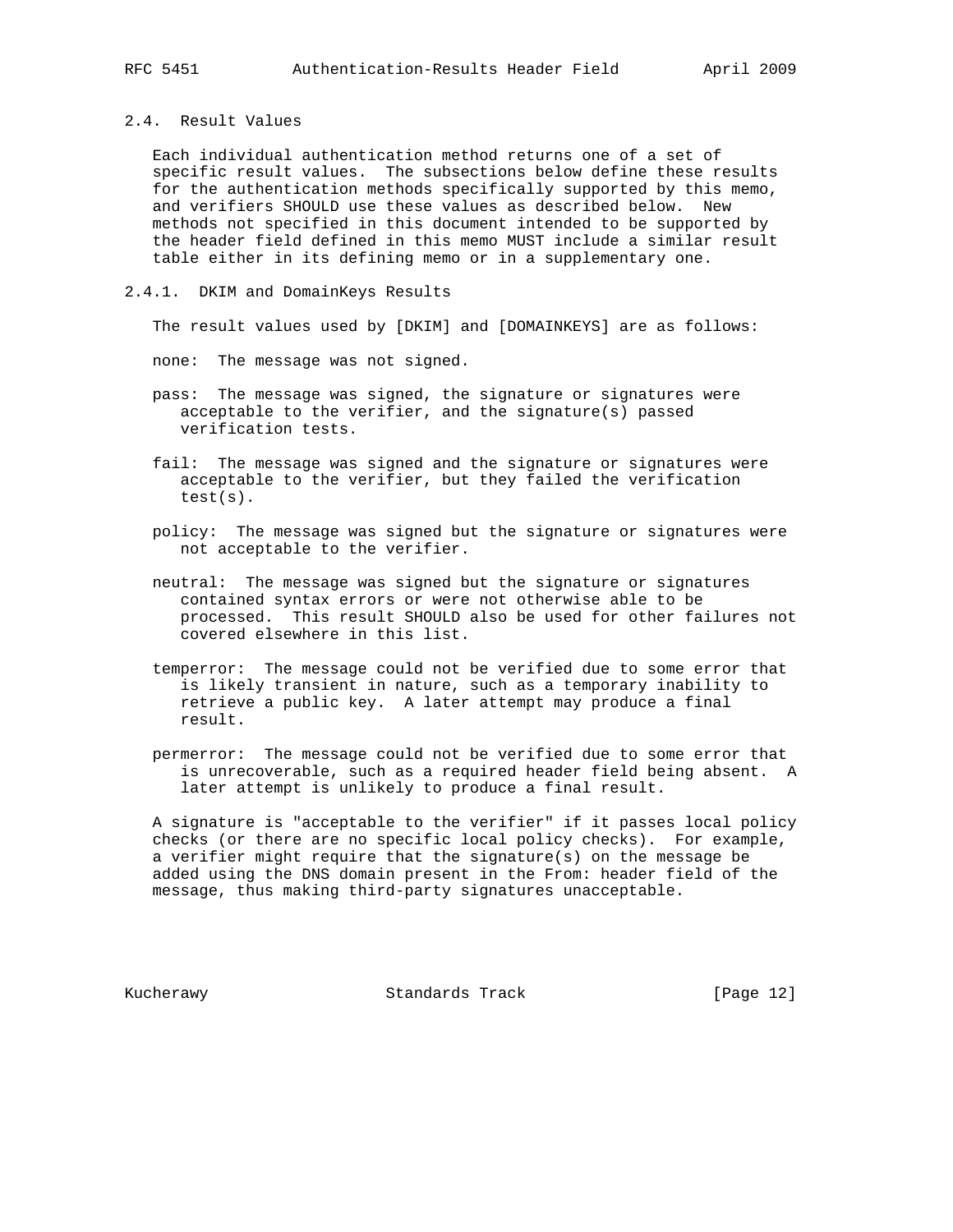[DKIM] advises that if a message fails verification, it should be treated as an unsigned message. A report of "fail" here permits the receiver of the report to decide how to handle the failure. A report of "neutral" or "none" preempts that choice, ensuring the message will be treated as if it had not been signed.

#### 2.4.2. SPF and Sender-ID Results

The result values are used by [SPF] and [SENDERID] as follows:

none: No policy records were published at the sender's DNS domain.

- neutral: The sender's ADMD has asserted that it cannot or does not want to assert whether or not the sending IP address is authorized to send mail using the sender's DNS domain.
- pass: The client is authorized by the sender's ADMD to inject or relay mail on behalf of the sender's DNS domain.
- policy: The client is authorized to inject or relay mail on behalf of the sender's DNS domain according to the authentication method's algorithm, but local policy dictates that the result is unacceptable.
- hardfail: This client is explicitly not authorized to inject or relay mail using the sender's DNS domain.
- softfail: The sender's ADMD believes the client was not authorized to inject or relay mail using the sender's DNS domain, but is unwilling to make a strong assertion to that effect.
- temperror: The message could not be verified due to some error that is likely transient in nature, such as a temporary inability to retrieve a policy record from DNS. A later attempt may produce a final result.
- permerror: The message could not be verified due to some error that is unrecoverable, such as a required header field being absent or a syntax error in a retrieved DNS TXT record. A later attempt is unlikely to produce a final result.

 The distinction between and interpretation of "none" and "neutral" under these methods is discussed further in [SPF].

 The "policy" result would be returned if, for example, [SPF] returned as "pass" result, but a local policy check matches the sending DNS domain to one found in an explicit list of unacceptable DNS domains (e.g., spammers).

Kucherawy Standards Track [Page 13]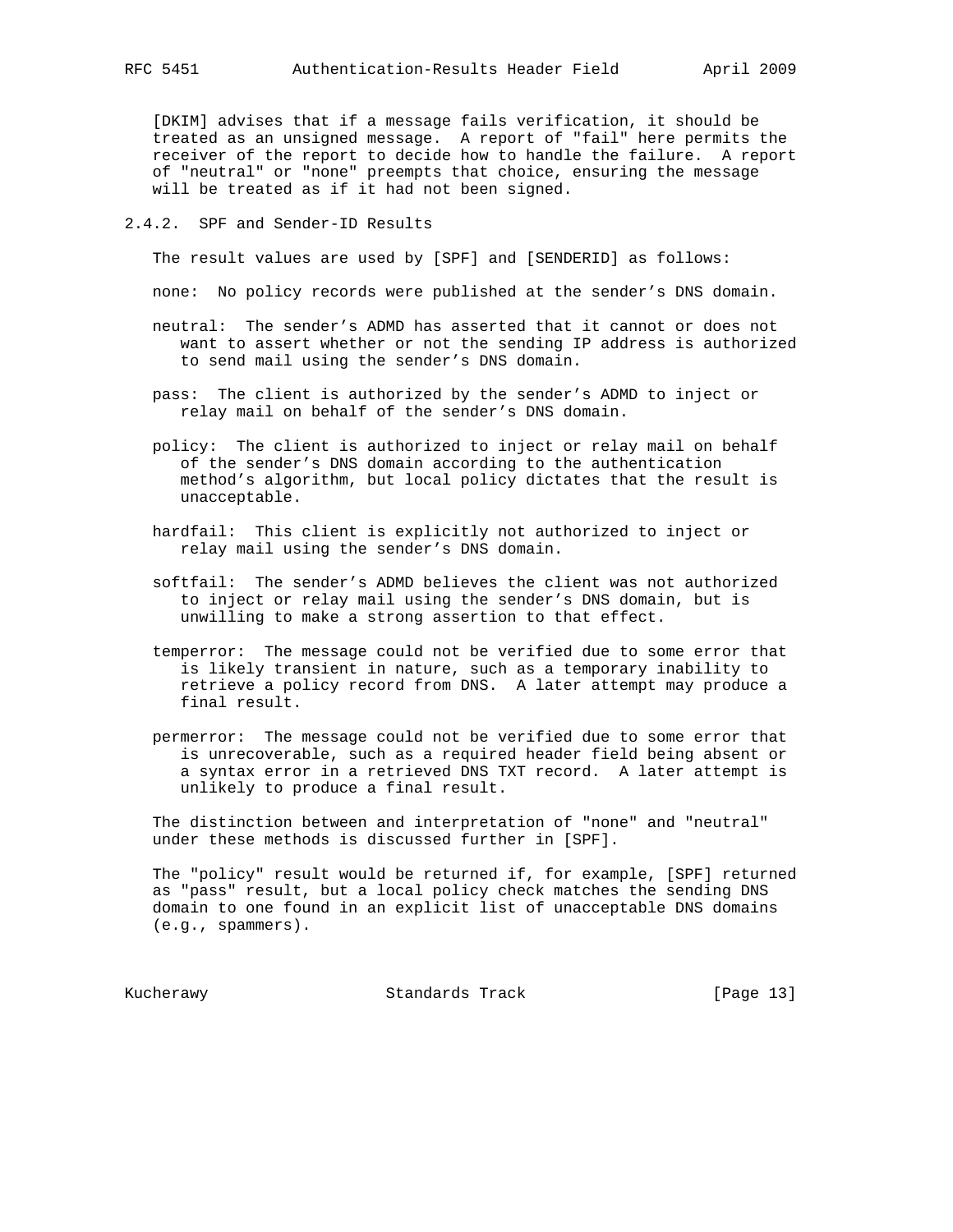If the retrieved sender policies used to evaluate [SPF] and [SENDERID] do not contain explicit provisions for authenticating the local-part (see Section 3.4.1 of [MAIL]) of an address, the "pvalue" reported along with results for these mechanisms SHOULD NOT include the local-part.

2.4.3. "iprev" Results

 The result values are used by the "iprev" method, defined in Section 3, are as follows:

- pass: The DNS evaluation succeeded, i.e., the "reverse" and "forward" lookup results were returned and were in agreement.
- fail: The DNS evaluation failed. In particular, the "reverse" and "forward" lookups each produced results but they were not in agreement, or the "forward" query completed but produced no result, e.g., a DNS RCODE of 3, commonly known as NXDOMAIN, or an RCODE of 0 (NOERROR) in a reply containing no answers, was returned.
- temperror: The DNS evaluation could not be completed due to some error that is likely transient in nature, such as a temporary DNS error, e.g., a DNS RCODE of 2, commonly known as SERVFAIL, or other error condition resulted. A later attempt may produce a final result.
- permerror: The DNS evaluation could not be completed because no PTR data are published for the connecting IP address, e.g., a DNS RCODE of 3, commonly known as NXDOMAIN, or an RCODE of 0 (NOERROR) in a reply containing no answers, was returned. This prevented completion of the evaluation.

 There is no "none" for this method since any TCP connection delivering email has an IP address associated with it, so some kind of evaluation will always be possible.

For discussion of the format of DNS replies, see [DNS].

2.4.4. SMTP AUTH Results

The result values are used by the [AUTH] method are as follows:

- none: SMTP authentication was not attempted.
- pass: The SMTP client had authenticated to the server reporting the result using the protocol described in [AUTH].

Kucherawy Standards Track [Page 14]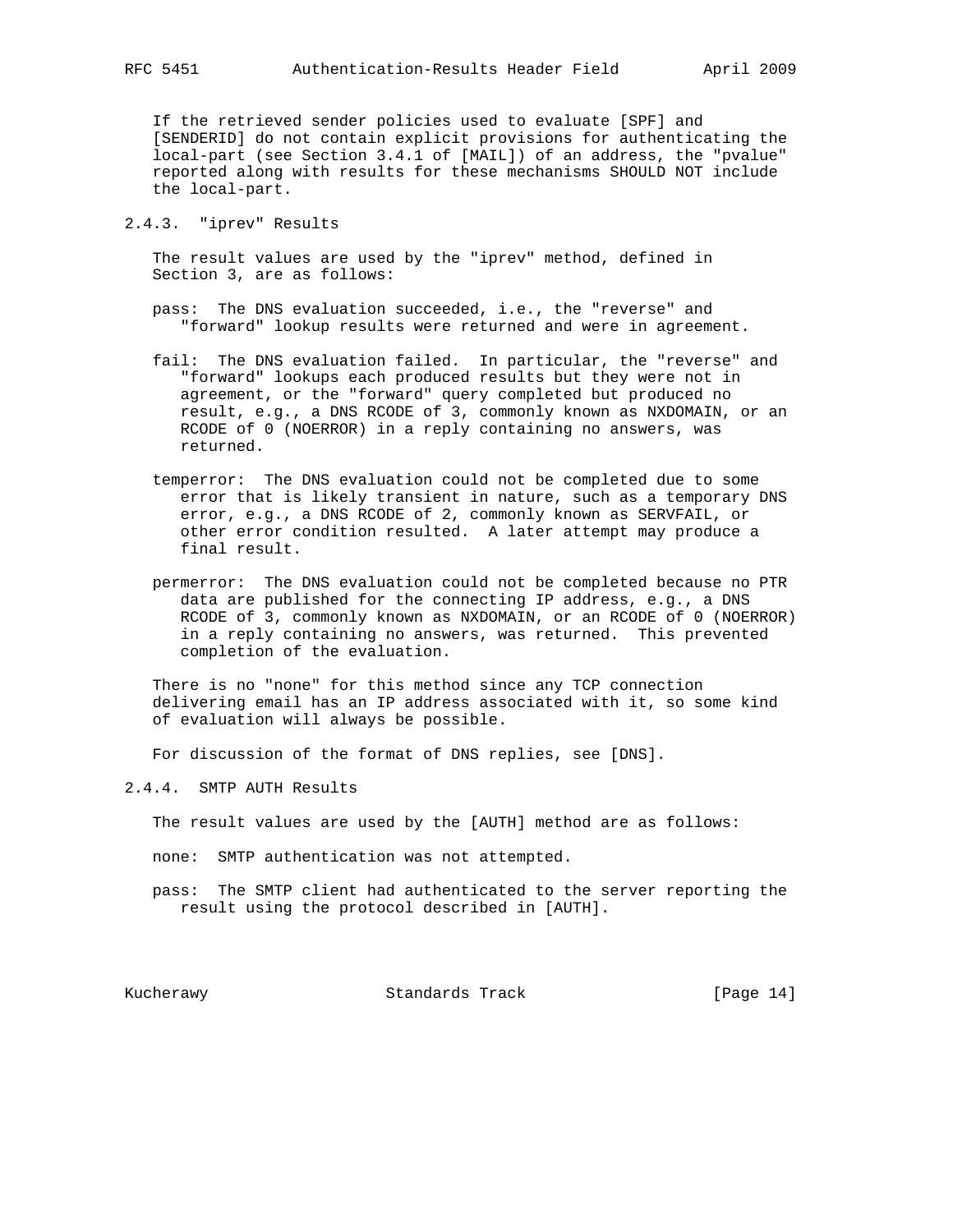- fail: The SMTP client had attempted to authenticate to the server using the protocol described in [AUTH] but was not successful, yet continued to send the message about which a result is being reported.
- temperror: The SMTP client attempted to authenticate using the protocol described in [AUTH] but was not able to complete the attempt due to some error which is likely transient in nature, such as a temporary Lightweight Directory Access Protocol (LDAP) lookup error. A later attempt may produce a final result.
- permerror: The SMTP client attempted to authenticate using the protocol described in [AUTH] but was not able to complete the attempt due to some error that is likely not transient in nature, such as a permanent LDAP lookup error. A later attempt is not likely produce a final result.

 Note that an agent making use of the data provided by this header field SHOULD consider "fail" and "temperror" to be the synonymous in terms of message authentication, i.e., the client did not authenticate.

#### 2.4.5. Extension Result Codes

 Additional result codes (extension results) might be defined in the future by later revisions or extensions to this specification. Extension results beginning with "x-" will never be defined as standard fields; such names are reserved for experimental use. Result codes not beginning with "x-" MUST be registered with the Internet Assigned Numbers Authority (IANA) and published in an RFC. See Section 6 for further details.

 Implementations reporting new result codes MUST use the "x-" prefix until such time as the new method is registered by IANA.

 Extension results MUST only be used within ADMDs that have explicitly consented to use them. These results and the parameters associated with them are not documented in RFCs. Therefore, they are subject to change at any time and not suitable for production use. Any MTA, MUA or downstream filter intended for production use SHOULD ignore or delete any Authentication-Results header field that includes an extension result.

#### 2.5. Authentication Methods

 This section defines the supported authentication methods and discusses the proper means for applying experimental and other extension methods.

Kucherawy Standards Track [Page 15]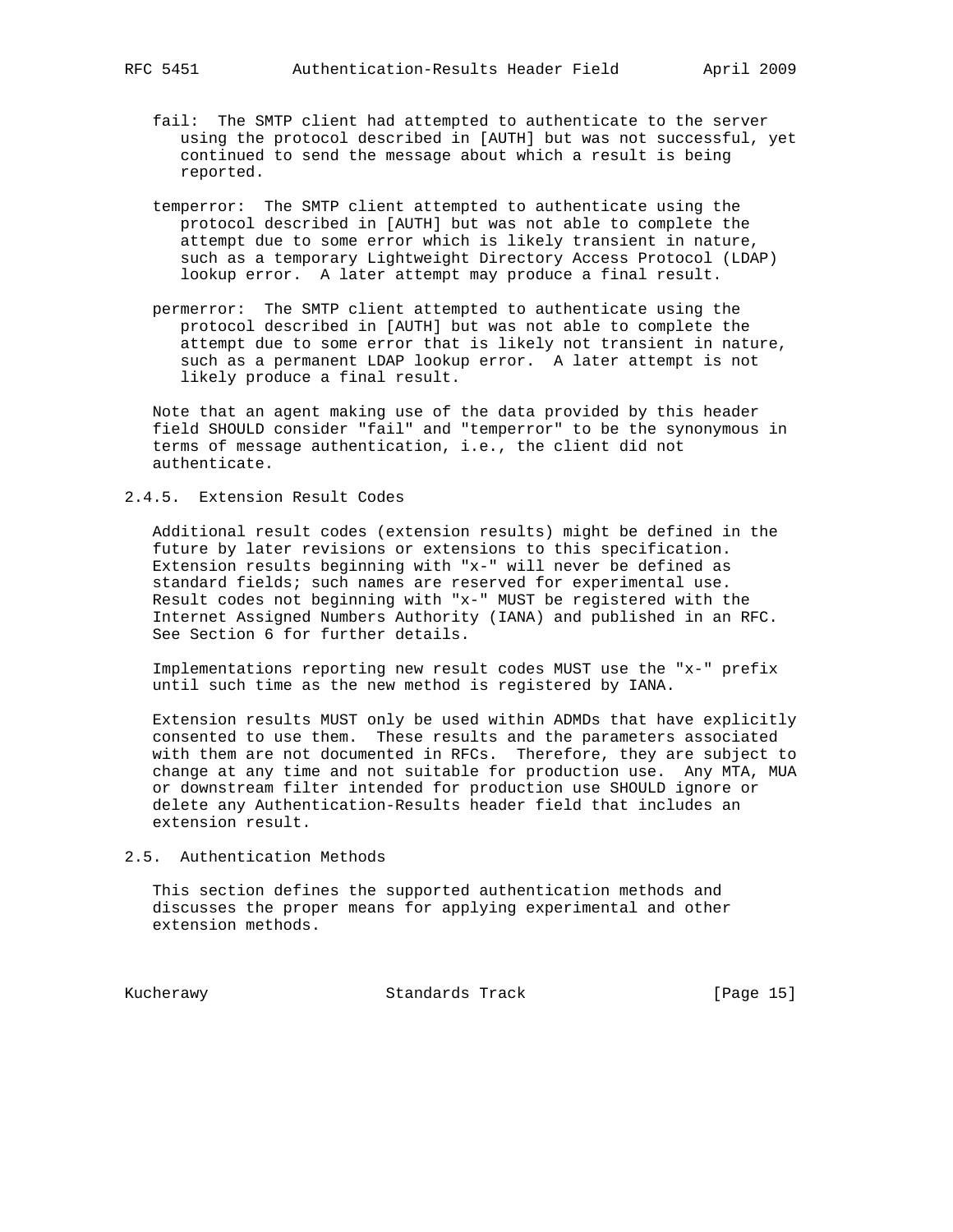### 2.5.1. Definition of Initial Methods

 As they are currently existing specifications for message authentication, it is appropriate to define an authentication method identifier for each of [AUTH], [DKIM], [DOMAINKEYS], [SENDERID], and [SPF]. Therefore, the authentication method identifiers "auth", "dkim", "domainkeys", "sender-id", and "spf", respectively are hereby defined for MTAs applying those specifications for email message authentication.

Furthermore, method "iprev" is defined in Section 3.

See Section 6 for details.

### 2.5.2. Extension Methods

 Additional authentication method identifiers (extension methods) may be defined in the future by later revisions or extensions to this specification. Extension methods beginning with "x-" will never be defined as standard fields; such names are reserved for experimental use. Method identifiers not beginning with "x-" MUST be registered with the Internet Assigned Numbers Authority (IANA) and published in an RFC. See Section 6 for further details.

Extension methods may be defined for the following reasons:

- 1. To allow additional information from new authentication systems to be communicated to MUAs or downstream filters. The names of such identifiers should reflect the name of the method being defined, but should not be needlessly long.
- 2. To allow the creation of "sub-identifiers" that indicate different levels of authentication and differentiate between their relative strengths, e.g., "auth1-weak" and "auth1-strong".

 Implementations of new methods MUST use the "x-" prefix until such time as the new method is registered by IANA.

 Authentication method implementors are encouraged to provide adequate information, via [MAIL] comments if necessary, to allow an MUA developer to understand or relay ancillary details of authentication results. For example, if it might be of interest to relay what data was used to perform an evaluation, such information could be relayed as a comment in the header field, such as:

 Authentication-Results: example.com; foo=pass bar.baz=blob (2 of 3 tests OK)

Kucherawy Standards Track [Page 16]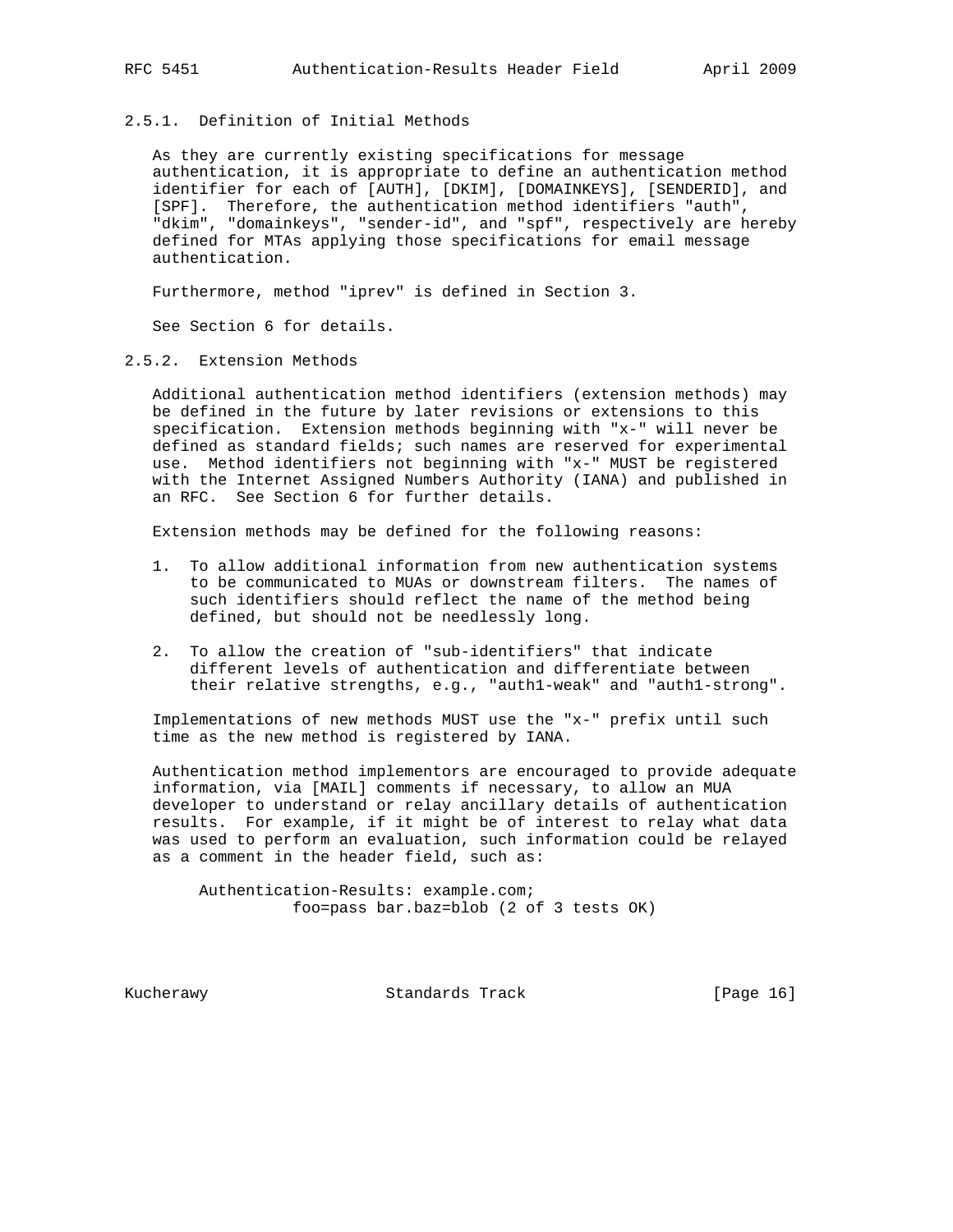Experimental method identifiers MUST only be used within ADMDs that have explicitly consented to use them. These method identifiers and the parameters associated with them are not documented in RFCs. Therefore, they are subject to change at any time and not suitable for production use. Any MTA, MUA, or downstream filter intended for production use SHOULD ignore or delete any Authentication-Results header field that includes an experimental method identifier.

3. The "iprev" Authentication Method

 This section defines an additional authentication method called "iprev".

 In general, "iprev" is an attempt to verify that a client appears to be valid based on some DNS queries. Upon receiving a session initiation of some kind from a client, the IP address of the client peer is queried for matching names (i.e., a number-to-name translation, also known as a "reverse lookup" or a "PTR" record query). Once that result is acquired, a lookup of each of the names (i.e., a name-to-number translation, or an "A" or "AAAA" record query) thus retrieved is done. The response to this second check should result in at least one mapping back to the client's IP address.

 More algorithmically: if the client peer's IP address is I, the list of names to which I maps (after a "PTR" query) is the set N, and the union of IP addresses to which each member of N maps (after corresponding "A" and "AAAA" queries) is L, then this test is successful if I is an element of L.

 The response to a PTR query could contain multiple names. To prevent heavy DNS loads, agents performing these queries MUST be implemented such that the number of names evaluated by generation of corresponding A or AAAA queries is finite, though it MAY be configurable by an administrator. As an example, Section 5.5 of [SPF] chose a limit of 10 for its implementation of this algorithm.

[DNS-IP6] discusses the query formats for the IPv6 case.

 A successful test using this algorithm constitutes a result of "pass" since the ADMD in which the client's PTR claims it belongs has confirmed that claim by including corresponding data in its DNS domain. A failure to match constitutes a "fail". There is no case in which a "neutral" result can be returned. The remaining "temperror" and "permerror" cases refer, respectively, to temporary and permanent DNS query errors.

Kucherawy Standards Track [Page 17]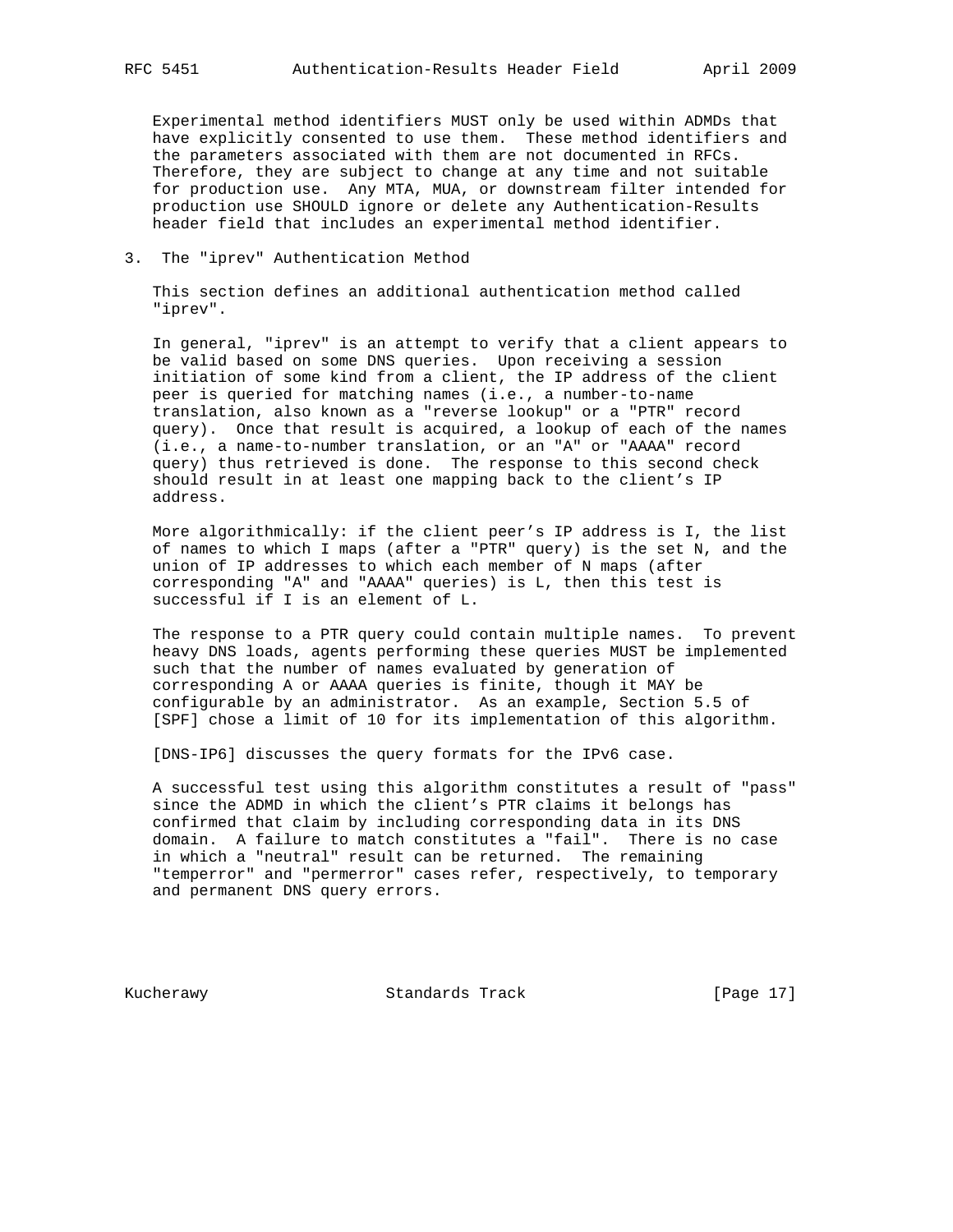There is some contention regarding the wisdom and reliability of this test. For example, in some regions it can be difficult for this test ever to pass because the practice of arranging to match the forward and reverse DNS is infrequently observed. Therefore, the actual implementation details of how a verifier performs an "iprev" test are not specified here. The verifier MAY report a successful or failed "iprev" test at its discretion having done some kind of check of the validity of the connection's identity using DNS. It is incumbent upon an agent making use of the reported "iprev" result to understand what exactly that particular verifier is attempting to report.

 Extensive discussion of reverse DNS mapping and its implications can be found in [DNSOP-REVERSE]. In particular, it recommends that applications avoid using this test as a means of authentication or security. Its presence in this memo is not an endorsement, but is merely acknowledgement that the method remains common and provides the means to relay the results of that test.

4. Adding the Header Field to A Message

 This specification makes no attempt to evaluate the relative strengths of various message authentication methods that may become available. As such, the order of the presented authentication methods and results MUST NOT be used either to imply or infer the importance or strength of any given method over another. Instead, the MUA or downstream filter consuming this header field must interpret the result of each method based on its own knowledge of what that method evaluates.

 Each "method" MUST refer to an authentication method declared in the IANA registry, or an extension method as defined in Section 2.5.2, and each "result" MUST refer to a result code declared in the IANA registry, or an extension result code as defined in Section 2.4.5. See Section 6 for further information about the registered methods and result codes.

 An MTA compliant with this specification MUST add this header field (after performing one or more message authentication tests) to indicate which MTA or ADMD performed the test, which test got applied and what the result was. If an MTA applies more than one such test, it MUST add this header field either once per test, or once indicating all of the results. An MTA MUST NOT add a result to an existing header field.

 An MTA MAY add this header field containing only the authentication identifier portion to indicate explicitly that no message authentication schemes were applied prior to delivery of this message.

Kucherawy Standards Track [Page 18]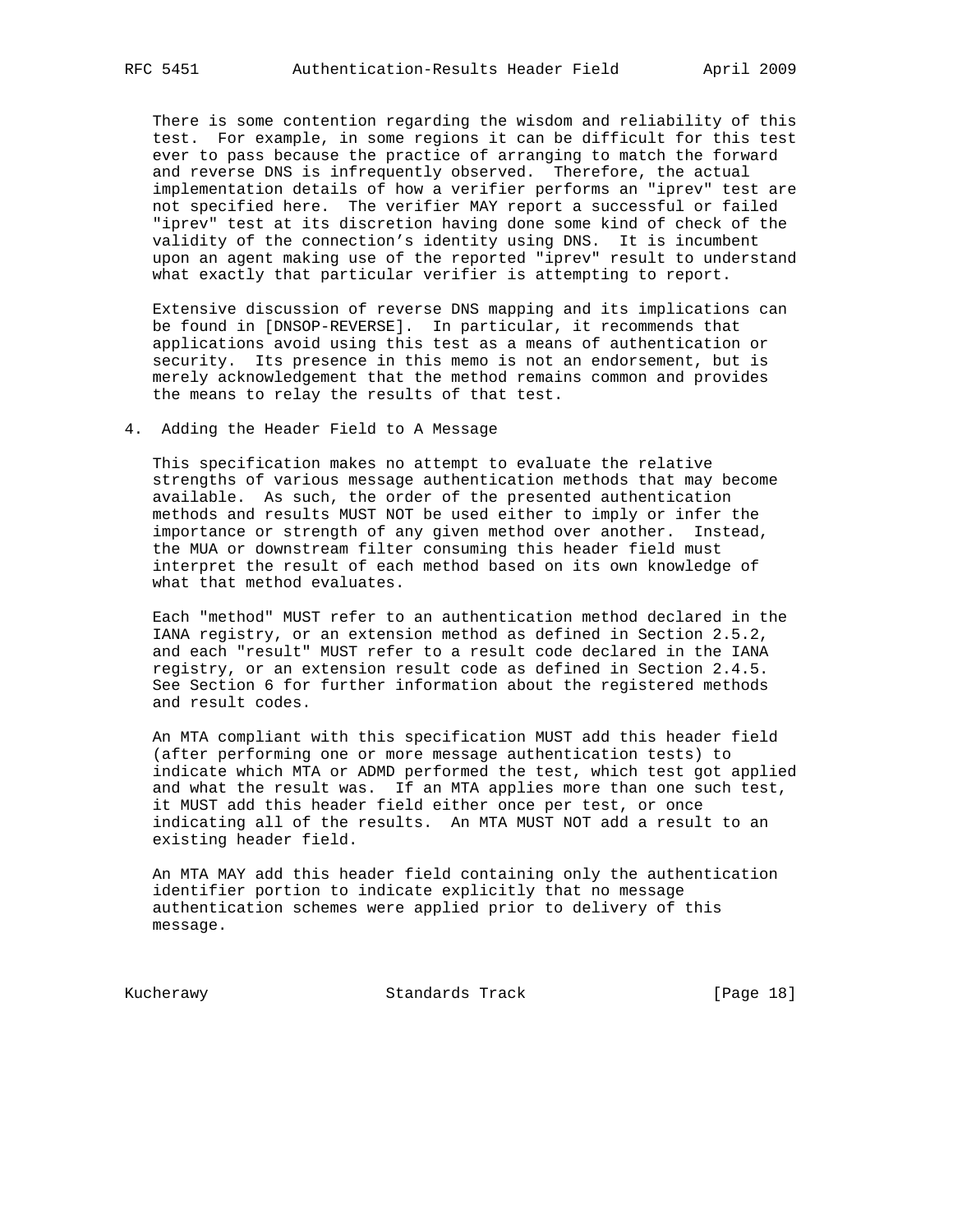An MTA adding this header field must take steps to identify it as legitimate to the MUAs or downstream filters that will ultimately consume its content. One required process to do so is described in Section 5. Further measures may be required in some environments. Some possible solutions are enumerated in Section 7.1. This memo does not mandate any specific solution to this issue as each environment has its own facilities and limitations.

 For MTAs that add this header field, adding header fields in order (at the top), per Section 3.6 of [MAIL], is particularly important. Moreover, this header field SHOULD be inserted above any other trace header fields such MTAs might prepend. This allows easy detection of header fields that can be trusted.

 End users making direct use of this header field may inadvertently trust information that has not been properly vetted. If, for example, a basic [SPF] result were to be relayed that claims an authenticated addr-spec, the local-part of that addr-spec has actually not been authenticated. Thus, an MTA adding this header field SHOULD NOT include any data that has not been authenticated by the method(s) being applied. Moreover, MUAs SHOULD NOT render to users such information if it is presented by a method known not to authenticate it.

### 4.1. Header Field Position and Interpretation

 In order to ensure non-ambiguous results and avoid the impact of false header fields, MUAs and downstream filters SHOULD NOT interpret this header field unless specifically instructed to do so by the user or administrator. That is, this interpretation should not be "on by default". Naturally then, users or administrators should not activate such a feature unless they are certain the header field will be added by the border MTA that accepts the mail that is ultimately read by the MUA, and instances of the header field appearing to be from within the ADMD but actually added by foreign MTAs will be removed before delivery.

 Furthermore, MUAs and downstream filters SHOULD NOT interpret this header field unless the authentication identifier it bears appears to be one used within its own ADMD as configured by the user or administrator.

 MUAs and downstream filters MUST ignore any result reported using a "result" not specified in the result code registry, or a "ptype" not listed in the corresponding registry for such values as defined in Section 6. Moreover, such agents MUST ignore a result indicated for any "method" they do not specifically support.

Kucherawy Standards Track [Page 19]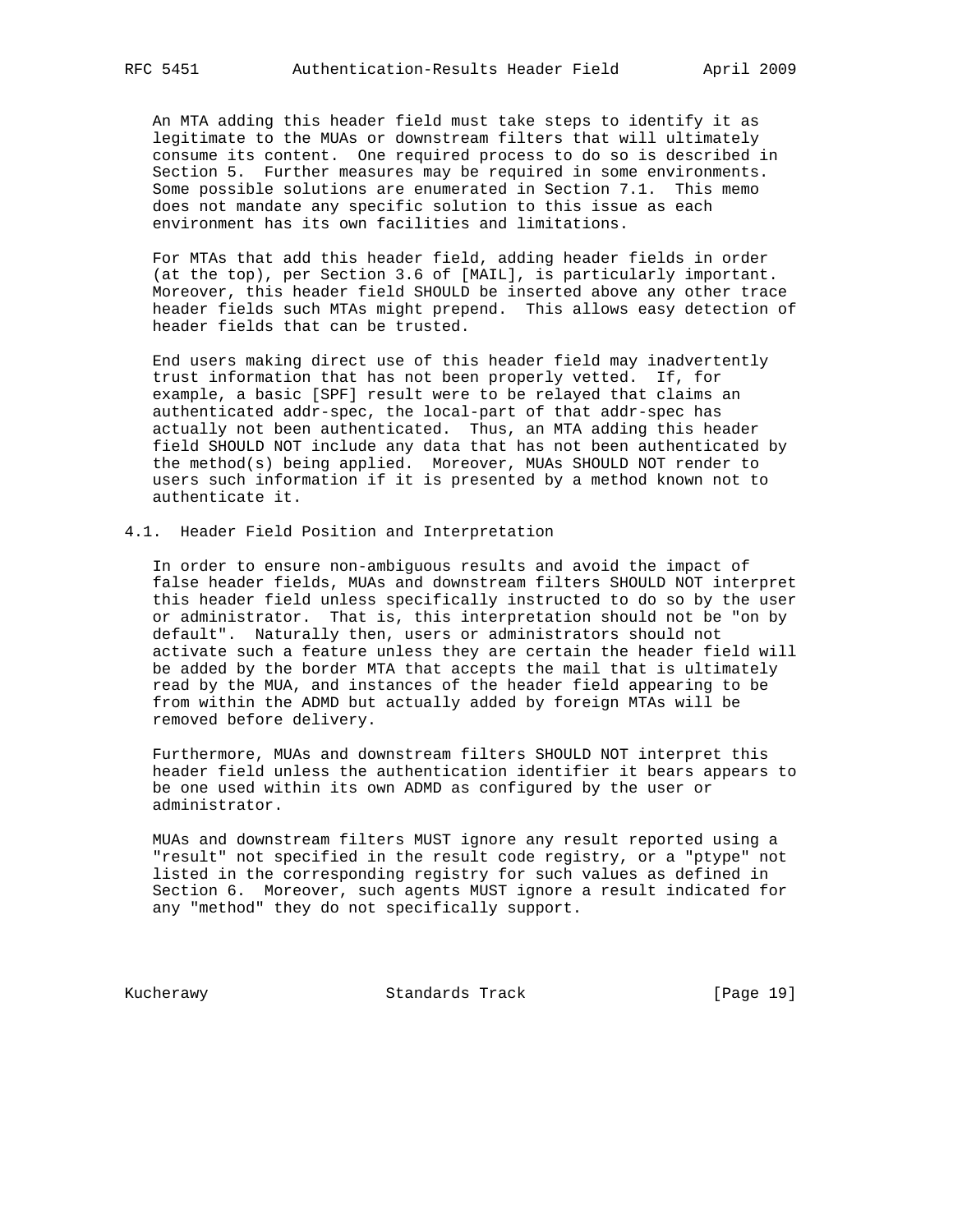An MUA SHOULD NOT reveal these results to end users unless the results are accompanied by, at a minimum, some associated reputation data about the authenticated origin identifiers within the message. For example, an attacker could register examp1e.com (note the digit "one") and send signed mail to intended victims; a verifier would detect that the signature was valid and report a "pass" even though it's clear the DNS domain name was intended to mislead. See Section 7.2 for further discussion.

 As stated in Section 2.1, this header field SHOULD be treated as though it were a trace header field as defined in Section 3.6.7 of [MAIL], and hence MUST NOT be reordered and MUST be prepended to the message, so that there is generally some indication upon delivery of where in the chain of handling MTAs the message authentication was done.

 MUAs SHOULD ignore instances of this header field discovered within message/rfc822 [MIME] attachments.

Further discussion of this can be found in Section 7 below.

4.2. Local Policy Enforcement

 If a site's local policy is to consider a non-recoverable failure result (e.g., "fail" for DKIM, "hardfail" for SPF) for any particular authentication method as justification to reject the message completely, the border MTA SHOULD issue an [SMTP] rejection response to the message rather than adding this header field with the failure result and allowing it to proceed toward delivery. This is more desirable than allowing the message to reach an internal host's MTA or spam filter, thus possibly generating a local rejection such as a [DSN] to a forged originator.

 The same MAY also be done for local policy decisions overriding the results of the authentication methods (e.g., the "policy" result codes described in Section 2.4).

 Such rejections at the SMTP protocol level are not possible if local policy is enforced at the MUA and not the MTA. Unfortunately, this may be a common scenario.

5. Removing the Header Field

 For security reasons, any MTA conforming to this specification MUST delete any discovered instance of this header field that claims to have been added within its trust boundary and that did not come from another trusted MTA. For example, an MTA (border or otherwise) for example.com receiving a message MUST delete any instance of this

Kucherawy Standards Track [Page 20]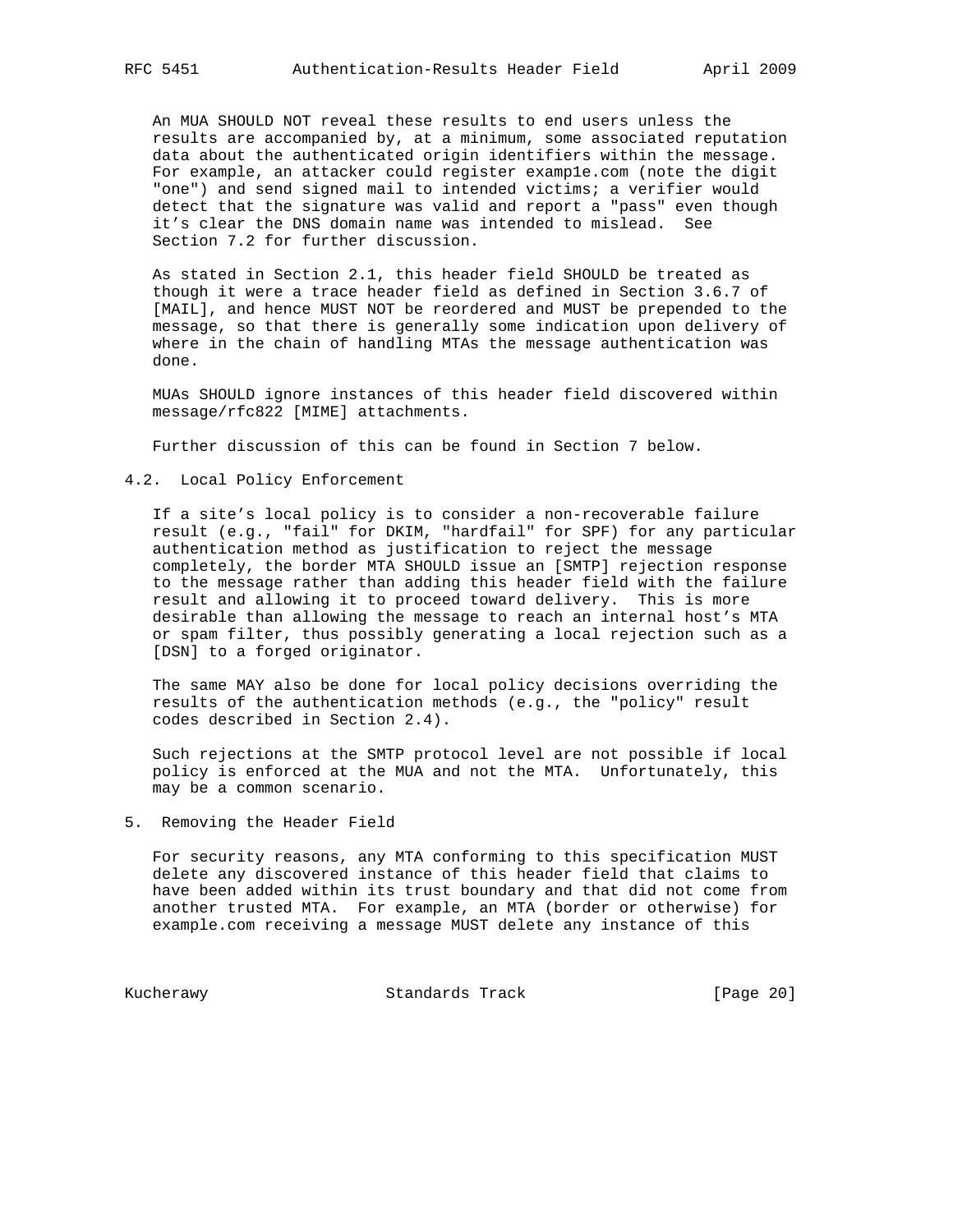header field bearing an authentication identifier indicating the header field was added within example.com prior to adding its own header fields. This may mean each MTA will have to be equipped with a list of internal MTAs known to be compliant (and hence trustworthy).

 For simplicity and maximum security, a border MTA MAY remove all instances of this header field on mail crossing into its trust boundary. However, this may conflict with the desire to access authentication results performed by trusted external service providers. It may also invalidate signed messages whose signatures cover external instances of this header field. A more robust border MTA could allow a specific list of authenticating MTAs whose information should be let in, removing all others.

 As stated in Section 1.2, a formal definition of "trust boundary" is deliberately not made here. It is entirely possible that a border MTA for example.com might explicitly trust authentication results asserted by upstream host example.net even though they exist in completely disjoint administrative boundaries. In that case, the border MTA MAY elect not to delete those results; moreover, the upstream host doing some authentication work could apply a signing technology such as [DKIM] on its own results to assure downstream hosts of their authenticity. An example of this is provided in Appendix B.

 Similarly, in the case of messages signed using [DKIM] or other message signing methods that sign header fields, this may invalidate one or more signatures on the message if they covered the header field to be removed at the time of signing. This behavior can be desirable since there's little value in validating the signature on a message with forged headers. However, signing agents MAY therefore elect to omit these header fields from signing to avoid this situation.

 An MTA SHOULD remove any instance of this header field bearing a version (express or implied) that it does not support. However, an MTA MUST remove such a header if the [SMTP] connection relaying the message is not from a trusted internal MTA.

Kucherawy Standards Track [Page 21]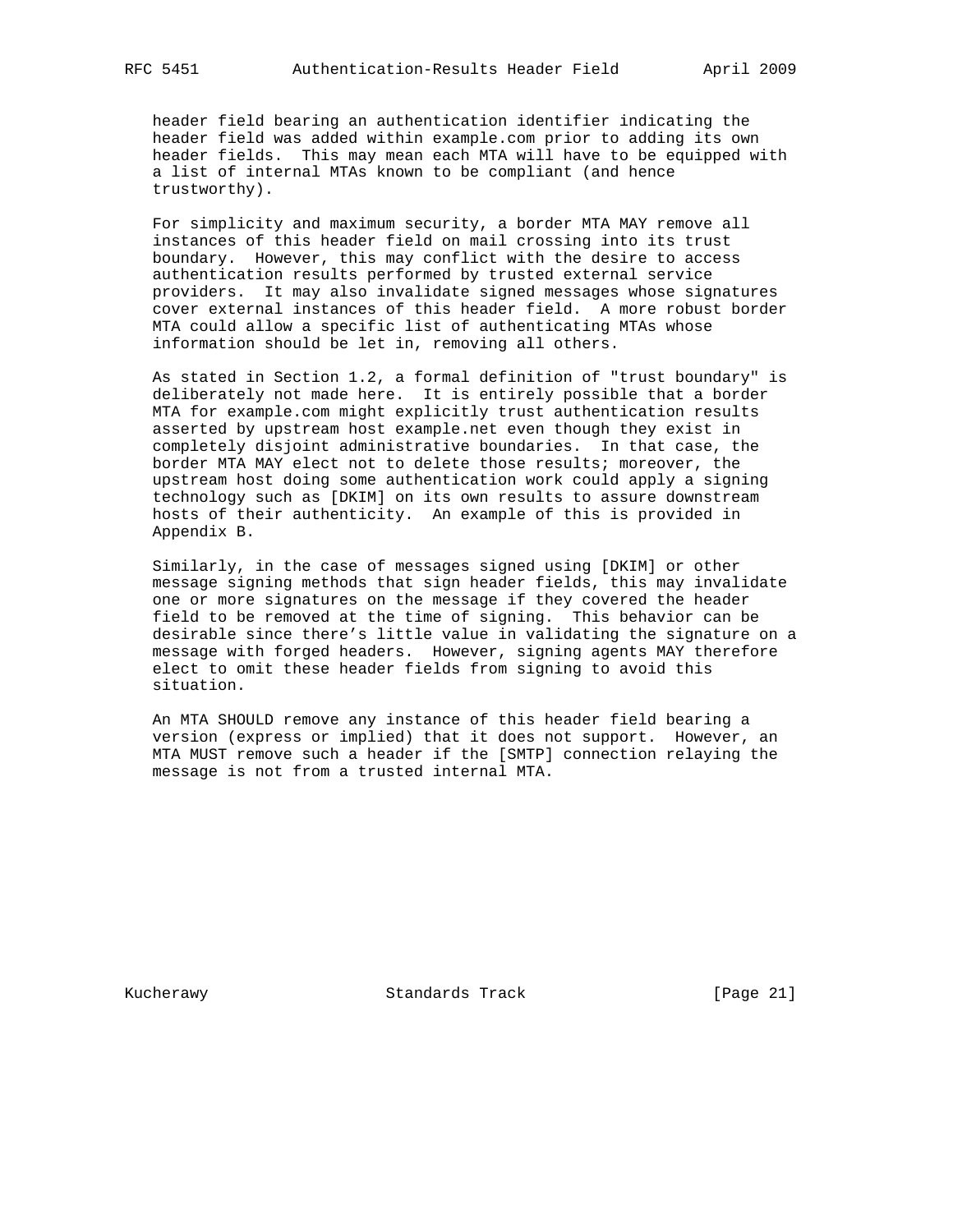### 6. IANA Considerations

 IANA has registered a new header field and created two new tables as described below.

6.1. The Authentication-Results Header Field

 Per [IANA-HEADERS], the "Authentication-Results" header field has been added to the IANA Permanent Message Header Field Registry. The following is the registration template:

 Header field name: Authentication-Results Applicable protocol: mail ([MAIL]) Status: Standard Author/Change controller: IETF Specification document(s): RFC 5451 Related information: Requesting review of any proposed changes and additions to this field is recommended.

6.2. Email Authentication Method Name Registry

 Names of message authentication methods supported by this specification must be registered with IANA, with the exception of experimental names as described in Section 2.5.2.

 New entries are assigned only for values that have been documented in a published RFC that has had IETF Review, per [IANA-CONSIDERATIONS]. Each method must register a name, the specification that defines it, one or more "ptype" values appropriate for use with that method, which "property" value(s) should be reported by that method, and a description of the "value" to be used with each.

Kucherawy **Standards Track** [Page 22]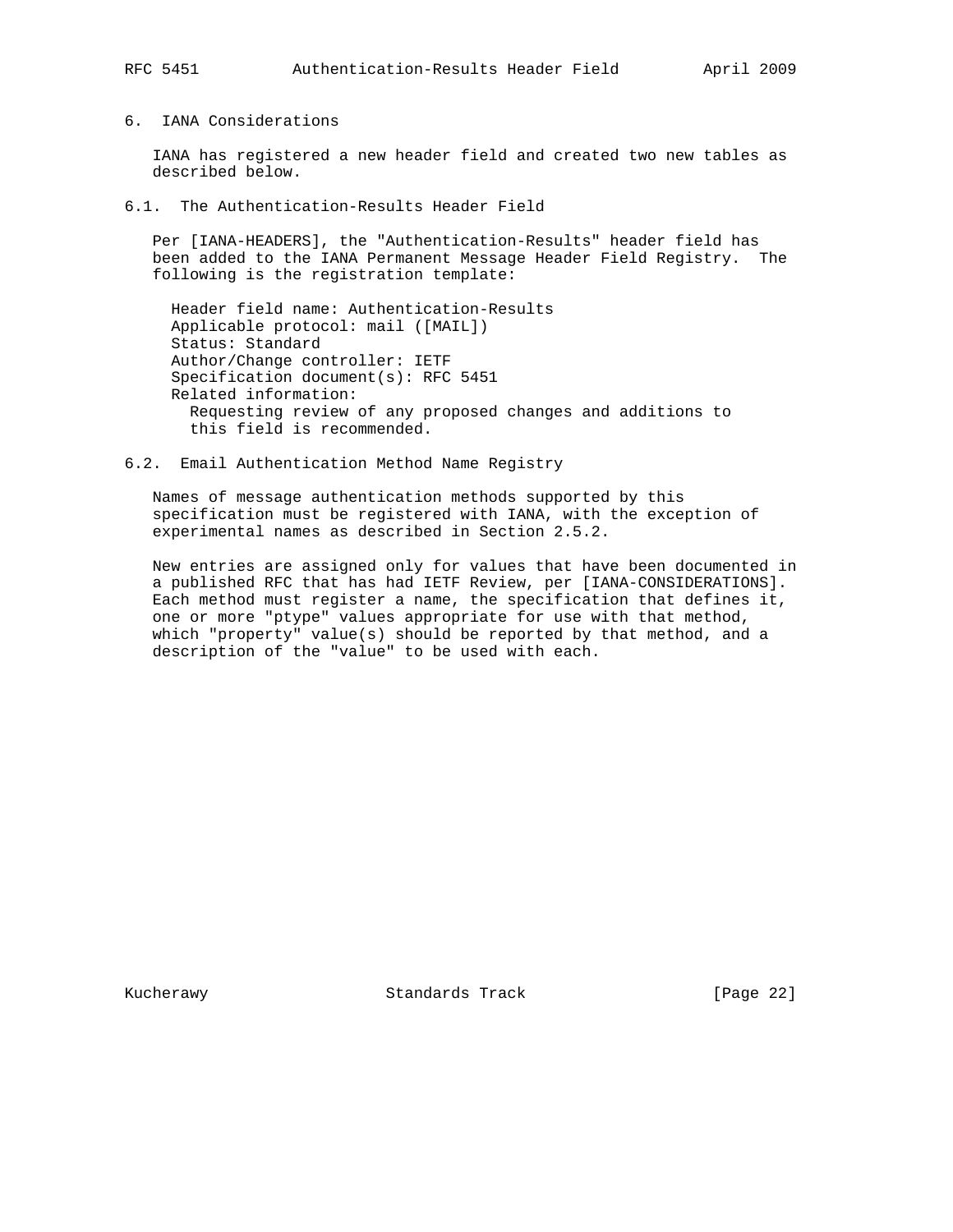The initial set of entries in this registry is as follows:

| Method     | Defined          | ptype  | property                                                                         | value                                                                                                |
|------------|------------------|--------|----------------------------------------------------------------------------------|------------------------------------------------------------------------------------------------------|
| auth       | RFC4954          | smtp   | auth                                                                             | AUTH parameter of<br>the SMTP MAIL<br>command                                                        |
| dkim       | <b>RFC4871</b>   | header | d                                                                                | value of<br>signature "d" tag                                                                        |
|            |                  |        | i                                                                                | value of<br>signature "i" tag                                                                        |
| domainkeys | RFC4870          | header | d                                                                                | value of<br>signature "d" tag                                                                        |
|            |                  |        | from                                                                             | value of From<br>header field after<br>removing comments<br>and local-part if<br>not authenticated   |
|            |                  |        | sender                                                                           | value of Sender<br>header field after<br>removing comments<br>and local-part if<br>not authenticated |
| iprev      | this<br>document | policy | iprev                                                                            | client IP address                                                                                    |
| sender-id  | RFC4406          | header | name of header<br>field used by<br>the Purported<br>Responsible<br>Address (PRA) | value of header<br>field used by PRA<br>after removing<br>comments and parts<br>not authenticated    |
| spf        | <b>RFC4408</b>   | smtp   | mailfrom                                                                         | envelope sender<br>after removing<br>parts not<br>authenticated                                      |
|            |                  | smtp   | helo                                                                             | HELO/EHLO value                                                                                      |

Kucherawy **Standards Track** [Page 23]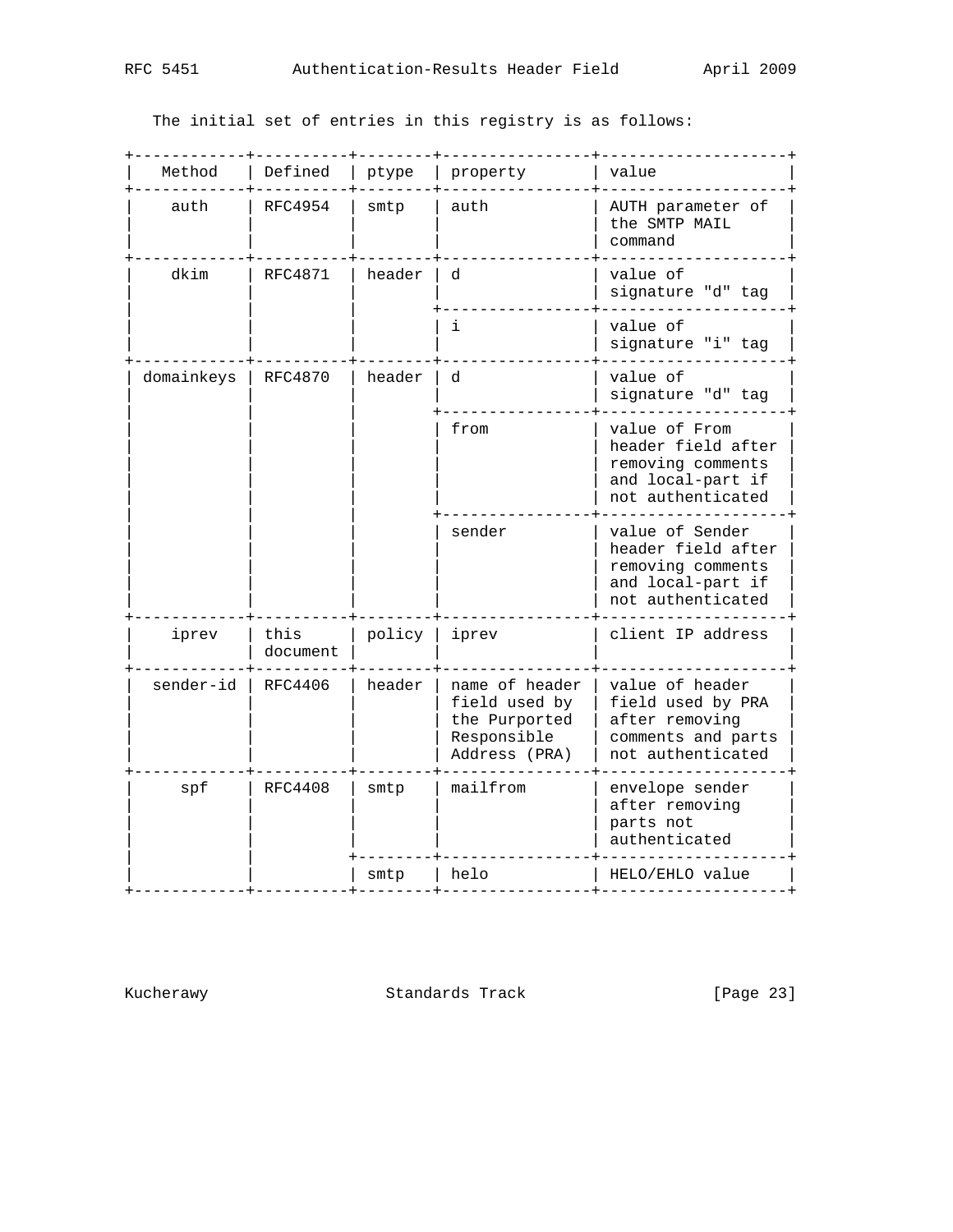### 6.3. Email Authentication Result Name Registry

 Names of message authentication result codes supported by this specification must be registered with IANA, with the exception of experimental codes as described in Section 2.4.5.

 New entries are assigned only for result codes that have been documented in a published RFC that has had IETF Review, per [IANA-CONSIDERATIONS]. Each code must register a name, the document that establishes the registration, the authentication method(s) that uses it, and either a definition of the semantics of its use or a reference to the place where those semantics are defined.

The initial set of entries in this registry is as follows:

| Code | Defined          | Auth Method(s)   Meaning |                 |
|------|------------------|--------------------------|-----------------|
| none | this<br>document | dkim<br>domainkeys       | section 2.4.1   |
|      |                  | spf<br>sender-id         | section 2.4.2   |
|      |                  | auth                     | section 2.4.4   |
| pass | this<br>document | dkim<br>domainkeys       | section 2.4.1   |
|      |                  | spf<br>sender-id         | section 2.4.2   |
|      |                  | iprev                    | section 2.4.3   |
|      |                  | auth                     | section $2.4.4$ |
| fail | this<br>document | dkim<br>domainkeys       | section 2.4.1   |
|      |                  | iprev                    | section 2.4.3   |
|      |                  | auth                     | section 2.4.4   |
|      |                  |                          |                 |

Kucherawy Standards Track [Page 24]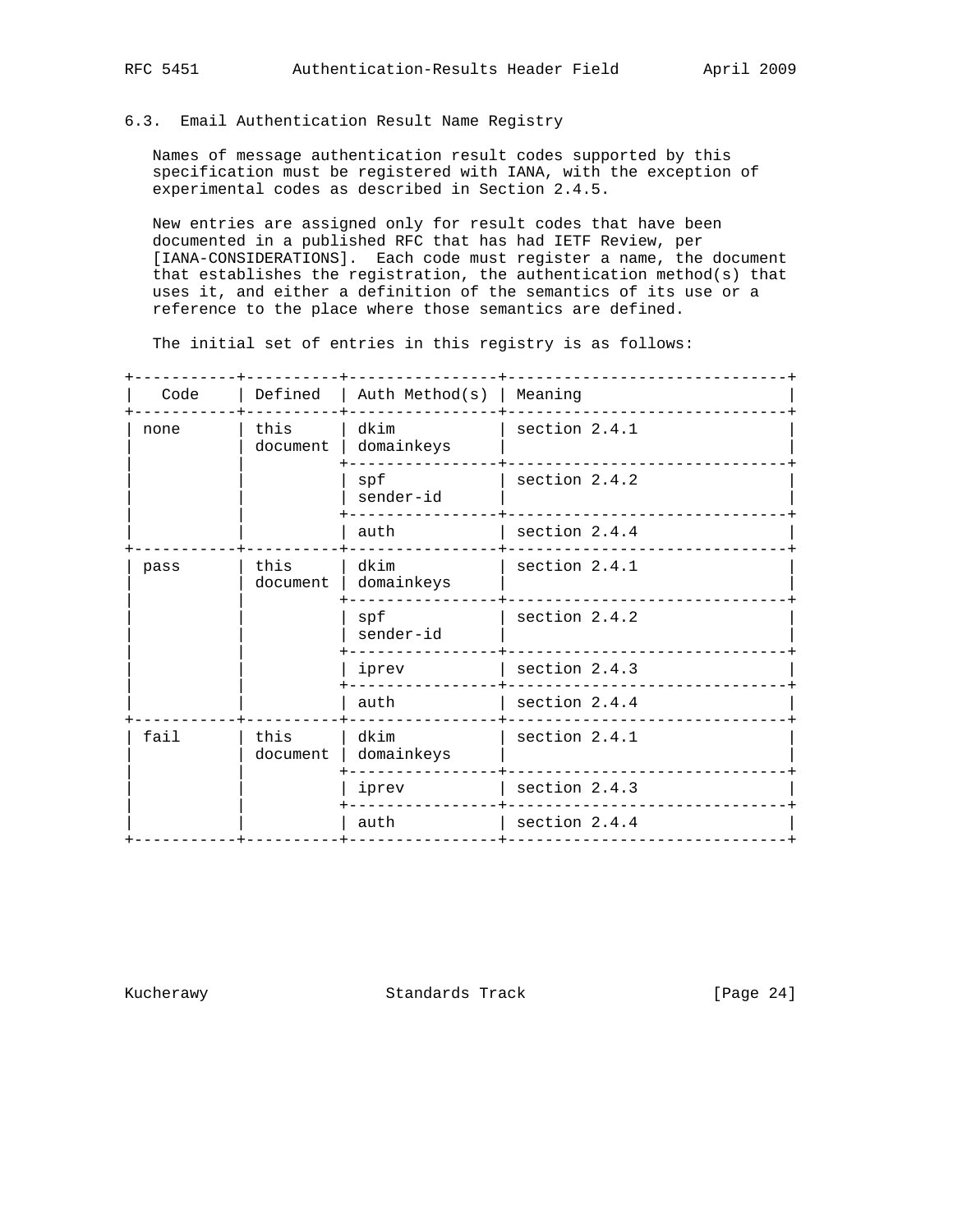| spf<br>section 2.4.2<br>sender-id<br>this<br>section 2.4.1<br>dkim<br>neutral<br>document<br>domainkeys<br>section 2.4.2<br>spf<br>sender-id<br>section 2.4.1<br>dkim<br>temperror<br>this<br>document<br>domainkeys<br>section 2.4.2<br>spf<br>sender-id<br>section 2.4.3<br>iprev<br>section 2.4.4<br>auth<br>this<br>dkim<br>section 2.4.1<br>permerror<br>domainkeys<br>document<br>spf<br>section 2.4.2<br>sender-id<br>section 2.4.3<br>iprev<br>auth<br>section 2.4.4<br>hardfail<br>this<br>spf<br>section 2.4.2<br>sender-id<br>document<br>softfail<br>spf<br>section 2.4.2<br>this<br>sender-id<br>document | policy | this<br>document | dkim<br>domainkeys | section 2.4.1 |
|------------------------------------------------------------------------------------------------------------------------------------------------------------------------------------------------------------------------------------------------------------------------------------------------------------------------------------------------------------------------------------------------------------------------------------------------------------------------------------------------------------------------------------------------------------------------------------------------------------------------|--------|------------------|--------------------|---------------|
|                                                                                                                                                                                                                                                                                                                                                                                                                                                                                                                                                                                                                        |        |                  |                    |               |
|                                                                                                                                                                                                                                                                                                                                                                                                                                                                                                                                                                                                                        |        |                  |                    |               |
|                                                                                                                                                                                                                                                                                                                                                                                                                                                                                                                                                                                                                        |        |                  |                    |               |
|                                                                                                                                                                                                                                                                                                                                                                                                                                                                                                                                                                                                                        |        |                  |                    |               |
|                                                                                                                                                                                                                                                                                                                                                                                                                                                                                                                                                                                                                        |        |                  |                    |               |
|                                                                                                                                                                                                                                                                                                                                                                                                                                                                                                                                                                                                                        |        |                  |                    |               |
|                                                                                                                                                                                                                                                                                                                                                                                                                                                                                                                                                                                                                        |        |                  |                    |               |
|                                                                                                                                                                                                                                                                                                                                                                                                                                                                                                                                                                                                                        |        |                  |                    |               |
|                                                                                                                                                                                                                                                                                                                                                                                                                                                                                                                                                                                                                        |        |                  |                    |               |
|                                                                                                                                                                                                                                                                                                                                                                                                                                                                                                                                                                                                                        |        |                  |                    |               |
|                                                                                                                                                                                                                                                                                                                                                                                                                                                                                                                                                                                                                        |        |                  |                    |               |
|                                                                                                                                                                                                                                                                                                                                                                                                                                                                                                                                                                                                                        |        |                  |                    |               |
|                                                                                                                                                                                                                                                                                                                                                                                                                                                                                                                                                                                                                        |        |                  |                    |               |

Kucherawy **Standards Track** [Page 25]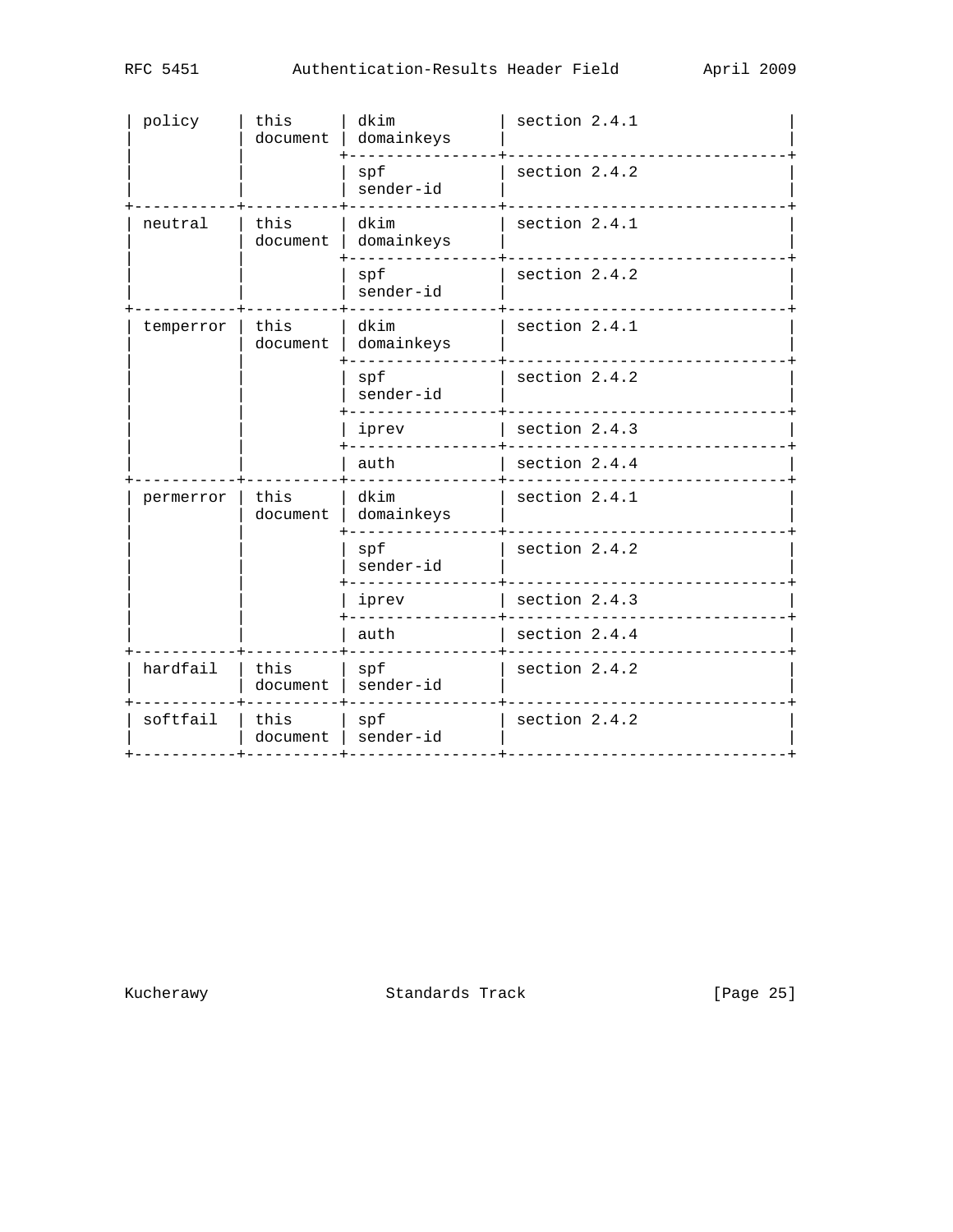### RFC 5451 Authentication-Results Header Field April 2009

#### 7. Security Considerations

 The following security considerations apply when adding or processing the "Authentication-Results" header field:

#### 7.1. Forged Header Fields

 An MUA or filter that accesses a mailbox whose mail is handled by a non-conformant MTA, and understands Authentication-Results header fields, could potentially make false conclusions based on forged header fields. A malicious user or agent could forge a header field using the DNS domain of a receiving ADMD as the authserv-id token in the value of the header field, and with the rest of the value claim that the message was properly authenticated. The non-conformant MTA would fail to strip the forged header field, and the MUA could inappropriately trust it.

 It is for this reason an MUA should not have processing of the "Authentication-Results" header field enabled by default; instead it should be ignored, at least for the purposes of enacting filtering decisions, unless specifically enabled by the user or administrator after verifying that the border MTA is compliant. It is acceptable to have an MUA aware of this specification, but have an explicit list of hostnames whose "Authentication-Results" header fields are trustworthy; however, this list should initially be empty.

Proposed alternate solutions to this problem are nascent:

- 1. Possibly the simplest is a digital signature protecting the header field, such as using [DKIM], that can be verified by an MUA by using a posted public key. Although one of the main purposes of this memo is to relieve the burden of doing message authentication work at the MUA, this only requires that the MUA learn a single authentication scheme even if a number of them are in use at the border MTA. Note that [DKIM] requires that the From header field be signed, although in this application, the signing agent (a trusted MTA) likely cannot authenticate that value, so the fact that it is signed should be ignored.
- 2. Another would be a means to interrogate the MTA that added the header field to see if it is actually providing any message authentication services and saw the message in question, but this isn't especially palatable given the work required to craft and implement such a scheme.
- 3. Yet another might be a method to interrogate the internal MTAs that apparently handled the message (based on Received: header

Kucherawy Standards Track [Page 26]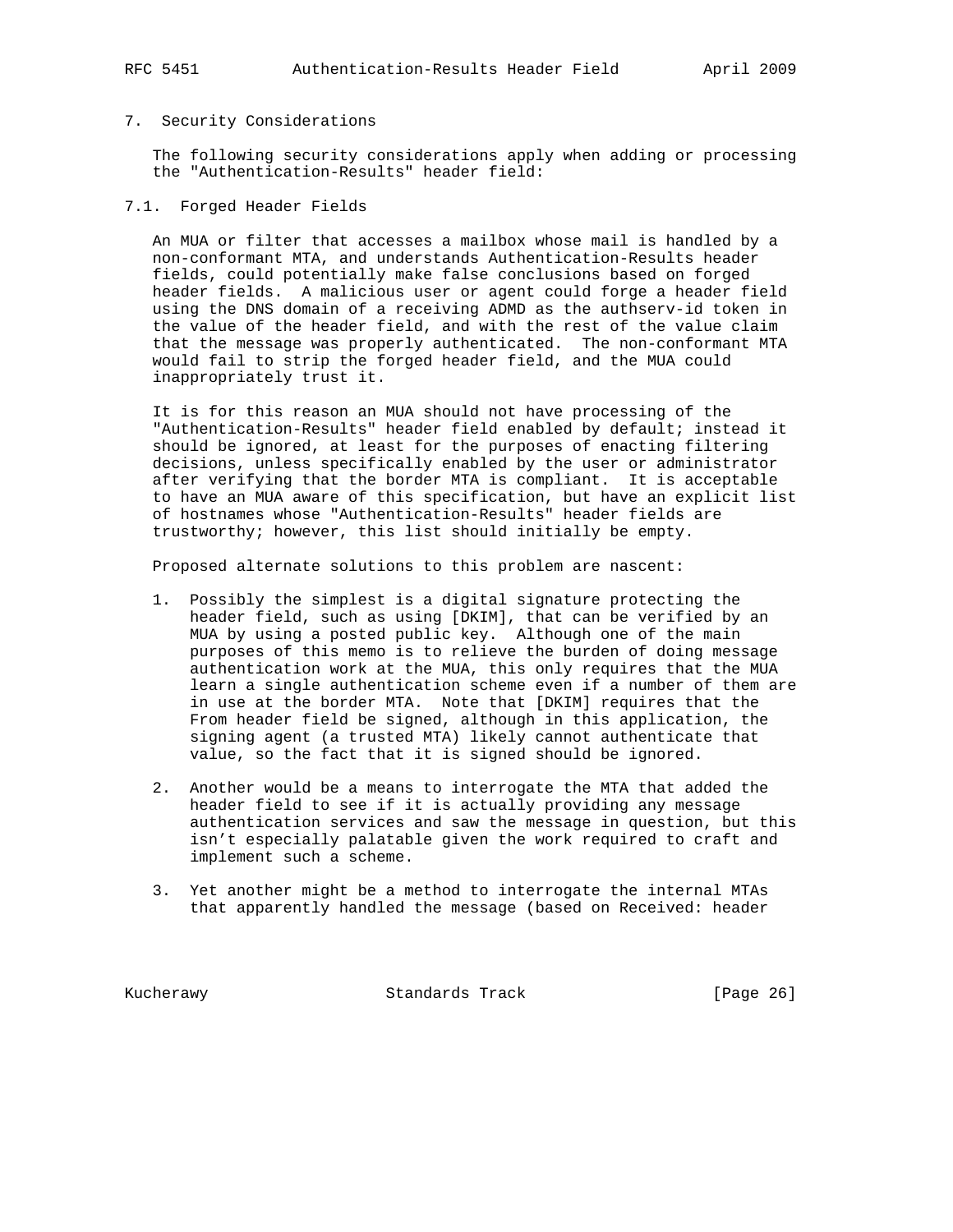fields) to determine whether any of them conform to Section 5 of this memo. This, too, has potentially high barriers-to-entry.

- 4. Extensions to [IMAP], [SMTP], and [POP3] could be defined to allow an MUA or filtering agent to acquire the "authserv-id" in use within an ADMD, thus allowing it to identify which Authentication-Results header fields it can trust.
- 5. On the presumption that internal MTAs are fully compliant with Section 3.6 of [MAIL], and the compliant internal MTAs are using their own host names or the ADMD's DNS domain name as the "authserv-id" token, the header field proposed here should always appear above a Received: header added by a trusted MTA. This can be used as a test for header field validity.

Support for some of these is planned for future work.

 In any case, a mechanism needs to exist for an MUA or filter to verify that the host that appears to have added the header field (a) actually did so, and (b) is legitimately adding that header field for this delivery. Given the variety of messaging environments deployed today, consensus appears to be that specifying a particular mechanism for doing so is not appropriate for this memo.

 Mitigation of the forged header field attack can also be accomplished by moving the authentication results data into meta-data associated with the message. In particular, an [SMTP] extension could be established which is used to communicate authentication results from the border MTA to intermediate and delivery MTAs; the latter of these could arrange to store the authentication results as meta-data retrieved and rendered along with the message by an [IMAP] client aware of a similar extension in that protocol. The delivery MTA would be told to trust data via this extension only from MTAs it trusts, and border MTAs would not accept data via this extension from any source. There is no vector in such an arrangement for forgery of authentication data by an outside agent.

### 7.2. Misleading Results

 Until some form of service for querying the reputation of a sending agent is widely deployed, the existence of this header field indicating a "pass" does not render the message trustworthy. It is possible for an arriving piece of spam or other undesirable mail to pass checks by several of the methods enumerated above (e.g., a piece of spam signed using [DKIM] by the originator of the spam, which might be a spammer or a compromised system). In particular, this issue is not resolved by forged header field removal discussed above.

Kucherawy Standards Track [Page 27]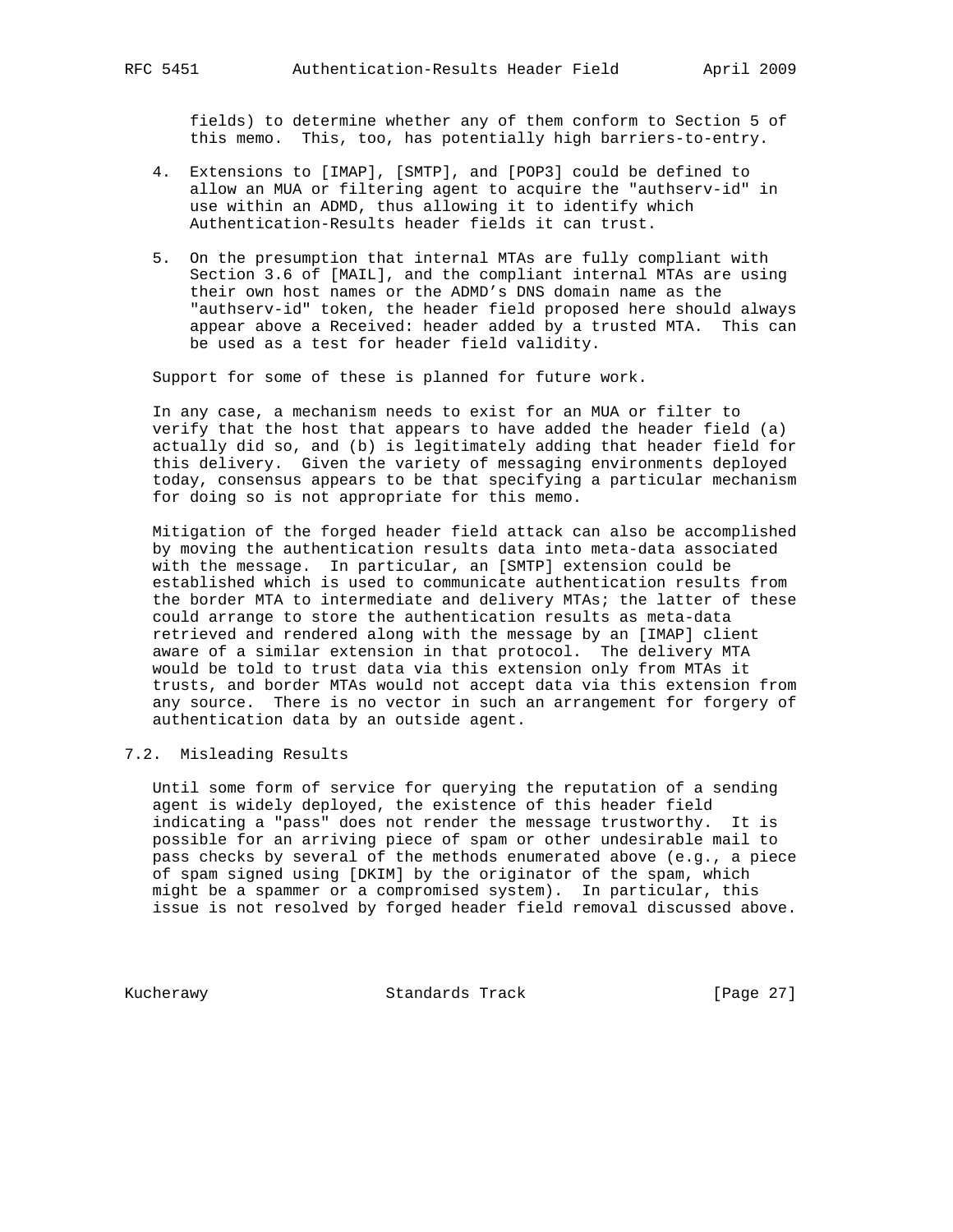Hence, MUAs and downstream filters must take some care with use of this header even after possibly malicious headers are scrubbed.

7.3. Header Field Position

 Despite the requirements of [MAIL], header fields can sometimes be reordered enroute by intermediate MTAs. The goal of requiring header field addition only at the top of a message is an acknowledgement that some MTAs do reorder header fields, but most do not. Thus, in the general case, there will be some indication of which MTAs (if any) handled the message after the addition of the header field defined here.

7.4. Reverse IP Query Denial-of-Service Attacks

 Section 5.5 of [SPF] describes a DNS-based denial-of-service attack for verifiers that attempt DNS-based identity verification of arriving client connections. A verifier wishing to do this check and report this information SHOULD take care not to go to unbounded lengths to resolve "A" and "PTR" queries. MUAs or other filters making use of an "iprev" result specified by this memo SHOULD be aware of the algorithm used by the verifier reporting the result and thus be aware of its limitations.

7.5. Mitigation of Backscatter

 Failing to follow the instructions of Section 4.2 can result in a denial-of-service attack caused by the generation of [DSN] messages (or equivalent) to addresses that did not send the messages being rejected.

7.6. Internal MTA Lists

 Section 5 describes a procedure for scrubbing headers that may contain forged authentication results about a message. A compliant installation will have to include, at each MTA, a list of other MTAs known to be compliant and trustworthy. Failing to keep this list current as internal infrastructure changes may expose an ADMD to attack.

7.7. Attacks against Authentication Methods

 If an attack becomes known against an authentication method, clearly then the agent verifying that method can be fooled into thinking an inauthentic message is authentic, and thus the value of this header field can be misleading. It follows that any attack against the authentication methods supported by this document (and later amendments to it) is also a security consideration here.

Kucherawy Standards Track [Page 28]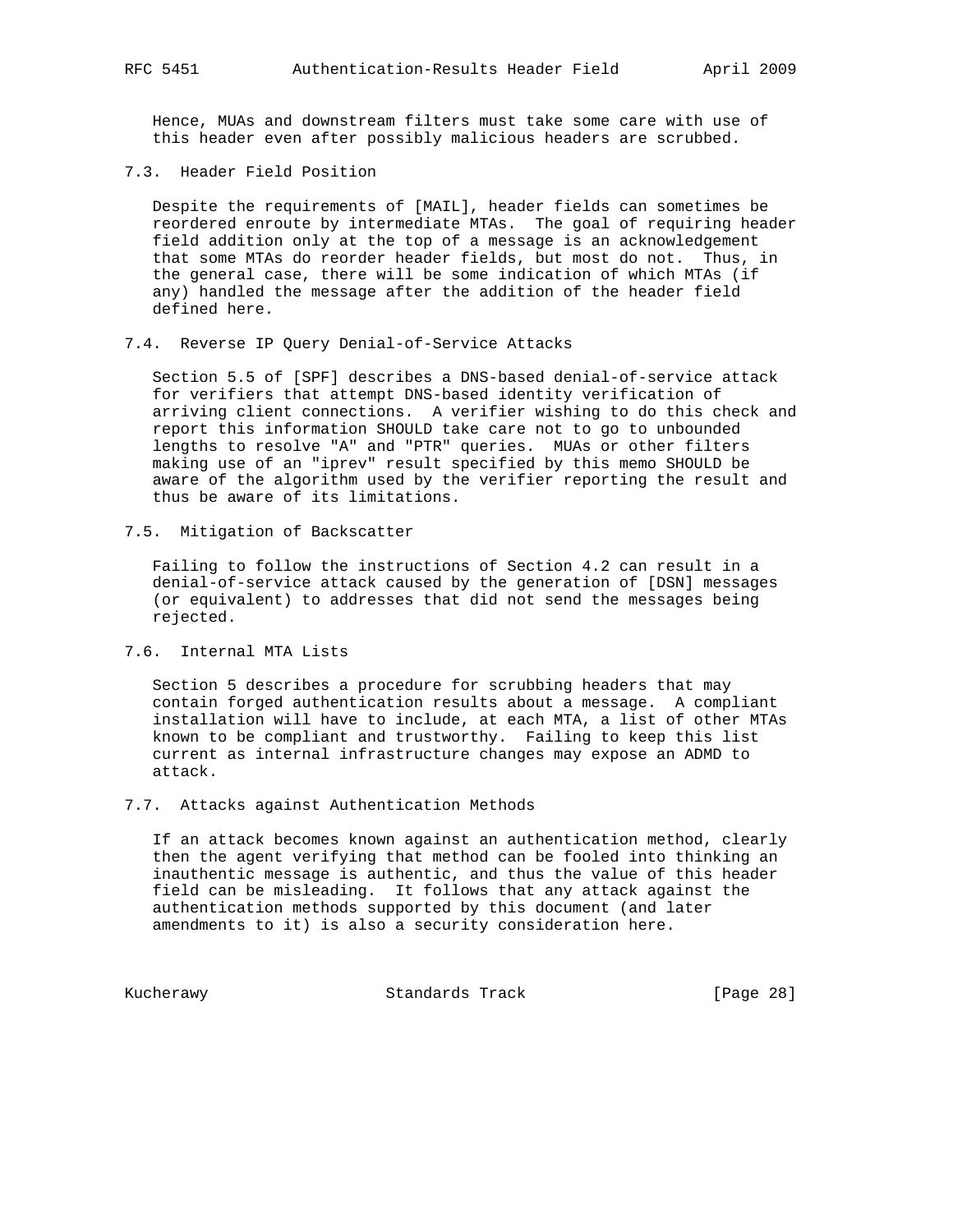#### 7.8. Intentionally Malformed Header Fields

 It is possible for an attacker to add an Authentication-Results header field that is extraordinarily large or otherwise malformed in an attempt to discover or exploit weaknesses in header field parsing code. Implementors must thoroughly verify all such header fields received from MTAs and be robust against intentionally as well as unintentionally malformed header fields.

#### 7.9. Compromised Internal Hosts

 An internal MUA or MTA that has been compromised could generate mail with a forged From header field and a forged Authentication-Results header field that endorses it. Although it is clearly a larger concern to have compromised internal machines than it is to prove the value of this header field, this risk can be mitigated by arranging that internal MTAs will remove this header field if it claims to have been added by a trusted border MTA (as described above), yet the [SMTP] connection is not coming from an internal machine known to be running an authorized MTA. However, in such a configuration, legitimate MTAs will have to add this header field when legitimate internal-only messages are generated. This is also covered in Section 5.

#### 7.10. Encapsulated Instances

 [MIME] messages may contain attachments of type "message/rfc822", which contain other [MAIL] messages. Such an encapsulated message may also contain an Authentication-Results header field. Although the processing of these is outside of the intended scope of this document (see Section 1.3), some early guidance to MUA developers is appropriate here.

 Since MTAs are unlikely to strip Authentication-Results header fields after mailbox delivery, MUAs are advised in Section 4.1 to ignore such instances within [MIME] attachments. Moreover, when extracting a message digest to separate mail store messages or other media, such header fields should be removed so that they will never be interpreted improperly by MUAs that might later consume them.

#### 7.11. Reverse Mapping

 Although Section 3 of this memo includes explicit support for the "iprev" method, its value as an authentication mechanism is limited. Implementors of both this proposal and agents that use the data it relays are encouraged to become familiar with the issues raised by [DNSOP-REVERSE] when deciding whether or not to include support for "iprev".

Kucherawy Standards Track [Page 29]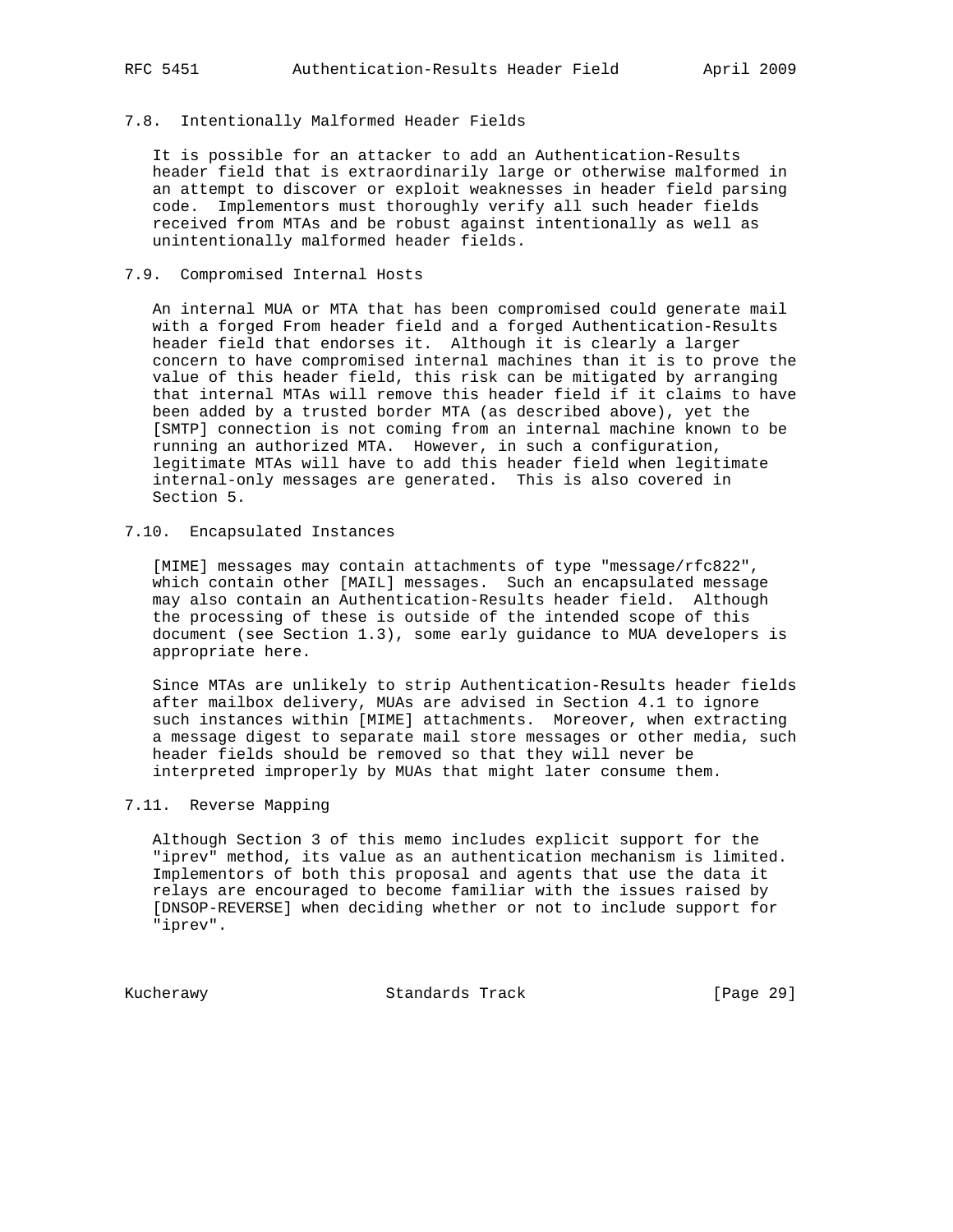### 8. References

8.1. Normative References

| 'ABNF 1 |                                       |  | Crocker, D. and P. Overell, "Augmented BNF for |  |
|---------|---------------------------------------|--|------------------------------------------------|--|
|         | Syntax Specifications: ABNF", STD 68, |  |                                                |  |
|         | RFC 5234, January 2008.               |  |                                                |  |

- [IANA-HEADERS] Klyne, G., Nottingham, M., and J. Mogul, "Registration Procedures for Message Header Fields", BCP 90, RFC 3864, September 2004.
- [KEYWORDS] Bradner, S., "Key words for use in RFCs to Indicate Requirement Levels", BCP 14, RFC 2119, March 1997.
- [MAIL] Resnick, P., Ed., "Internet Message Format", RFC 5322, October 2008.
- [MIME] Freed, N. and N. Borenstein, "Multipurpose Internet Mail Extensions (MIME) Part One: Format of Internet Message Bodies", RFC 2045, November 1996.

### 8.2. Informative References

| [ AUTH ]  | Siemborski, R. and A. Melnikov, "SMTP Service<br>Extension for Authentication", RFC 4954,<br>July 2007.                                                 |
|-----------|---------------------------------------------------------------------------------------------------------------------------------------------------------|
| [DKIM]    | Allman, E., Callas, J., Delany, M., Libbey,<br>M., Fenton, J., and M. Thomas, "DomainKeys<br>Identified Mail (DKIM) Signatures", RFC 4871,<br>May 2007. |
| [DNS]     | Mockapetris, P., "Domain names -<br>implementation and specification", STD 13,<br>RFC 1035, November 1987.                                              |
| [DNS-IP6] | Thomson, S., Huitema, C., Ksinant, V., and M.<br>Souissi, "DNS Extensions to Support IP Version<br>6", RFC 3596, October 2003.                          |

 [DNSOP-REVERSE] Senie, D. and A. Sullivan, "Considerations for the use of DNS Reverse Mapping", Work in Progress, March 2008.

| Kucherawy | Standards Track | [Page 30] |  |
|-----------|-----------------|-----------|--|
|           |                 |           |  |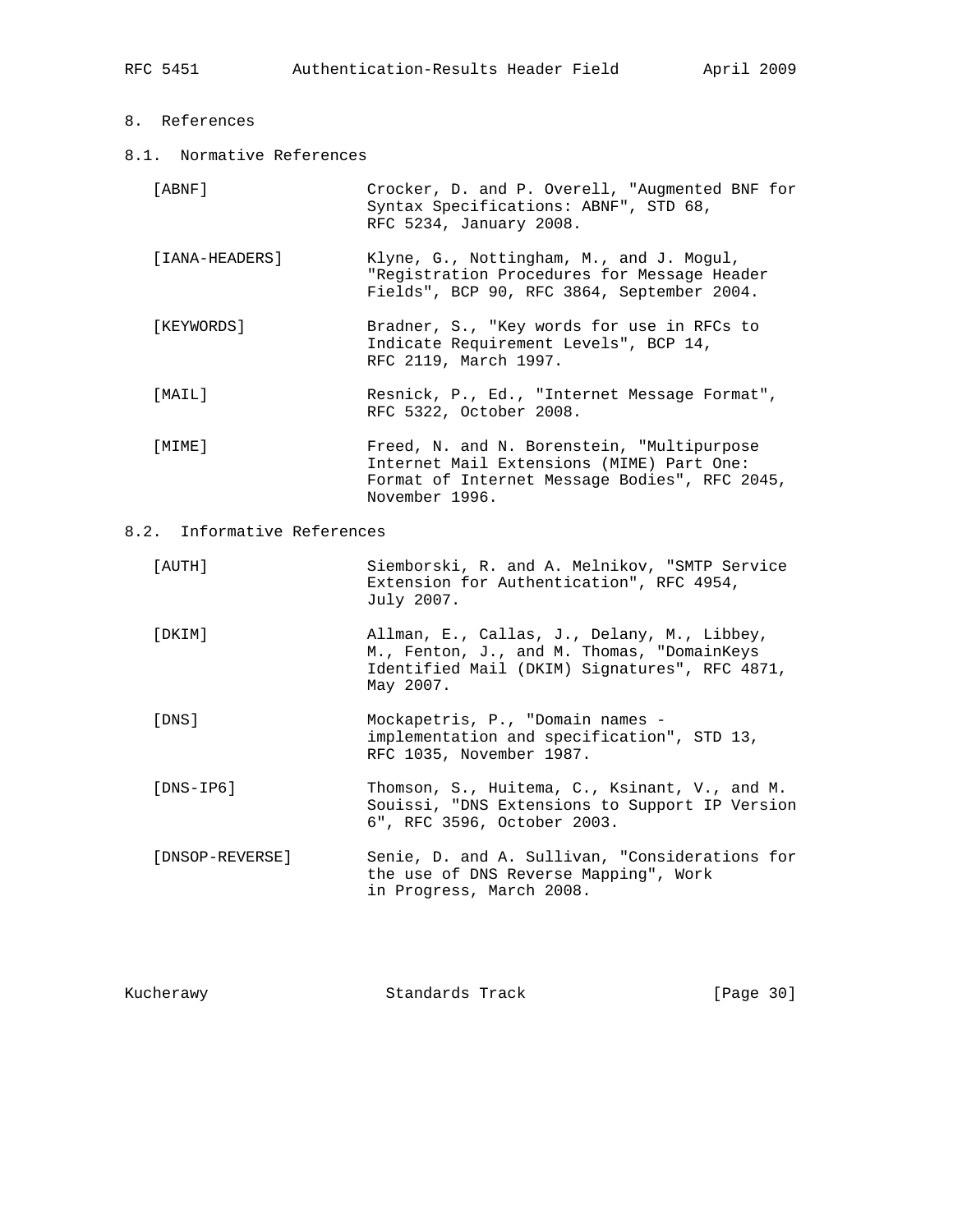| RFC 5451              | Authentication-Results Header Field<br>April 2009                                                                                         |
|-----------------------|-------------------------------------------------------------------------------------------------------------------------------------------|
| [DOMAINKEYS]          | Delany, M., "Domain-Based Email Authentication<br>Using Public Keys Advertised in the DNS<br>(DomainKeys)", RFC 4870, May 2007.           |
| [DSN]                 | Moore, K. and G. Vaudreuil, "An Extensible<br>Message Format for Delivery Status<br>Notifications", RFC 3464, January 2003.               |
| [EMAIL-ARCH]          | Crocker, D., "Internet Mail Architecture",<br>Work in Progress, October 2008.                                                             |
| [IANA-CONSIDERATIONS] | Narten, T. and H. Alvestrand, "Guidelines for<br>Writing an IANA Considerations Section in<br>RFCs", BCP 26, RFC 5226, May 2008.          |
| [IMAP]                | Crispin, M., "INTERNET MESSAGE ACCESS PROTOCOL<br>- VERSION 4rev1", RFC 3501, March 2003.                                                 |
| [POP3]                | Myers, J. and M. Rose, "Post Office Protocol -<br>Version 3", STD 53, RFC 1939, May 1996.                                                 |
| [SECURITY]            | Rescorla, E. and B. Korver, "Guidelines for<br>Writing RFC Text on Security Considerations",<br>BCP 72, RFC 3552, July 2003.              |
| [SENDERID]            | Lyon, J. and M. Wong, "Sender ID:<br>Authenticating E-Mail", RFC 4406, April 2006.                                                        |
| [SMTP]                | Klensin, J., "Simple Mail Transfer Protocol",<br>RFC 5321, October 2008.                                                                  |
| [SPF]                 | Wong, M. and W. Schlitt, "Sender Policy<br>Framework (SPF) for Authorizing Use of Domains<br>in E-Mail, Version 1", RFC 4408, April 2006. |

Kucherawy Standards Track [Page 31]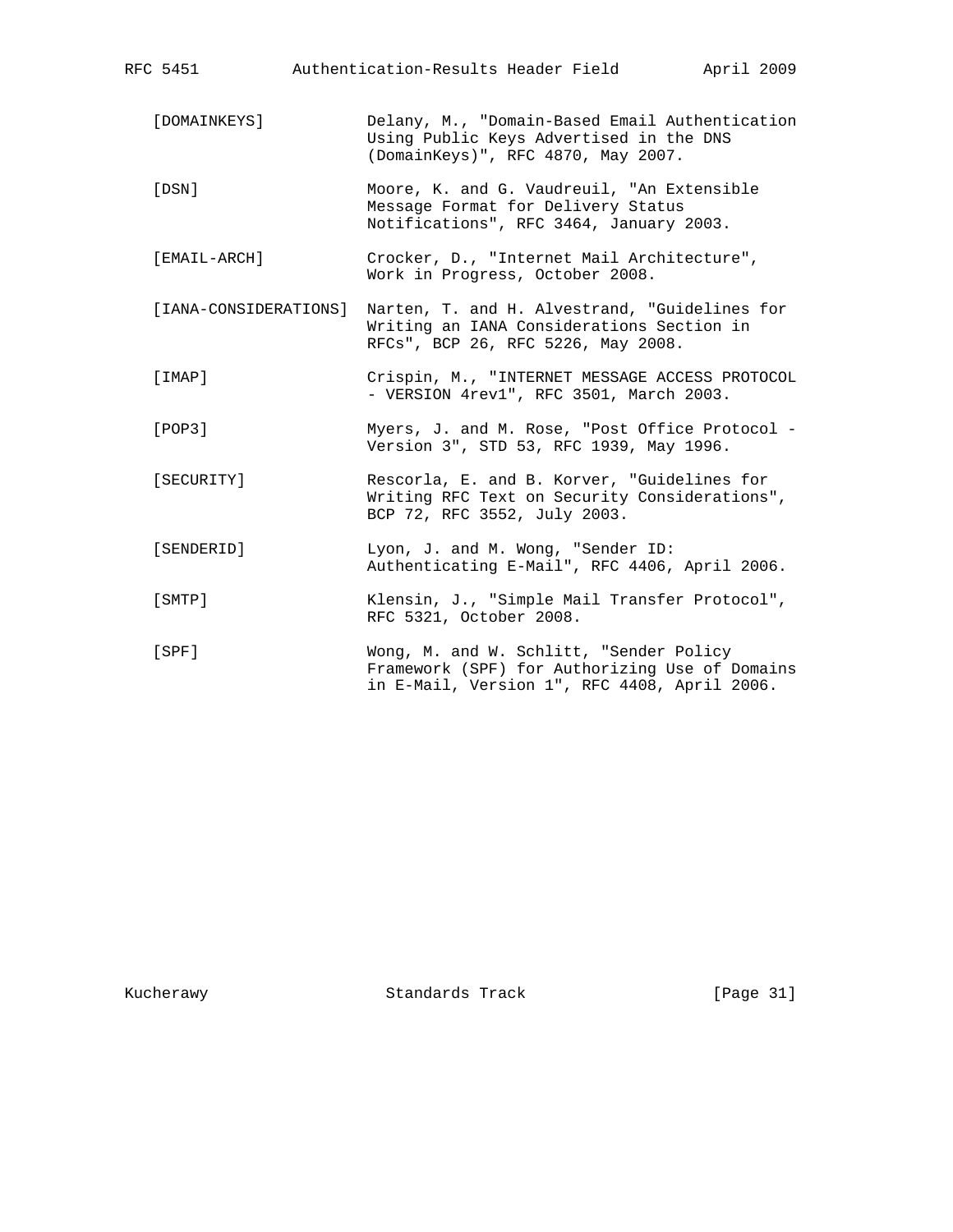# Appendix A. Legacy MUAs

 Implementors of this proposal should be aware that many MUAs are unlikely to be retrofitted to support the new header field and its semantics. In the interests of convenience and quicker adoption, a delivery MTA might want to consider adding things that are processed by existing MUAs in addition to the Authentication-Results header field. One suggestion is to include a Priority header field, on messages that don't already have such a header field, containing a value that reflects the strength of the authentication that was accomplished, e.g., "low" for weak or no authentication, "normal" or "high" for good or strong authentication.

 Some modern MUAs can already filter based on the content of this header field. However, there is keen interest in having MUAs make some kind of graphical representation of this header field's meaning to end users. Until this capability is added, other interim means of conveying authentication results may be necessary while this proposal and its successors are adopted.

Kucherawy Standards Track [Page 32]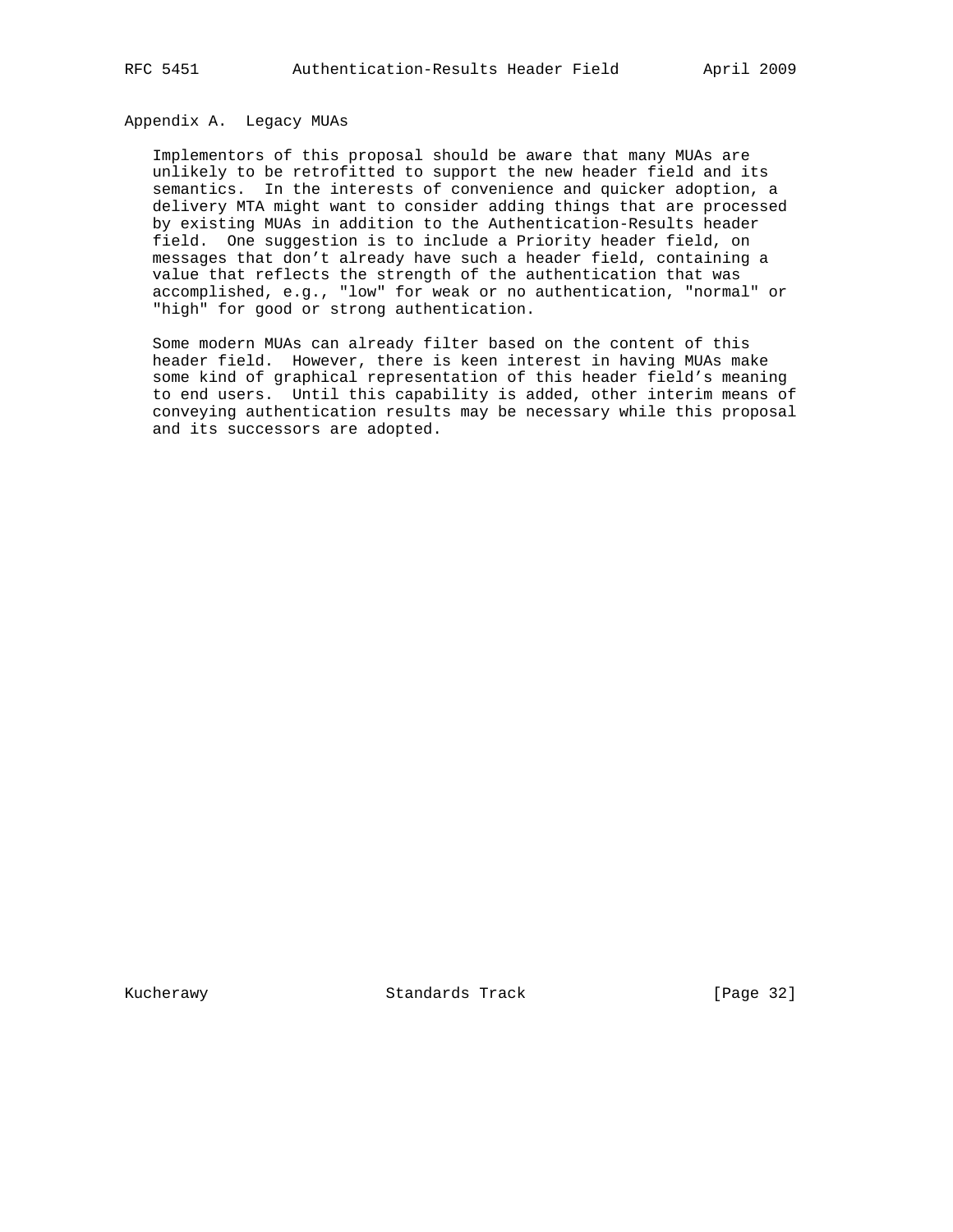Appendix B. Authentication-Results Examples

 This section presents some examples of the use of this header field to indicate authentication results.

B.1. Trivial Case; Header Field Not Present

The trivial case:

 Received: from mail-router.example.com (mail-router.example.com [192.0.2.1]) by server.example.org (8.11.6/8.11.6) with ESMTP id g1G0r1kA003489; Fri, Feb 15 2002 17:19:07 -0800 From: sender@example.com Date: Fri, Feb 15 2002 16:54:30 -0800 To: receiver@example.org Message-Id: <12345.abc@example.com> Subject: here's a sample

Hello! Goodbye!

Example 1: Trivial case

 The "Authentication-Results" header field is completely absent. The MUA may make no conclusion about the validity of the message. This could be the case because the message authentication services were not available at the time of delivery, or no service is provided, or the MTA is not in compliance with this specification.

Kucherawy **Standards Track** [Page 33]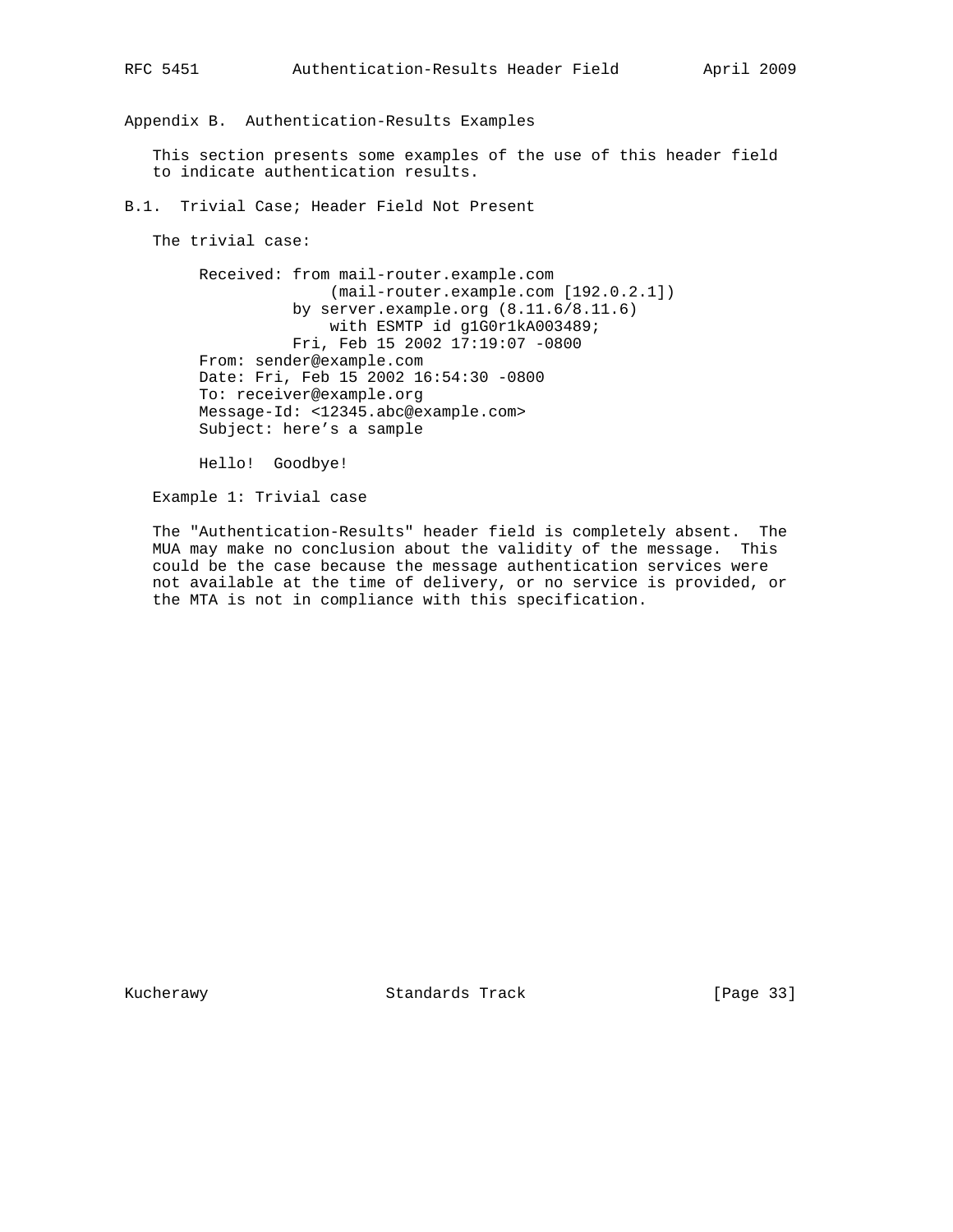### B.2. Nearly Trivial Case; Service Provided, But No Authentication Done

 A message that was delivered by an MTA that conforms to this specification but provides no actual message authentication service:

 Authentication-Results: example.org; none Received: from mail-router.example.com (mail-router.example.com [192.0.2.1]) by server.example.org (8.11.6/8.11.6) with ESMTP id g1G0r1kA003489; Fri, Feb 15 2002 17:19:07 -0800 From: sender@example.com Date: Fri, Feb 15 2002 16:54:30 -0800 To: receiver@example.org Message-Id: <12345.abc@example.com> Subject: here's a sample

Hello! Goodbye!

Example 2: Header present but no authentication done

 The "Authentication-Results" header field is present, showing that the delivering MTA conforms to this specification. It used its DNS domain name as the authserv-id. The presence of "none" (and the absence of any method and result tokens) indicates that no message authentication was done.

Kucherawy Standards Track [Page 34]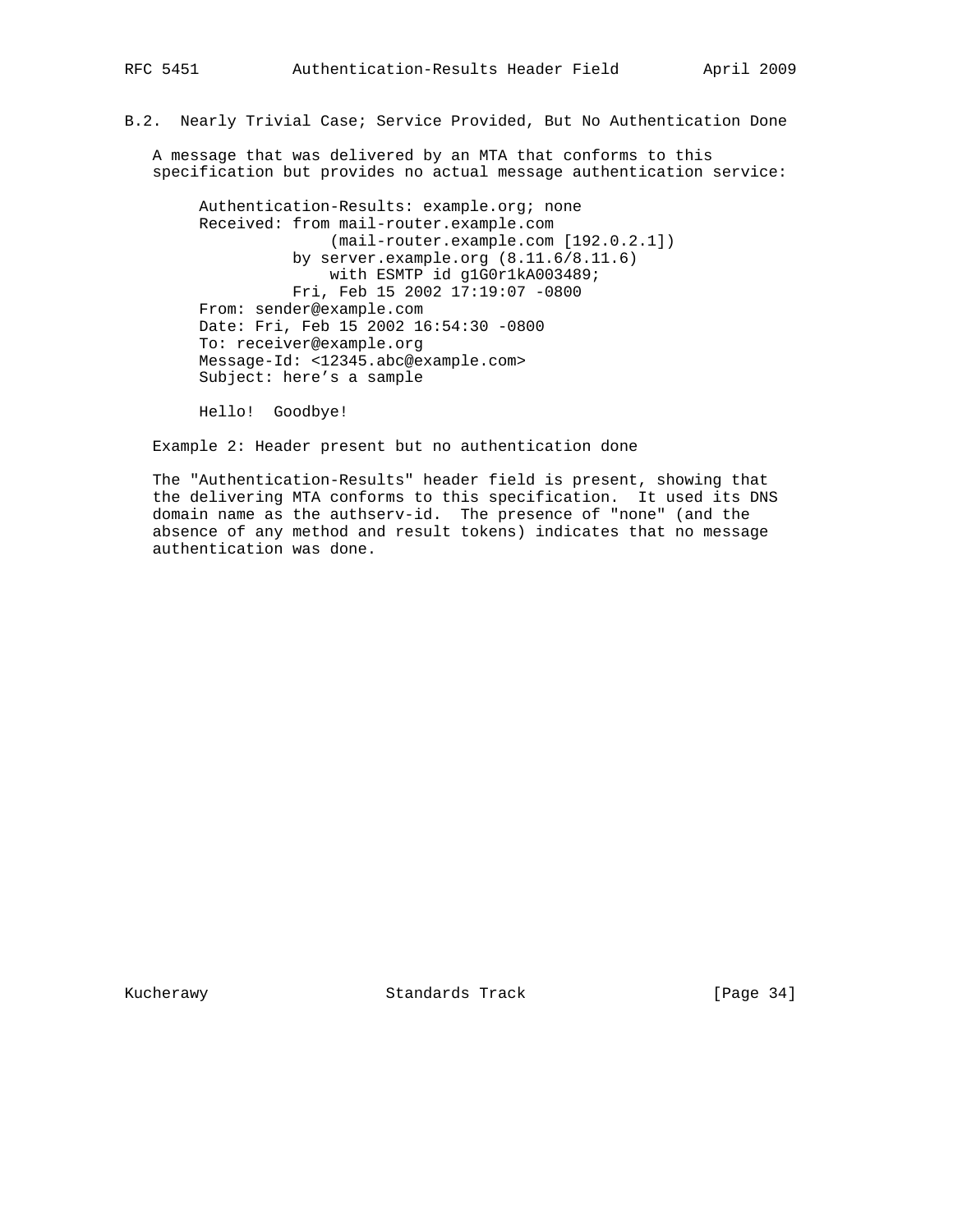### B.3. Service Provided, Authentication Done

 A message that was delivered by an MTA that conforms to this specification and applied some message authentication:

 Authentication-Results: example.com; spf=pass smtp.mailfrom=example.net Received: from dialup-1-2-3-4.example.net (dialup-1-2-3-4.example.net [192.0.2.200]) by mail-router.example.com (8.11.6/8.11.6) with ESMTP id g1G0r1kA003489; Fri, Feb 15 2002 17:19:07 -0800 From: sender@example.net Date: Fri, Feb 15 2002 16:54:30 -0800 To: receiver@example.com Message-Id: <12345.abc@example.net> Subject: here's a sample

Hello! Goodbye!

Example 3: Header reporting results

 The "Authentication-Results" header field is present, indicating that the border MTA conforms to this specification. The authserv-id is once again the DNS domain name. Furthermore, the message was authenticated by that MTA via the method specified in [SPF]. Note that since that method cannot authenticate the local-part, it has been omitted from the result's value. The MUA could extract and relay this extra information if desired.

Kucherawy **Standards Track** [Page 35]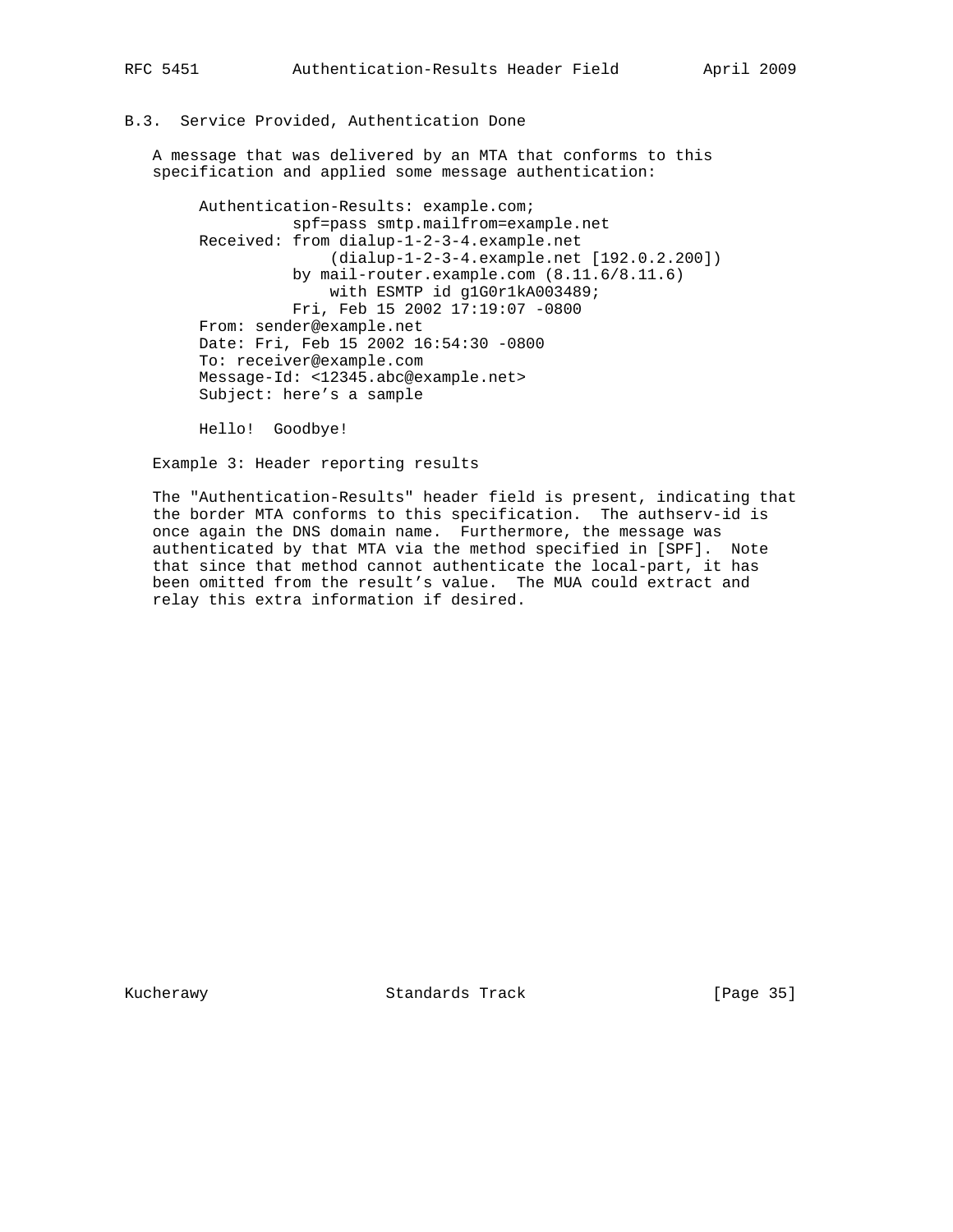B.4. Service Provided, Several Authentications Done, Single MTA

 A message that was relayed inbound via a single MTA that conforms to this specification and applied three different message authentication checks:

 Authentication-Results: example.com; auth=pass (cram-md5) smtp.auth=sender@example.com; spf=pass smtp.mailfrom=example.com Authentication-Results: example.com; sender-id=pass header.from=example.com Received: from dialup-1-2-3-4.example.net (8.11.6/8.11.6) (dialup-1-2-3-4.example.net [192.0.2.200]) by mail-router.example.com (8.11.6/8.11.6) with ESMTP id g1G0r1kA003489; Fri, Feb 15 2002 17:19:07 -0800 Date: Fri, Feb 15 2002 16:54:30 -0800 To: receiver@example.net From: sender@example.com Message-Id: <12345.abc@example.com> Subject: here's a sample

Hello! Goodbye!

Example 4: Headers reporting results from one MTA

 The "Authentication-Results" header field is present, indicating the delivering MTA conforms to this specification. Once again, the receiving DNS domain name is used as the authserv-id. Furthermore, the sender authenticated herself/himself to the MTA via a method specified in [AUTH], and both [SPF] and [SENDERID] checks were done and passed. The MUA could extract and relay this extra information if desired.

 Two "Authentication-Results" header fields are not required since the same host did all of the checking. The authenticating agent could have consolidated all the results into one header field.

 This example illustrates a scenario in which a remote user on a dialup connection (example.net) sends mail to a border MTA (example.com) using SMTP authentication to prove identity. The dialup provider has been explicitly authorized to relay mail as "example.com" resulting in passes by the SPF and SenderID checks.

Kucherawy **Standards Track** [Page 36]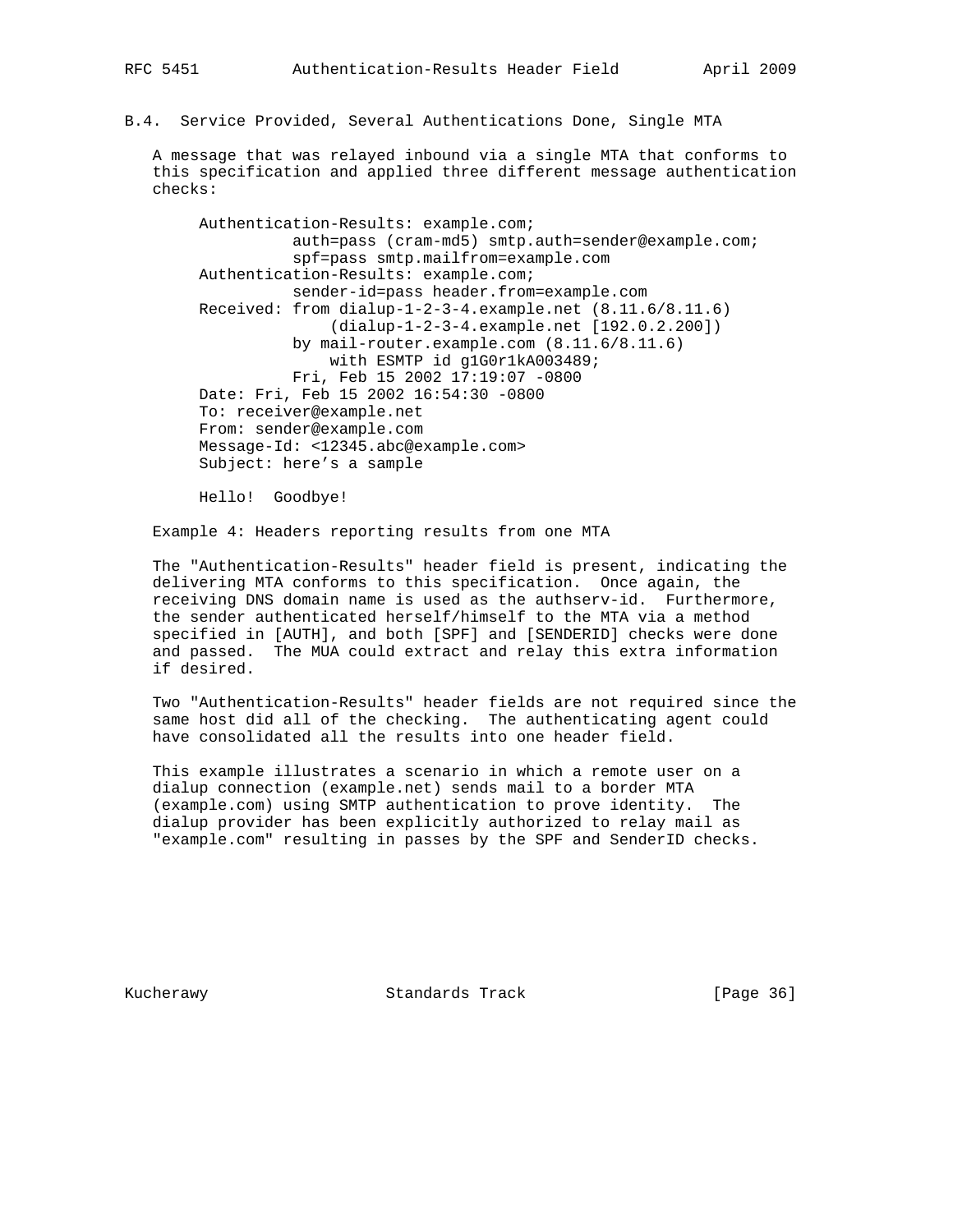B.5. Service Provided, Several Authentications Done, Different MTAs

 A message that was relayed inbound by two different MTAs that conform to this specification and applied multiple message authentication checks:

 Authentication-Results: example.com; sender-id=hardfail header.from=example.com; dkim=pass (good signature) header.i=sender@example.com Received: from mail-router.example.com (mail-router.example.com [192.0.2.1]) by auth-checker.example.com (8.11.6/8.11.6) with ESMTP id i7PK0sH7021929; Fri, Feb 15 2002 17:19:22 -0800 Authentication-Results: example.com; auth=pass (cram-md5) smtp.auth=sender@example.com; spf=hardfail smtp.mailfrom=example.com Received: from dialup-1-2-3-4.example.net (dialup-1-2-3-4.example.net [192.0.2.200]) by mail-router.example.com (8.11.6/8.11.6) with ESMTP id g1G0r1kA003489; Fri, Feb 15 2002 17:19:07 -0800 DKIM-Signature: v=1; a=rsa-sha256; s=gatsby; d=example.com; i=sender@example.com; t=1188964191; c=simple/simple; h=From:Date:To:Message-Id:Subject; bh=sEuZGD/pSr7ANysbY3jtdaQ3Xv9xPQtS0m70; b=EToRSuvUfQVP3Bkz ... rTB0t0gYnBVCM= From: sender@example.com Date: Fri, Feb 15 2002 16:54:30 -0800 To: receiver@example.com Message-Id: <12345.abc@example.com> Subject: here's a sample

Hello! Goodbye!

Example 5: Headers reporting results from multiple MTAs

 The "Authentication-Results" header field is present, indicating conformance to this specification. Once again, the authserv-id used is the recipient's DNS domain name. The header field is present twice because two different MTAs in the chain of delivery did authentication tests. The first, "mail-router.example.com" reports that [AUTH] and [SPF] were both used, and [AUTH] passed but [SPF] failed. In the [AUTH] case, additional data is provided in the comment field, which the MUA can choose to render if desired.

Kucherawy **Standards Track** [Page 37]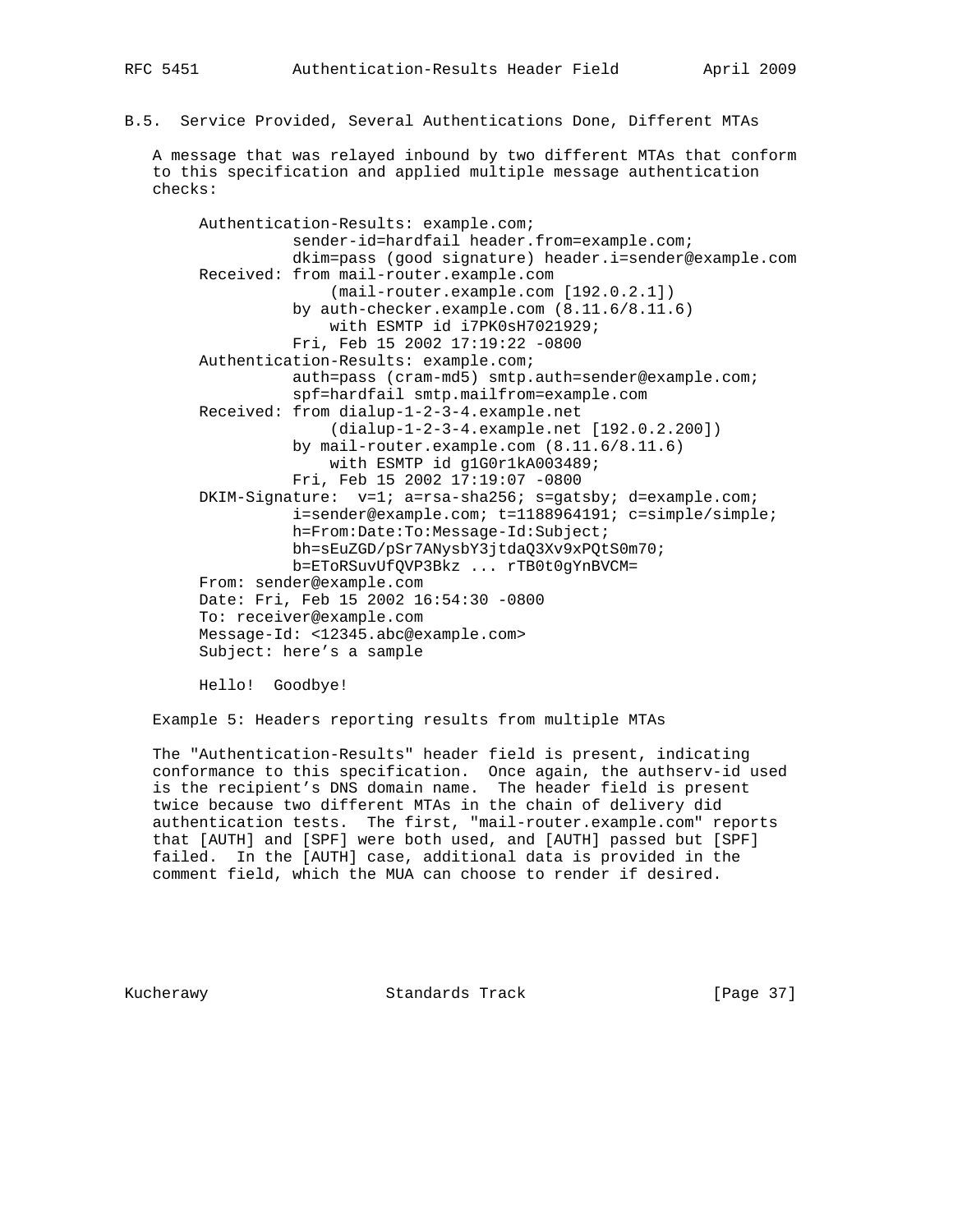The second MTA, "auth-checker.example.com", reports that it did a [SENDERID] test (which failed) and a [DKIM] test (which passed). Again, additional data about one of the tests is provided as a comment, which the MUA may choose to render.

 Since different hosts did the two sets of authentication checks, the header fields cannot be consolidated in this example.

 This example illustrates more typical transmission of mail into "example.com" from a user on a dialup connection "example.net". The user appears to be legitimate as he/she had a valid password allowing authentication at the border MTA using [AUTH]. The [SPF] and [SENDERID] tests failed since "example.com" has not granted "example.net" authority to relay mail on its behalf. However, the [DKIM] test passed because the sending user had a private key matching one of "example.com"'s published public keys and used it to sign the message.

Kucherawy Standards Track [Page 38]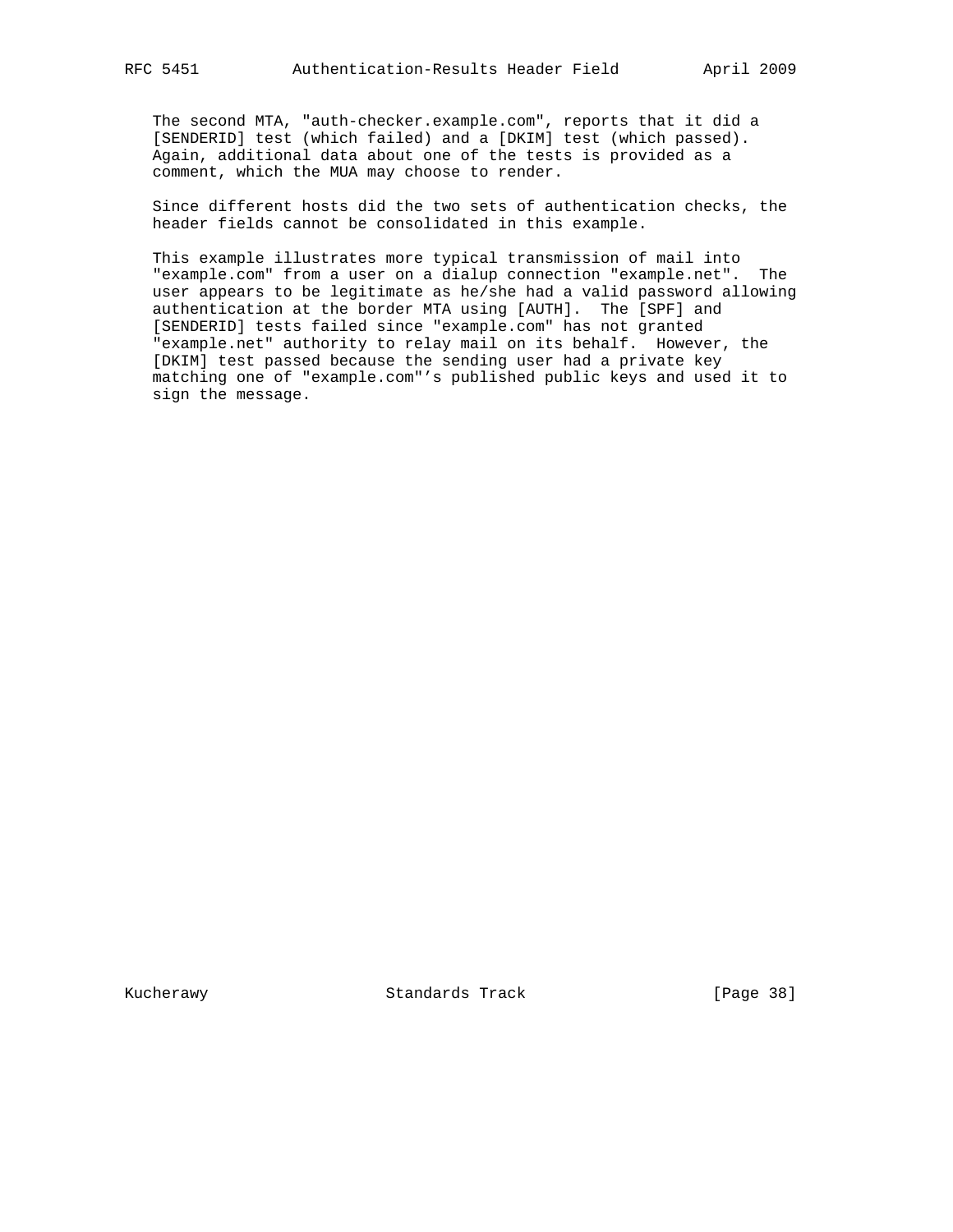# B.6. Service Provided, Multi-Tiered Authentication Done

 A message that had authentication done at various stages, one of which was outside the receiving ADMD:

 Authentication-Results: example.com; dkim=pass (good signature) header.i=@mail-router.example.net; dkim=fail (bad signature) header.i=@newyork.example.com Received: from mail-router.example.net (mail-router.example.net [192.0.2.250]) by chicago.example.com (8.11.6/8.11.6) for <recipient@chicago.example.com> with ESMTP id i7PK0sH7021929; Fri, Feb 15 2002 17:19:22 -0800 DKIM-Signature: v=1; a=rsa-sha256; s=furble; d=mail-router.example.net; t=1188964198; c=relaxed/simple; h=From:Date:To:Message-Id:Subject:Authentication-Results; bh=ftA9J6GtX8OpwUECzHnCkRzKw1uk6FNiLfJl5Nmv49E=; b=oINEO8hgn/gnunsg ... 9n9ODSNFSDij3= Authentication-Results: example.net; dkim=pass (good signature) header.i=@newyork.example.com Received: from smtp.newyork.example.com (smtp.newyork.example.com [192.0.2.220]) by mail-router.example.net (8.11.6/8.11.6) with ESMTP id g1G0r1kA003489; Fri, Feb 15 2002 17:19:07 -0800 DKIM-Signature: v=1; a=rsa-sha256; s=gatsby; d=newyork.example.com; t=1188964191; c=simple/simple; h=From:Date:To:Message-Id:Subject; bh=sEu28nfs9fuZGD/pSr7ANysbY3jtdaQ3Xv9xPQtS0m7=; b=EToRSuvUfQVP3Bkz ... rTB0t0gYnBVCM= From: sender@newyork.example.com Date: Fri, Feb 15 2002 16:54:30 -0800 To: meetings@example.net Message-Id: <12345.abc@newyork.example.com> Subject: here's a sample

 Example 6: Headers reporting results from multiple MTAs in different ADMDs

 In this example we see multi-tiered authentication with an extended trust boundary.

 The message was sent from someone at example.com's New York office (newyork.example.com) to a mailing list managed at an intermediary. The message was signed at the origin using [DKIM].

Kucherawy **Standards Track** [Page 39]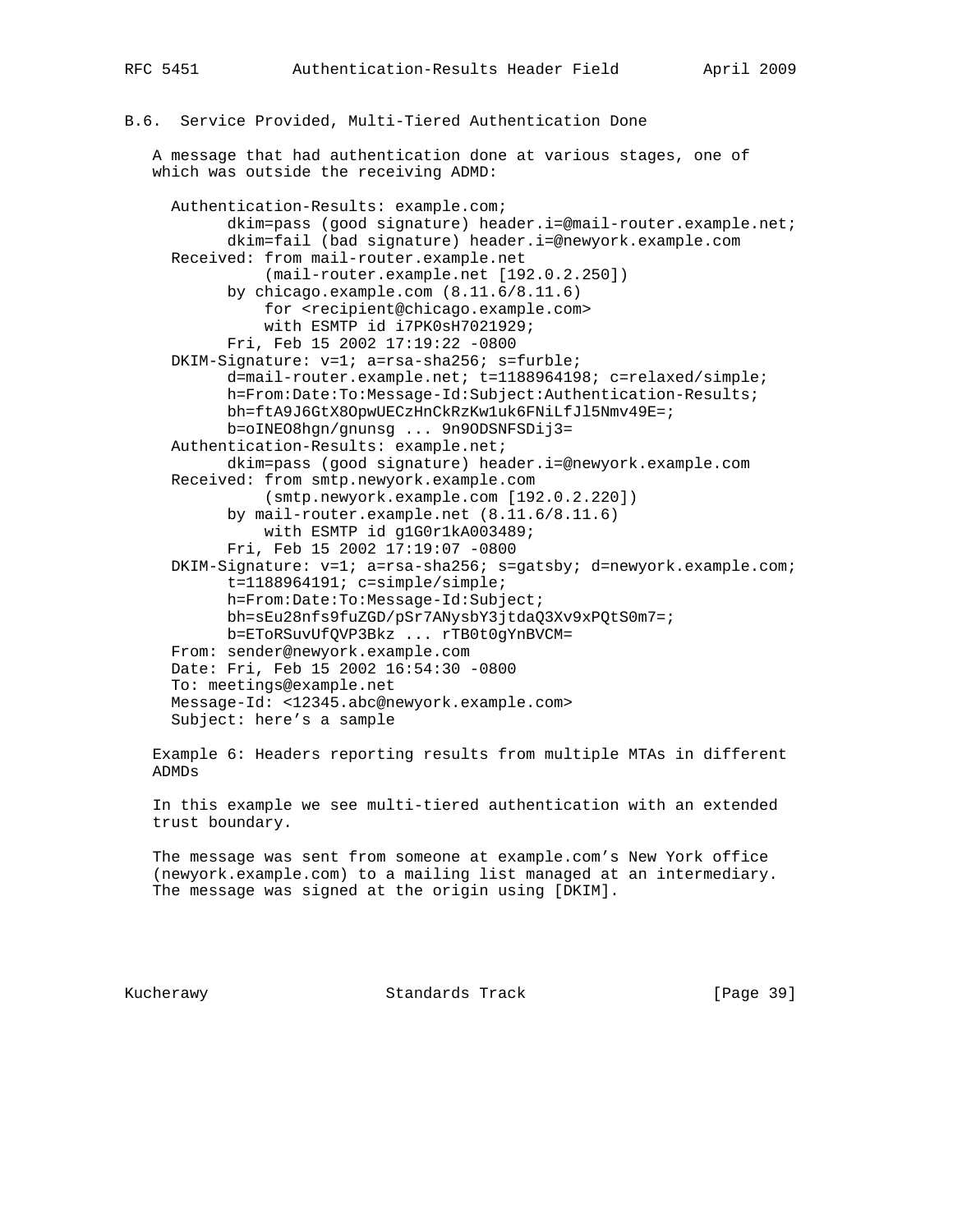The message was sent to a mailing list service provider called example.net, which is used by example.com. There, meetings@example.net is expanded to a long list of recipients, one of that is at the Chicago office. In this example, we will assume that the trust boundary for chicago.example.com includes the mailing list server at example.net.

 The mailing list server there first authenticated the message and affixed an Authentication-Results header field indicating such using its DNS domain name for the authserv-id. It then altered the message by affixing some footer text to the body, including some administrivia such as unsubscription instructions. Finally, the mailing list server affixes a second [DKIM] signature and begins distribution of the message.

 The border MTA for chicago.example.com explicitly trusts results from mail-router.example.net so that header field is not removed. It performs evaluation of both signatures and determines that the first (most recent) is a "pass" but, because of the aforementioned modifications, the second is a "fail". However, the first signature included the Authentication-Results header added at mail router.example.net that validated the second signature. Thus, indirectly, it can be determined that the authentications claimed by both signatures are indeed valid.

Kucherawy Standards Track [Page 40]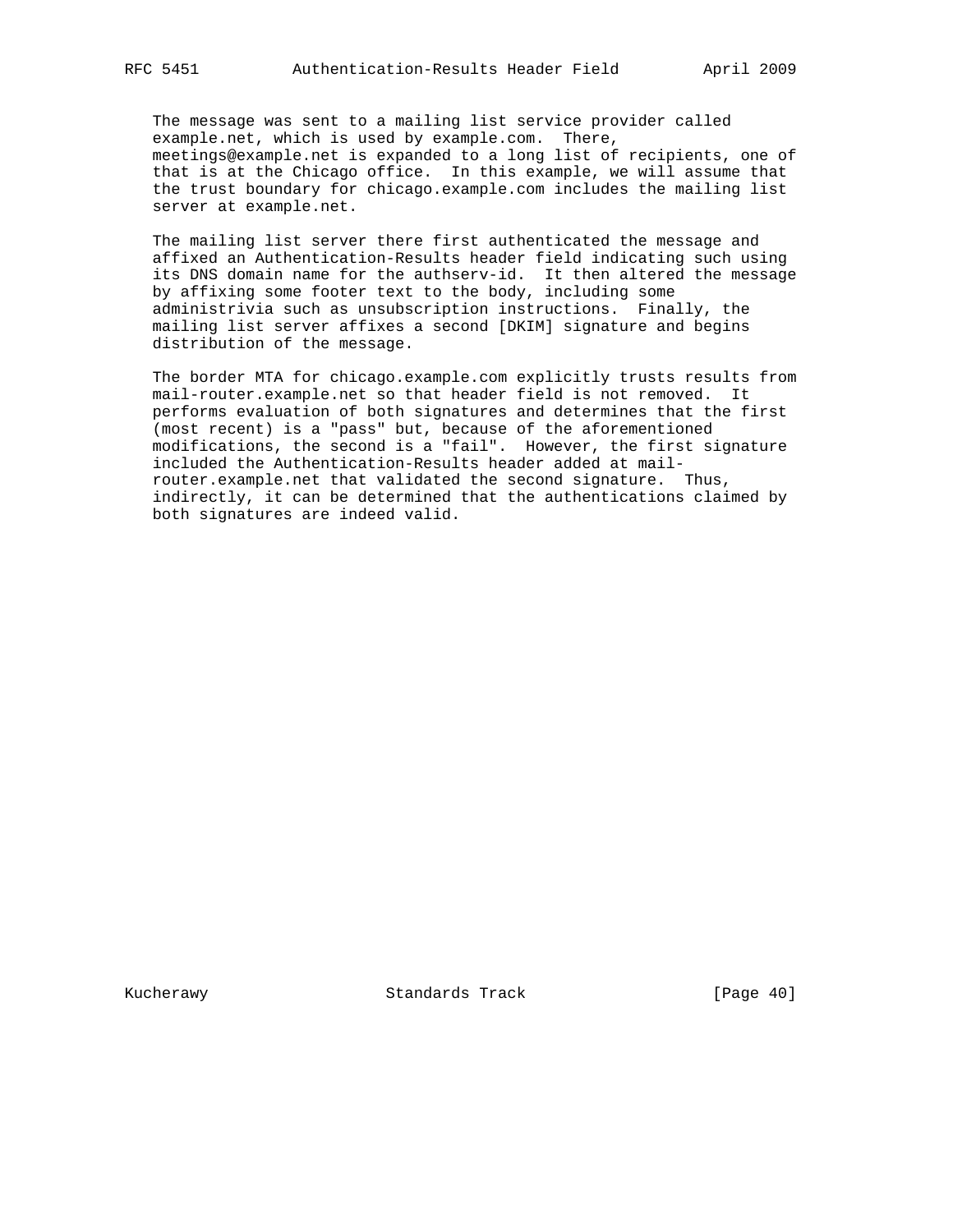Appendix C. Operational Considerations about Message Authentication

 This proposal is predicated on the idea that authentication (and presumably in the future, reputation) work is typically done by border MTAs rather than MUAs or intermediate MTAs; the latter merely make use of the results determined by the former. Certainly this is not mandatory for participation in electronic mail or message authentication, but the work of this proposal and its deployment to date is based on that model. The assumption satisfies several common ADMD requirements:

- 1. Service operators prefer to resolve the handling of problem messages as close to the border of the ADMD as possible. This enables, for example, rejections of messages at the SMTP level rather than generating a DSN internally. Thus, doing any of the authentication or reputation work exclusively at the MUA or intermediate MTA renders this desire unattainable.
- 2. Border MTAs are more likely to have direct access to external sources of authentication or reputation information since modern MUAs are more likely to be heavily firewalled. Thus, some MUAs might not even be able to complete the task of performing authentication or reputation evaluations without complex proxy configurations or similar burdens.
- 3. MUAs rely upon the upstream MTAs within their trust boundaries to make correct (as much as that is possible) evaluations about the message's envelope, header and content. Thus, MUAs don't need to know how to do the work that upstream MTAs do; they only need the results of that work.
- 4. Evaluations about the quality of a message, from simple token matching (e.g., a list of preferred DNS domains) to cryptanalysis (e.g., public/private key work), are at least a little bit expensive and thus should be minimized. To that end, performing those tests at the border MTA is far preferred to doing that work at each MUA that handles a message. If an ADMD's environment adheres to common messaging protocols, a reputation query or an authentication check performed by a border MTA would return the same result as the same query performed by an MUA. By contrast, in an environment where the MUA does the work, a message arriving for multiple recipients would thus cause authentication or reputation evaluation to be done more than once for the same message (i.e., at each MUA) causing needless amplification of resource use and creating a possible denial-of-service attack vector.

Kucherawy Standards Track [Page 41]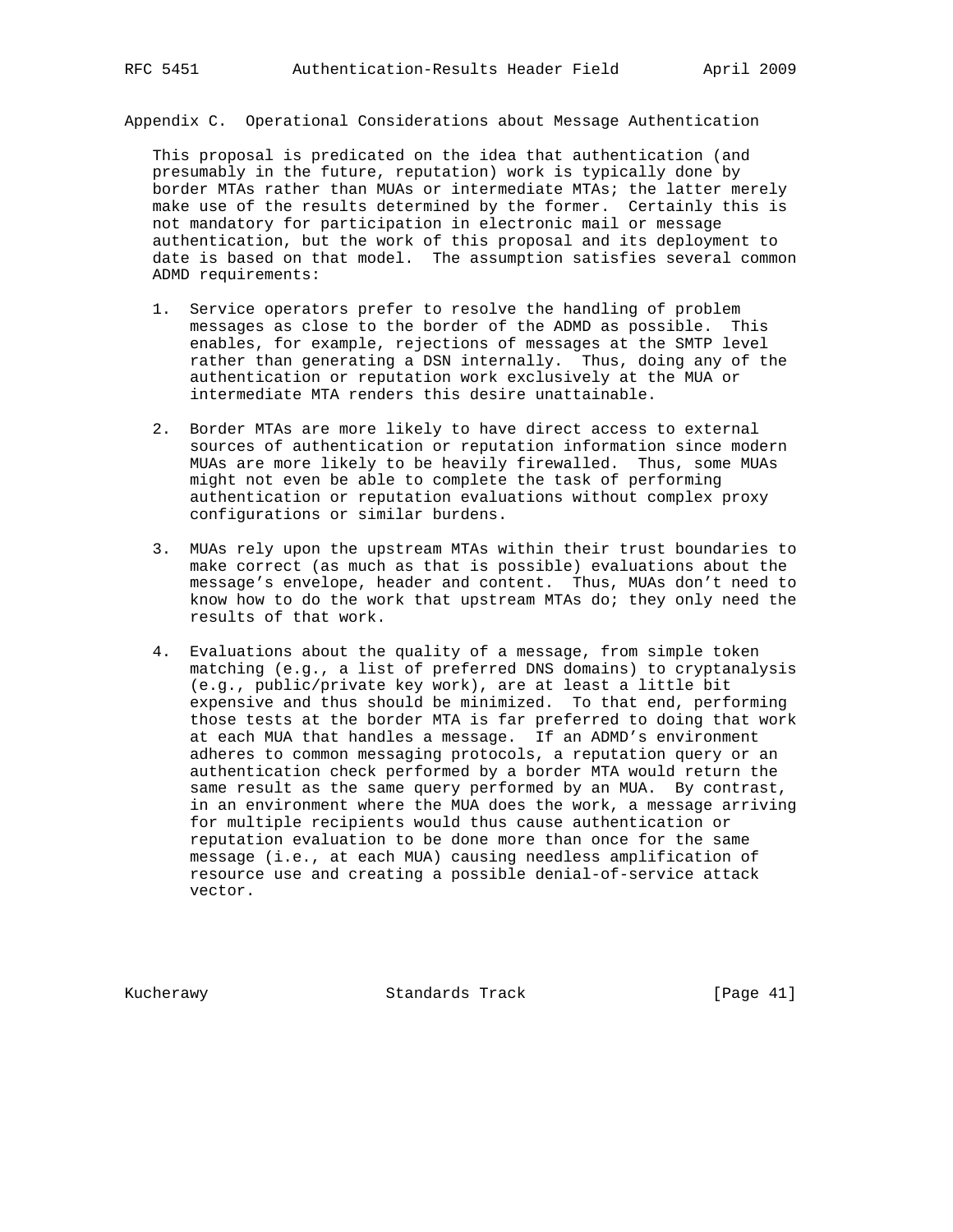- 5. Minimizing change is good. As new authentication and reputation methods emerge, the list of methods supported by this header field would presumably be extended. If MUAs simply consume the contents of this header field rather than actually attempting to do authentication and/or reputation work, then MUAs only need to learn to parse this header field once; emergence of new methods requires only a configuration change at the MUAs and software changes at the MTAs (which are presumably fewer in number). When choosing to implement these functions in MTAs vs MUAs, the issues of individual flexibility, infrastructure inertia and scale of effort must be considered. It is typically easier to change a single MUA than an MTA because the modification affects fewer users and can be pursued with less care. However, changing many MUAs is more effort than changing a smaller number of MTAs.
- 6. For decisions affecting message delivery and display, assessment based on authentication and reputation is best performed close to the time of message transit, as a message makes its journey toward a user's inbox, not afterwards. DKIM keys and IP address reputations, etc., can change over time or even become invalid, and users can take a long time to read a message once delivered. The value of this work thus degrades, perhaps quickly, once the delivery process has completed. This seriously diminishes the value of this work when done other than at MTAs.

 Many operational choices are possible within an ADMD, including the venue for performing authentication and/or reputation assessment. The current specification does not dictate any of those choices. Rather, it facilitates those cases in which information produced by one stage of analysis needs to be transported with the message to the next stage.

Kucherawy Standards Track [Page 42]